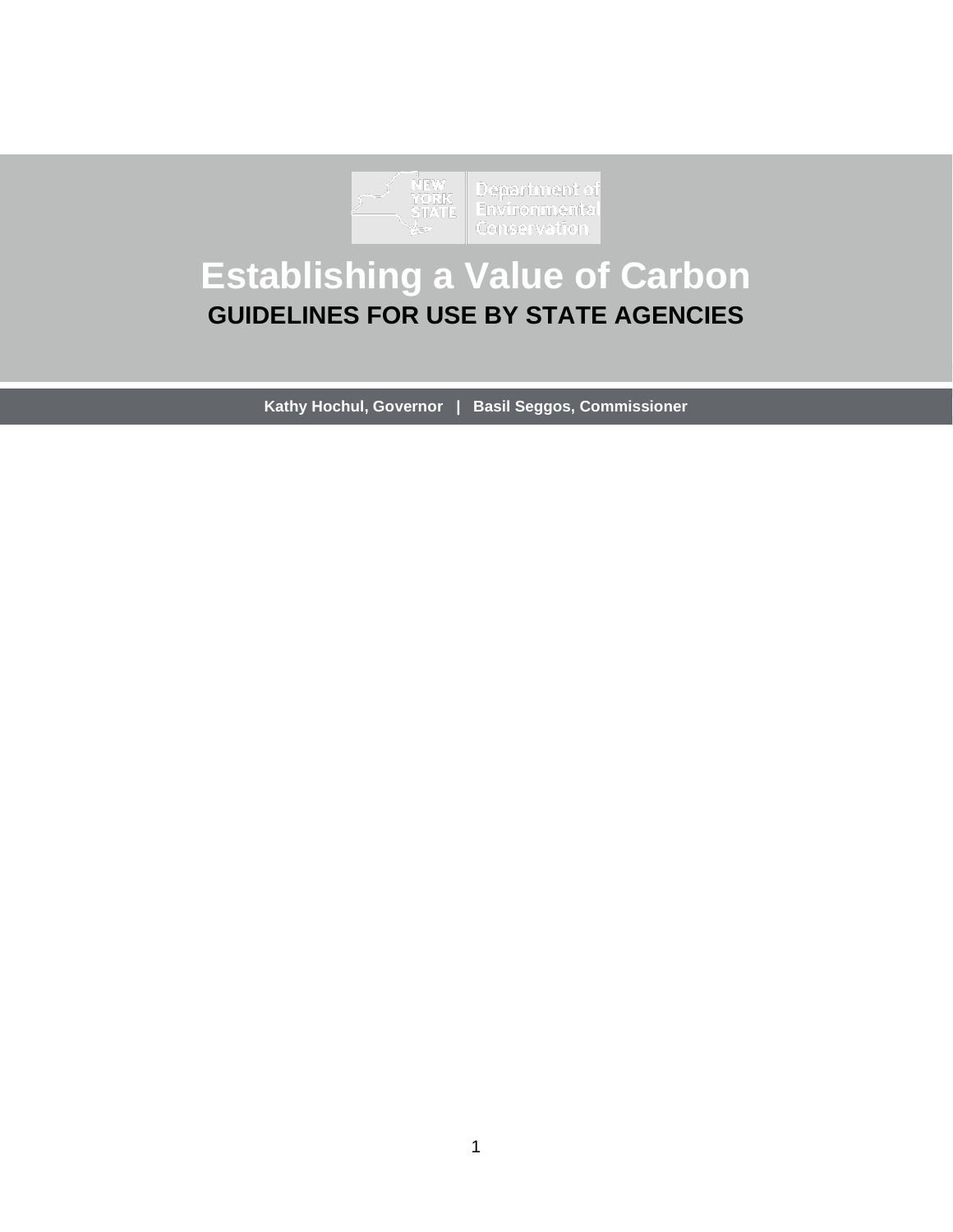## Record of Revision

| <b>Revision Date</b> | <b>Description of Changes</b>                                                                                                                                                                                                                                                                                                                                            |
|----------------------|--------------------------------------------------------------------------------------------------------------------------------------------------------------------------------------------------------------------------------------------------------------------------------------------------------------------------------------------------------------------------|
| <b>June 2021</b>     | For consistency with IWG interim estimates released in February<br>2021, estimates of the values for carbon dioxide, methane, and<br>nitrous oxide are revised to reflect the usage of the annual GDP<br>Implicit Price Deflator values in the U.S. Bureau of Economic<br>Analysis' (BEA) NIPA Table 1.1.9.                                                              |
| <b>June 2021</b>     | For consistency with the IWG approach, the values for methane and<br>nitrous oxide have been rounded to two significant figures and a<br>recalculation of estimates using the PAGE model to exclude a small<br>number of model runs in which a climate discontinuity is triggered in<br>the marginal run but not the baseline run, leading to spuriously high<br>values. |
| October 2021         | Correction of a typo in the Executive Summary stating the central<br>value for the value of nitrous oxide was \$142,000 per ton was<br>changed to \$42,000 per ton.                                                                                                                                                                                                      |
| May 2022             | Added values for hydrofluorocarbons (HFCs), updated text to<br>describe these values, and provide an example. Updated the<br>description of federal policy regarding global versus domestic SCC.                                                                                                                                                                         |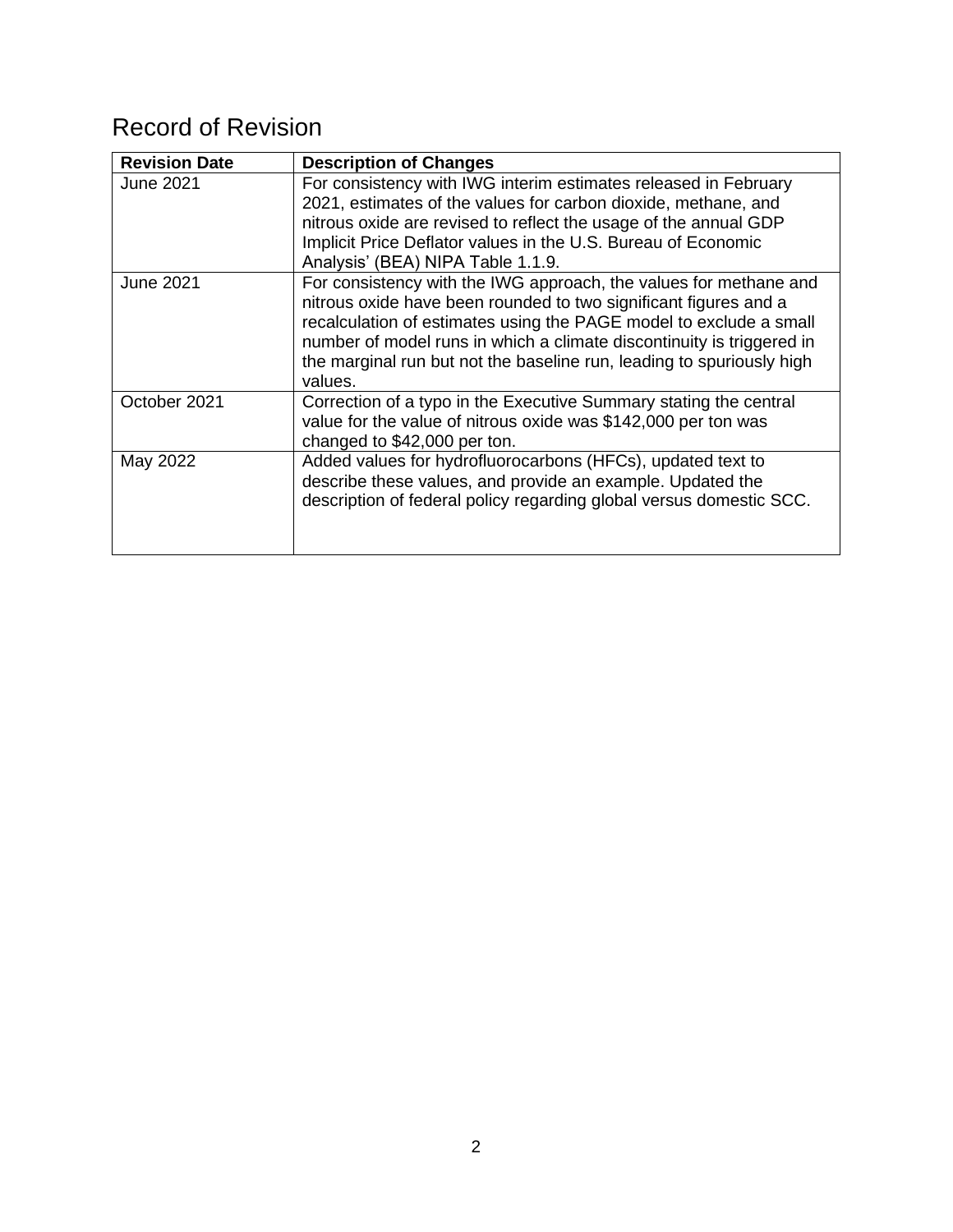## **Contents**

| The U.S. Interagency Working Group on the Social Cost of Carbon13              |  |
|--------------------------------------------------------------------------------|--|
|                                                                                |  |
|                                                                                |  |
|                                                                                |  |
|                                                                                |  |
|                                                                                |  |
| 3. Apply the most up-to-date, peer-reviewed information available17            |  |
|                                                                                |  |
|                                                                                |  |
|                                                                                |  |
| Establish a value for each greenhouse gas using best available information. 21 |  |
|                                                                                |  |
|                                                                                |  |
|                                                                                |  |
| Net costs and benefits in an environmental assessment or rulemaking25          |  |
|                                                                                |  |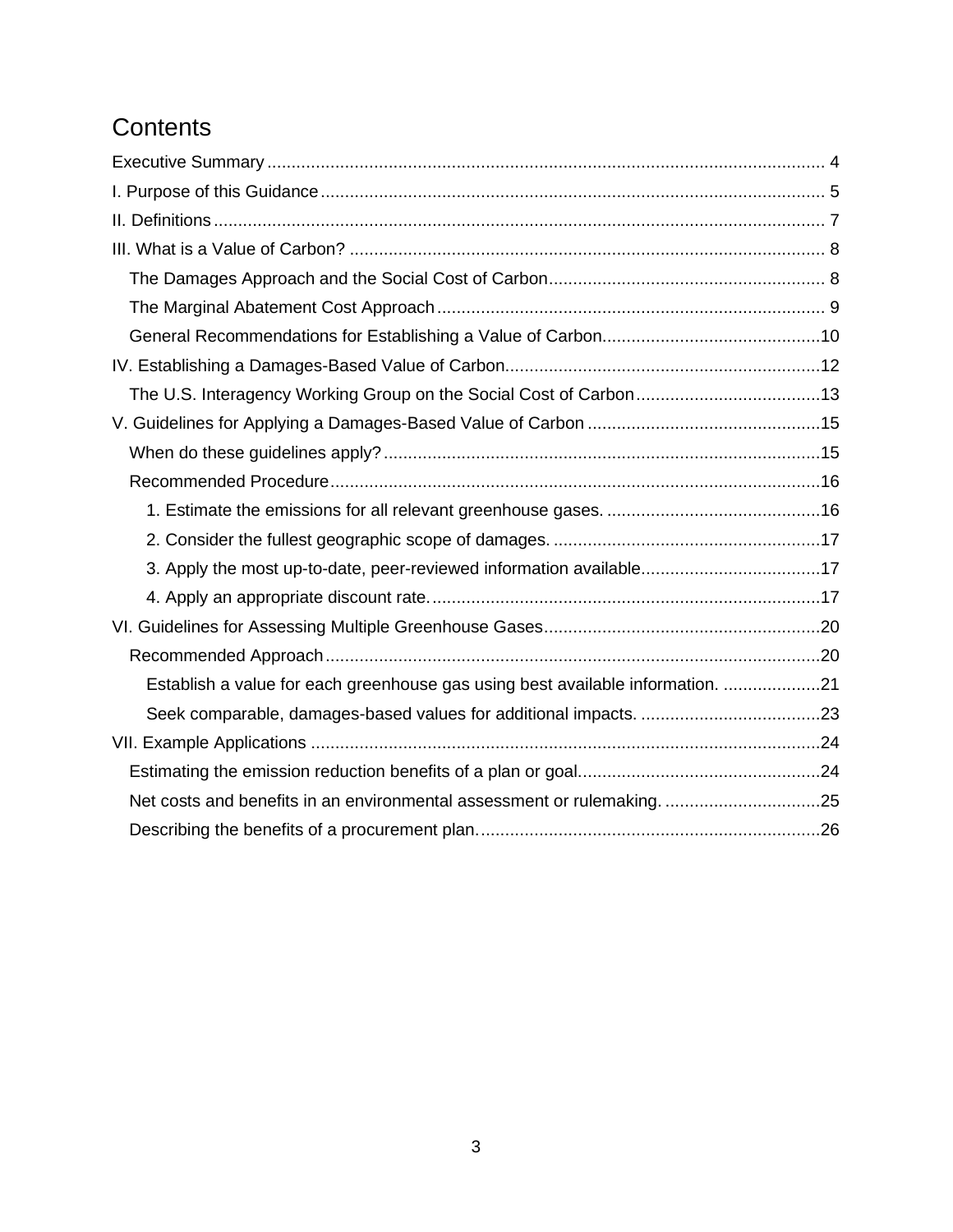### <span id="page-3-0"></span>Executive Summary

The Climate Leadership and Community Protection Act directed the Department of Environmental Conservation (the Department or DEC) to establish a value of carbon for use by State agencies. This guidance document provides a recommended procedure for using a damages-based value of carbon along with a general review of the marginal abatement cost approach. This guidance provides damages-based values as a tool to aid state agencies in the consideration of greenhouse gas emissions and climate change in their decision-making. In some decision-making contexts, particularly those that have a history of valuing carbon such as the New York electric industry, alternative approaches may be more appropriate for both resource valuation and benefit-cost analyses.

This guidance document is designed to provide accessible and practical assistance to State agencies and authorities for applying a damages-based value of carbon where it is useful and appropriate. It is not the intention of the Department that this guidance be interpreted as establishing a requirement on any public or private entity.

Where appropriate, the Department is recommending the use of the federal U.S. Interagency Working Group's (federal IWG) damages-based value of carbon, also referred to as the social cost of carbon dioxide, methane, nitrous oxide, and hydrofluorocarbons (HFCs). Resources for the Future, under contract to the New York State Energy Research and Development Authority (NYSERDA), provided the federal IWG values in 2020 dollars per metric ton of emissions (adjusted for inflation) along with estimates based on additional discount rates for carbon dioxide, methane and nitrous oxide. Estimates for six HFCs, HFC-32, HFC-125, HFC-134a, HFC-143a, HFC-152a, and HFC-227ea were developed by the Department using the federal IWG's methodology and are provided in 2020 dollars per metric ton of emissions (adjusted for inflation) along with estimates based on additional discount rates. Recommendations are also provided for assessing other greenhouse gases and public health impacts.

The Department specifically recommends that State entities provide an assessment using a central value that is estimated at the 2 percent discount rate as the primary value for decisionmaking, while also reporting the impacts at 1 and 3 percent to provide a comprehensive analysis. State agencies should look at the full range as a method that is consistent with the federal government's guidance for using a damages-based value of carbon. This range translates into a 2020 value of carbon dioxide of \$51-406 per ton, with a central value of \$121 per ton; a 2020 value of methane of \$1,500-6,400 per ton, with a central value of \$2,700 per

4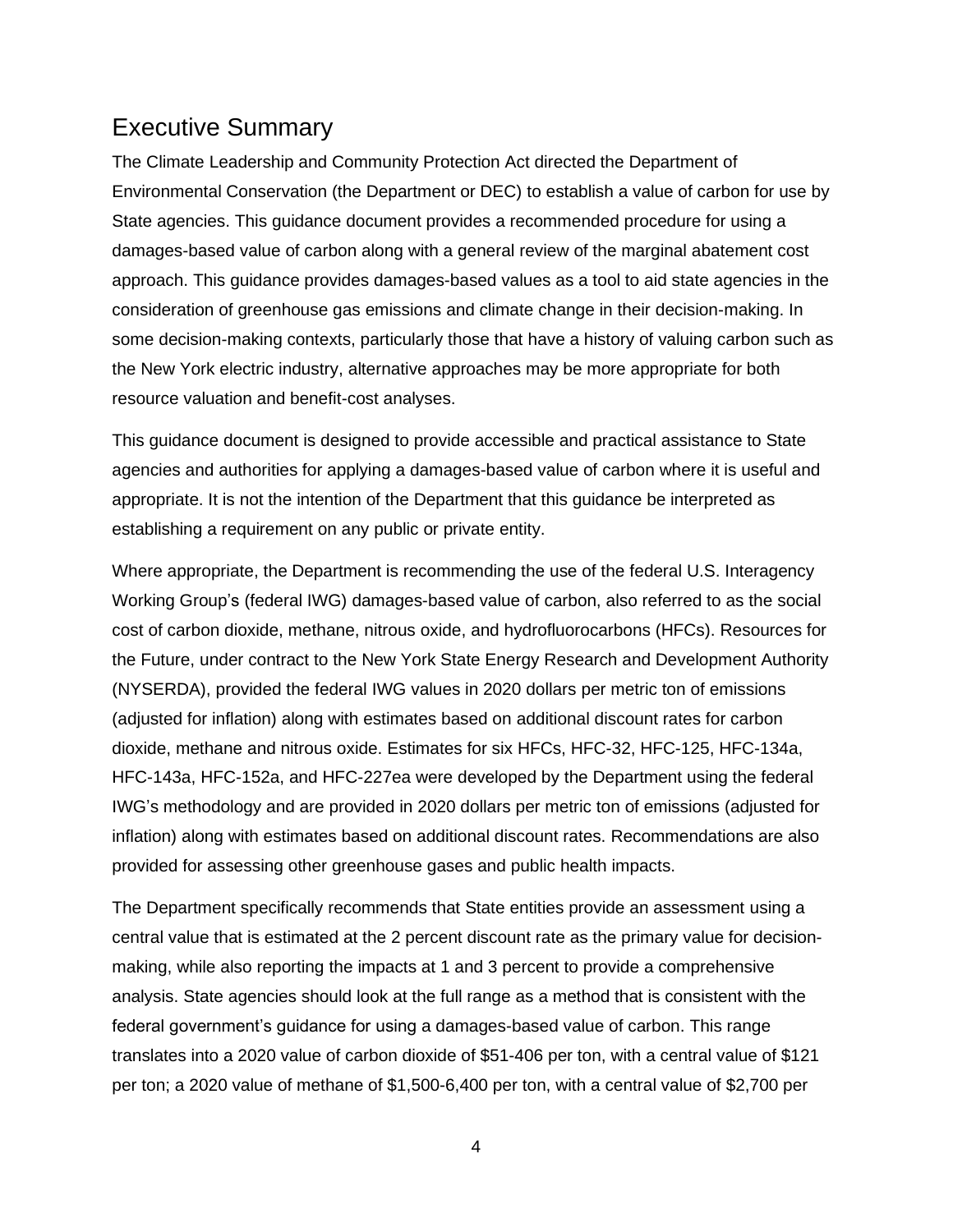ton; a value of nitrous oxide of \$18,000-130,000 per ton, with a central value of \$42,000 per ton. Each of the six HFCs has its own range of 2020 values: at the high end, HFC-143a ranges from \$270,000–1,500,000 per ton with a central value of \$560,000 per ton; at the low end, HFC-152a ranges from \$5,300-22,000 per ton, with a central value of \$9,500 per ton. The full set of values for 2020-2050 emission years is provided in the separate Appendix tables for each of these greenhouse gases.

Various jurisdictions have used the damages-based value of carbon as part of cost benefit analyses, rulemaking processes, environmental assessment, and for demonstrating the benefits of climate change policies. These and other applications are reviewed along with simplified examples in this document. State agencies and authorities may apply this guidance in those contexts or identify additional applications for the Value of Carbon and develop additional guidance. DEC and NYSERDA staff are available to assist in addressing any technical or implementation questions related to this guidance or the Value of Carbon. Please contact the DEC Office of Climate Change at 518-402-8448 or [climatechange@dec.ny.gov.](mailto:climatechange@dec.ny.gov)

### <span id="page-4-0"></span>I. Purpose of this Guidance

The Climate Leadership and Community Protection Act, Chapter 106 of the Laws of 2019 (CLCPA) provides direction to all State entities regarding actions to address climate change. This guidance is intended to address the following CLCPA directive, as added to the Environmental Conservation Law:

### *§ 75-0113. VALUE OF CARBON.*

*1. No later than one year after the effective date of this article, the Department, in consultation with the New York State Energy Research and Development Authority, shall establish a social cost of carbon for use by State agencies, expressed in terms of dollars per ton of carbon dioxide equivalent.*

*2. The social cost of carbon shall serve as a monetary estimate of the value of not emitting a ton of greenhouse gas emissions. As determined by the Department, the social cost of carbon may be based on marginal greenhouse gas abatement costs or on the global economic, environmental, and social impacts of emitting a marginal ton of greenhouse gas emissions into the atmosphere, utilizing a range of appropriate discount rates, including a rate of zero.*

*3. In developing the social cost of carbon, the Department shall consider prior or existing estimates of the social cost of carbon issued or adopted by the federal government, appropriate international bodies, or other appropriate and reputable scientific organizations.*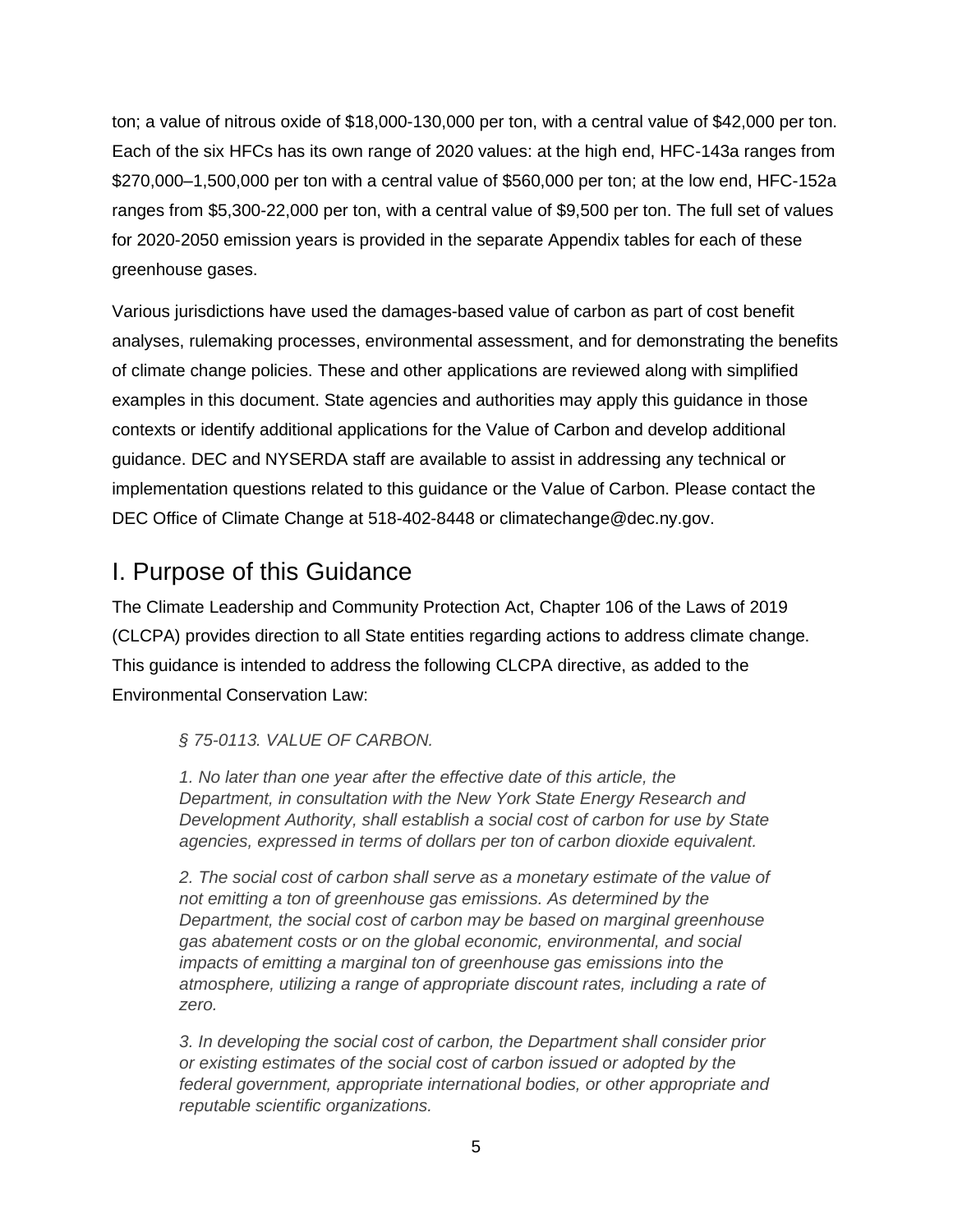This guidance establishes a value of carbon based on an estimate of net damages incurred as a result of climate change, which also formed the basis of the U.S. federal government's "social cost of carbon." <sup>1</sup> This guidance also considers the types of State activities for which this approach may be best suited and discusses some key considerations.

State agencies may find the damages-based value of carbon provided in this guidance useful for describing the global value of policies, programs, or projects or for estimating global damages in an assessment of benefits and costs. However, other values of carbon may be established by the Department or other State entities for other purposes. In particular, the marginal abatement cost has been used in some instances, including by New York State in the electric power sector, to aid in planning to meet discrete greenhouse gas reduction goals.

The guidance is broken down into seven parts, including this Part that describes the purpose. Part II lists definitions for terms used throughout this guidance. Part III describes the "value of carbon" concept in a broad sense and explains the differences between the two approaches referred to in the CLCPA: (i) the damages approach used to establish the federal social cost of carbon and the primary focus of this guidance; and (ii) the marginal abatement cost approach. Part IV provides additional details on the damages approach, how it was calculated by the federal government, and how it may be updated. Part V explains when a damages-based value of carbon could be used by State entities and reviews the key considerations that would need to be addressed. Part VI describes how the damages approach may be applied to all of the greenhouse gases that are subject to the CLCPA, which are all special cases of the social cost of carbon. Part VII provides example scenarios in which the greenhouse gas emissions associated with a project and a policy are evaluated using the damages-based value of carbon. A separate Appendix document provides the estimates for the value of carbon that is described in this guidance.

This guidance establishes a value of carbon that can be used by State entities to aid decisionmaking and used as a tool for the State to demonstrate the global societal value of actions to reduce greenhouse gas emissions. The Department recommends that a value of carbon be used as part of a full and transparent assessment of environmental, economic, and social impacts, wherever appropriate. This guidance does not impose a compliance obligation or fee

<sup>1</sup> Interagency Working Group on Social Cost of Greenhouse Gases, United States Government. 2016. Technical Support Document: Technical Update of the Social Cost of Carbon for Regulatory Impact Analysis Under Executive Order 12866.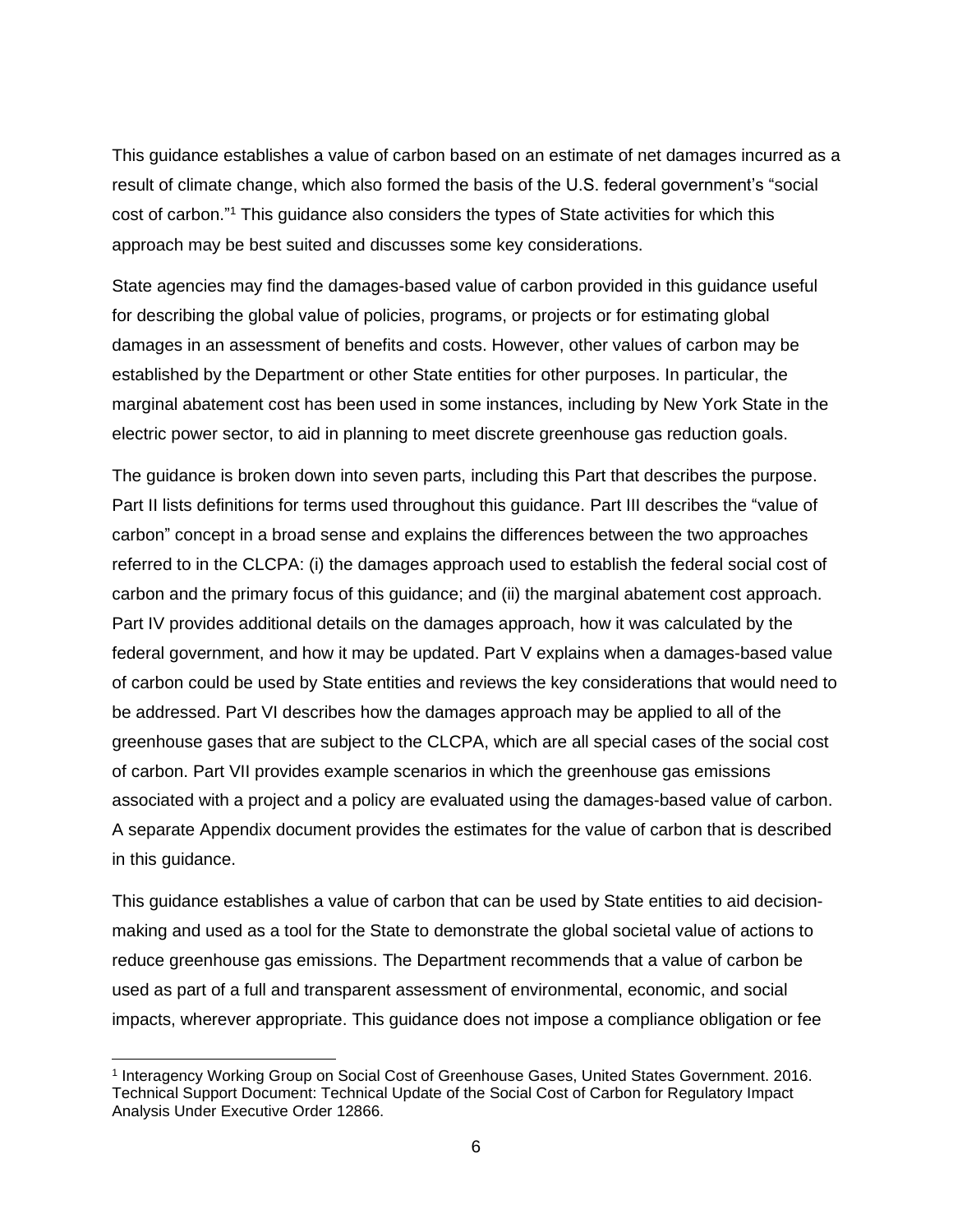on any entity; the imposition of any such new compliance obligation or fee on any entity would require separate State action.

### <span id="page-6-0"></span>II. Definitions

**Discount Rate** – a reduction (or "discount") in value each year as a future cost or benefit is adjusted for comparison with a current cost or benefit<sup>2</sup>; a higher rate places a higher value on the present.

**Greenhouse Gas** – carbon dioxide  $(CO_2)$ , methane  $(CH_4)$ , nitrous oxide  $(N_2O)$ , hydrofluorocarbons, perfluorocarbons, sulfur hexafluoride  $(SF_6)$ , and any other substance emitted into the air that may be reasonably anticipated to cause or contribute to anthropogenic climate change.<sup>3</sup>

**Marginal Greenhouse Gas Abatement Cost** – a monetary estimate of the cost, usually in dollars per ton of carbon dioxide, associated with the last unit (the marginal cost) of emission abatement for varying amounts of greenhouse gas emissions reduction. 4

**Social Cost (of Carbon)** – an estimate, in dollars, of the present discounted value of the future damage caused by a metric ton increase in emissions of a specific greenhouse gas into the atmosphere in that year or, equivalently, the benefits of reducing emissions of that gas by the same amount in that year. It is intended to provide a comprehensive measure of the net damages—that is, the monetized value of the net impacts—from global climate change that result from an additional ton of emissions.<sup>5</sup>

**Value of Carbon** – any representation of monetary cost applied to a unit of greenhouse gas emissions, expressed in terms of the net cost of societal damages (i.e., social cost of carbon), marginal greenhouse gas abatement cost, or using another approach.

<sup>2</sup> National Academies of Sciences, Engineering, and Medicine. 2017. Valuing Climate Damages: Updating Estimation of the Social Cost of Carbon Dioxide. Washington DC: The National Academies Press. doi: 10.17226/24651

<sup>3</sup> Environmental Conservation Law § 75-0101(7).

<sup>4</sup> e.g., Kesicki, F and Strachan, N. 2011. Marginal abatement cost (MAC) curves: confronting theory and practice. Environmental Science and Policy 14:1195-1204

<sup>5</sup> National Academies. 2017. op cit.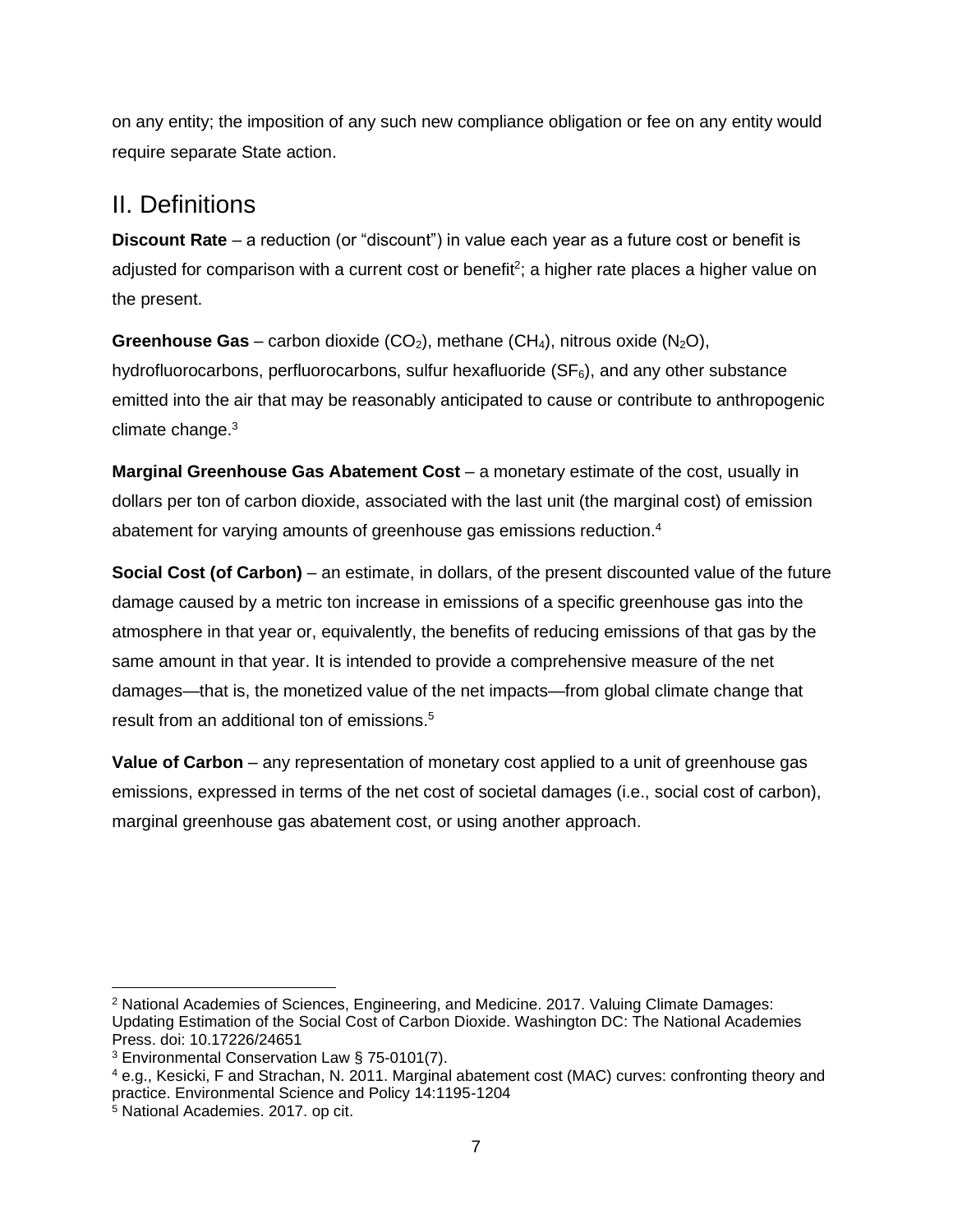## <span id="page-7-0"></span>III. What is a Value of Carbon?

A value of carbon is a monetary representation of the impact of a marginal change in greenhouse gas emissions. This value is usually expressed in terms of dollars per ton of a specific gas, such as carbon dioxide. Placing a value on greenhouse emissions can be a useful tool for policymaking and for decisions regarding proposed projects, as it allows the costs associated with emissions, and the benefits of avoided emissions, to be compared to other monetary values.

The CLCPA directed the Department to consider two approaches for establishing a value of carbon.<sup>6</sup> The first approach is based on the monetary cost of damages that would result from an incremental increase in emissions as a result of climate change, commonly referred to as the social cost of carbon. The second approach, the marginal abatement cost, establishes a value of carbon with reference to a specific emissions reduction goal. In other words, what would be the cost to reduce, or *abate*, the last metric ton of emissions by the amount needed to meet a particular emissions target at least cost.

### <span id="page-7-1"></span>**The Damages Approach and the Social Cost of Carbon**

The damages approach provides a monetary estimate of the impacts on society from activities that are a source of greenhouse gas emissions. Greenhouse gas emissions are often described as a negative externality in the economy and as a market failure, as there are costs to society from such emissions that are not accounted for in market prices. A market may in turn allow greenhouse gas emissions to exceed socially optimal levels. A damages-based value of carbon puts the effects of climate change into economic terms to help decisionmakers understand the economic impacts of decisions that would increase or decrease emissions.

A damages-based value of carbon can be used on its own, such as an informational item, or compared to other monetary values in a cost-benefit analysis. The most common damage valuation in use in the U.S. is the federal government's "social cost of carbon" metric,<sup>7</sup> which was first established in 2007 as an estimate of the global, net damages from an additional ton of carbon dioxide added to the atmosphere. The federal Interagency Working Group on the Social

<sup>&</sup>lt;sup>6</sup> There are additional ways to establish a monetary value for a ton of greenhouse gas emissions. For example, the Regional Greenhouse Gas Initiative, 6 NYCRR Part 242, establishes a market-based compliance cost on carbon dioxide emitted from certain power plants and the Public Service Commission Clean Energy Standard, Case 15-E-0302, sets Tier 1 compliance costs based on the results of competitive solicitations for renewable energy generation projects. These costs could also be incorporated into the development of a marginal abatement cost.

<sup>&</sup>lt;sup>7</sup> Interagency Working Group op cit.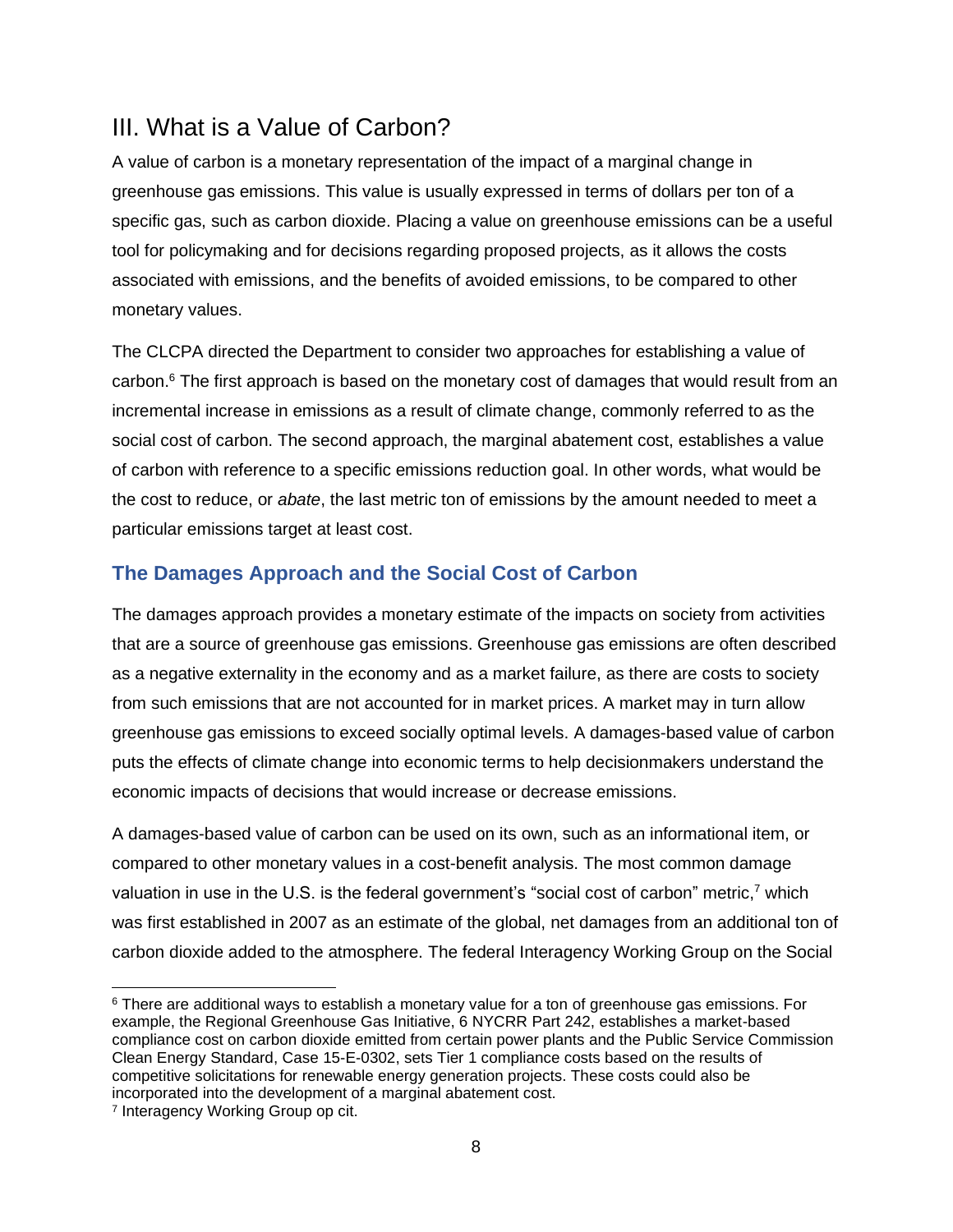Cost of Greenhouse Gases (or "federal IWG") established this metric specifically for use in the cost-benefit analyses that are required as part of regulatory actions by the federal government. The federal government later established social cost values for methane, nitrous oxide, and certain HFCs for the same purposes. The Department has strongly supported the use of these metrics by federal agencies to more fully account for the benefits of reducing greenhouse gas emissions, particularly when measured as global damages. <sup>8</sup> The U.S. Governmental Accountability Office reviewed the history and status of the federal IWG metrics and the prospects for future improvements.<sup>9</sup> A previous federal administration also appropriately suggested that the federal IWG metrics could be used to inform environmental reviews.<sup>10</sup> This could be federal environmental reviews conducted under the National Environmental Policy Act, or state reviews conducted under state law analogs, such as the New York State Environmental Quality Review Act. U.S. States have also used the federal IWG social cost of carbon as an informational item to accompany climate change planning documents.<sup>11</sup>

There is a large volume of literature describing the limitations of the federal social cost of carbon, which include the uncertainty inherent in predicting long-term economic, demographic, and climatic changes. Such limitations also include many of the issues that are common to environmental cost-benefit analyses, such as the difficulty in putting a monetary cost on nonmonetary values, such as human health, and in selecting a discount rate. Approaches for addressing these issues are described later in this guidance.

### <span id="page-8-0"></span>**The Marginal Abatement Cost Approach**

An alternative approach to valuing carbon included in the CLCPA reflects the cost of a marginal reduction in emissions. Marginal abatement cost typically is derived from a "marginal abatement cost curve," which can be generated either by plotting abatement measures along an increasing scale of cost per emission reduction or by using economic or energy models to evaluate the level of emissions reductions across an economy or a sector resulting from the imposition of a

<sup>&</sup>lt;sup>8</sup> See e.g., Comments of the New York State Department of Environmental Conservation. October 26, 2018. National Highway Traffic Safety Administration (NHTSA) Proposed Rule: The Safer Affordable Fuel-Efficient Vehicles Rule for Model Years 2021-2026 Passenger Cars and Light Trucks. NHTSA-2018- 0067-11905.

<sup>9</sup> GAO. 2020. Identifying a Federal Entity to Address the National Academies' Recommendations Could Strengthen Regulatory Analysis. GAO-20-254

<sup>&</sup>lt;sup>10</sup> Council on Environmental Quality. 2016. Final Guidance for Federal Departments and Agencies on Consideration of Greenhouse Gas Emissions and the Effects of Climate Change in National Environmental Policy Act Reviews.

<sup>11</sup> See e.g., California Air Resources Board. 2017. Estimated Social Costs of Evaluated Measures. California's 2017 Climate Change Scoping Plan.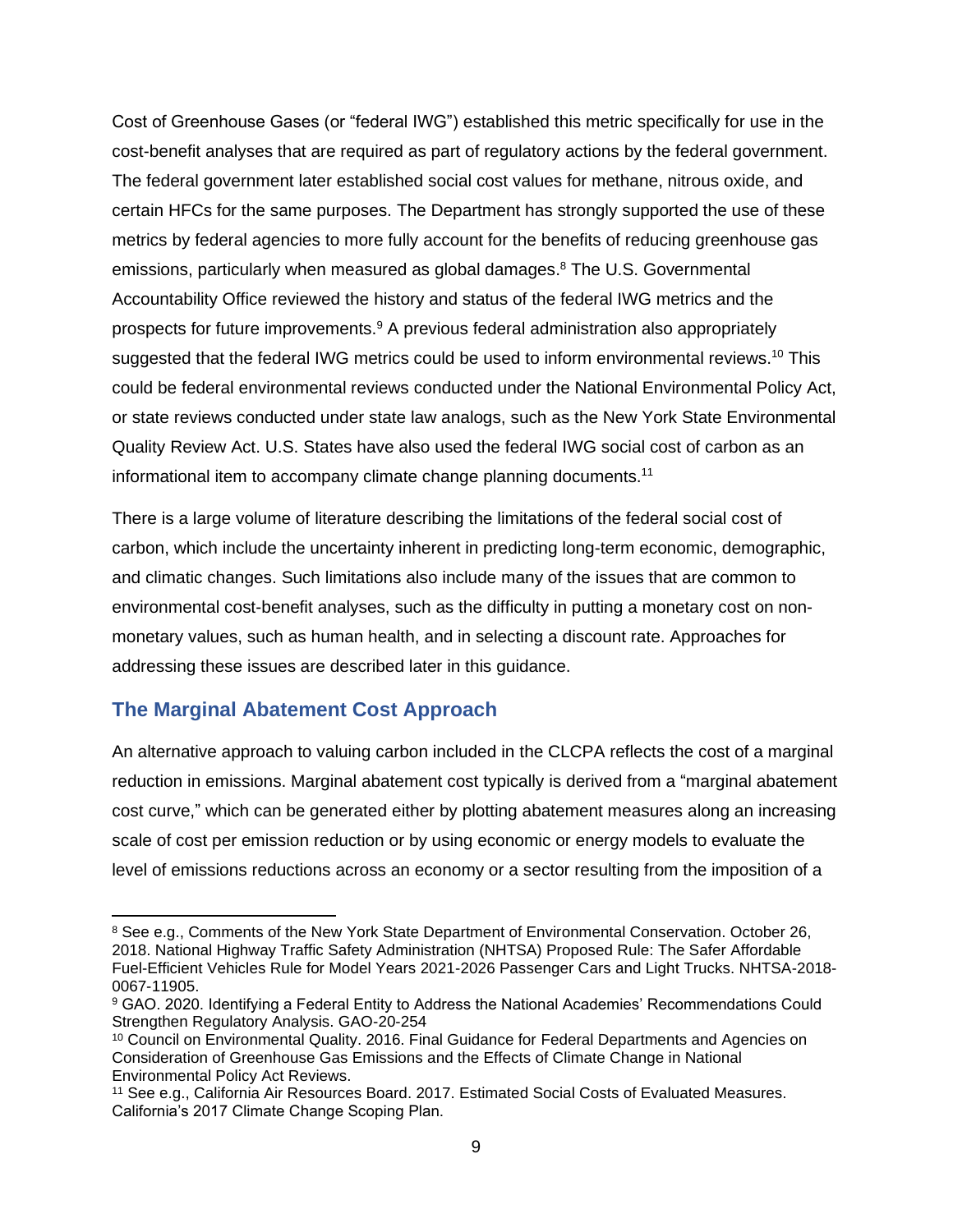carbon price. The marginal abatement cost is the highest cost required to meet the emission reduction goal.

Whereas the damages approach is intended to establish a value of carbon for all sectors, marginal abatement costs are typically estimated for sector-specific technologies, markets, and emission reduction goals. That is, the marginal abatement approach requires an analysis of the relevant economic sector or sectors and policy options of interest for the relevant timeframe, which could result in multiple values of carbon that differ between economic sectors or policies. In New York State today, the electric power sector is best positioned to apply marginal abatement approaches, due to available cost information and its longer history of effective emissions reductions policies. In its recent review of the federal IWG social cost of carbon, the U.S. Government Accountability Office referred to the marginal abatement cost as a type of "target-consistent approach" to valuing emissions, which reflects the fact that this approach establishes a value that depends in part on the relevant emission reduction target.<sup>12</sup>

Many public and private entities have used marginal abatement cost curves to aid decision making. The federal government, for example, has used marginal abatement curves to describe policy options for reducing non- $CO<sub>2</sub>$  gases.<sup>13</sup> Most notably, the marginal abatement cost approach has been used by some jurisdictions to guide climate change planning at the national level.<sup>14</sup> As in the case of the damages approach, the underlying assumptions can be highly uncertain. For example, marginal abatement costs are sensitive to rates of technological improvements and the costs of and potential for abatement, changes that may not be easily predicted. However, policymakers may regularly update and refine their estimate of marginal abatement costs to address these changes. In this way, the marginal abatement approach can be used along with other metrics in an adaptive planning process and adjusted as needed on a regular basis, for example as new and lower-cost technologies are made available.

### <span id="page-9-0"></span>**General Recommendations for Establishing a Value of Carbon**

For the purposes of this guidance, the Department is establishing a value of carbon for state agencies based on the damages approach. The rationale for utilizing a damages approach is three-fold. First, the damages approach provides a set of values that can be used by any State entity in a wide variety of contexts to describe the value of any emission reduction, without

<sup>12</sup> GAO 2020 op cit.

<sup>&</sup>lt;sup>13</sup> Most recently in Environmental Protection Agency. 2019. Global Non-CO<sub>2</sub> Greenhouse Gas Emission Projections and Mitigation Potential: 2015-2050.

<sup>&</sup>lt;sup>14</sup> See examples for France and the United Kingdom described in GAO 2020 op cit.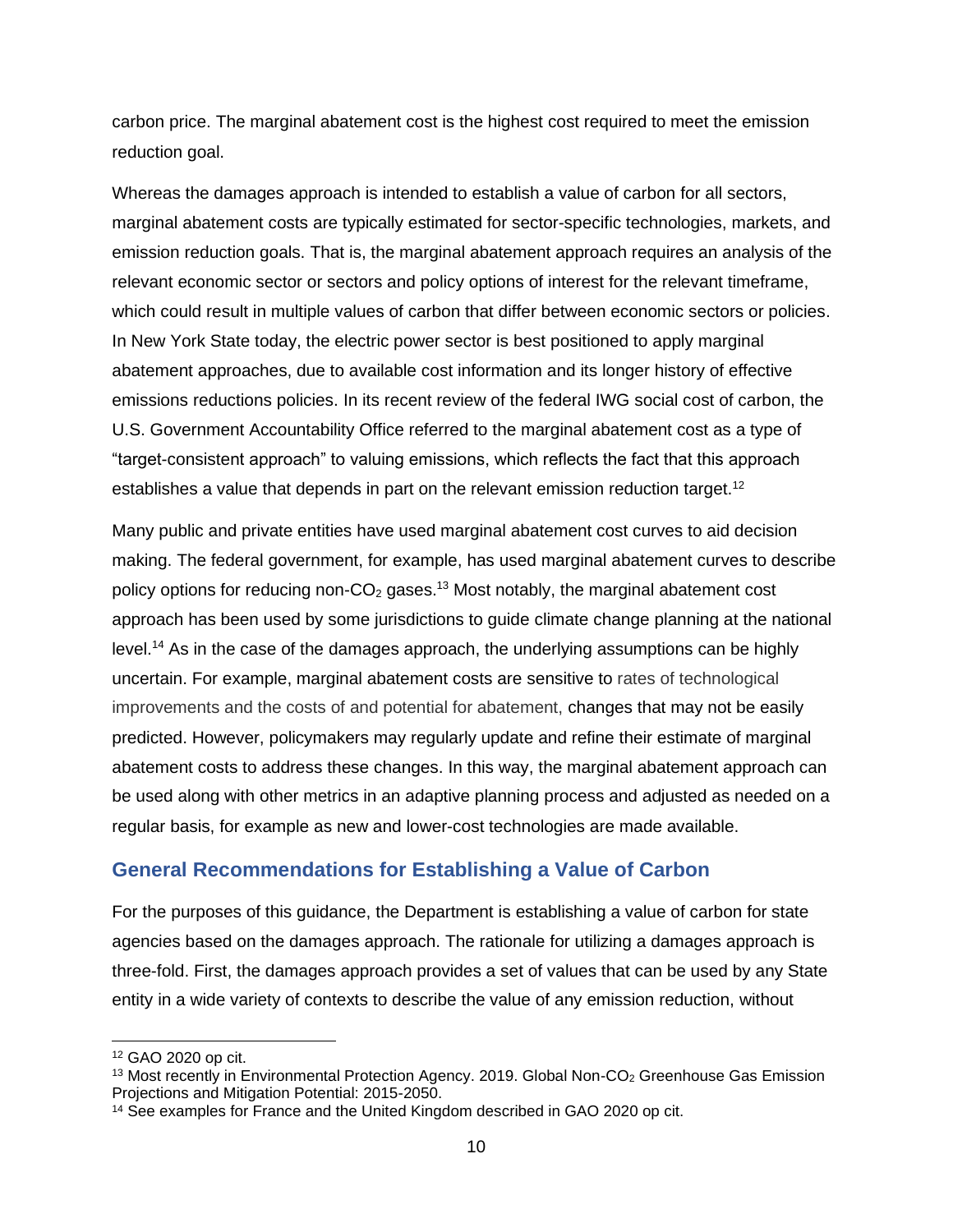additional analysis. Secondly, the damages approach is already in use by the State's counterparts in the federal government for similar types of decisions, such as in the development of regulations and the assessment of environmental impacts. Finally, the Department is not seeking to establish an economic cost, compliance cost, or fee on any entity through this guidance, which would require specific, targeted analyses of the relevant sectors. Instead, the purpose of this guidance is to provide information that can be readily applied by State entities when estimating the greenhouse gas reduction value of their actions.

With regard to the use of other approaches to the value of carbon, including the marginal abatement cost approach, the Department may provide additional guidance at a later date. In the interim, the Department provides the following general recommendations for applying any value of carbon:

- In applying a value of carbon, the Department recommends that the full scope of the emission sources that are subject to the CLCPA be considered whenever possible. For example, the CLCPA includes emissions outside of the state associated with imported fossil fuels and electricity.<sup>15</sup>
- Although the value of carbon is most frequently applied only to carbon dioxide, all relevant greenhouse gases should be assessed. No policy intended to reduce one greenhouse gas should unintentionally increase emissions of other greenhouse gases or result in the "leakage" of emission sources into other jurisdictions, if avoidable.
- The value of carbon should be considered as part of a full assessment of the impacts described within the CLCPA, including to disadvantaged communities, as well as to public health and the environment, per the State Environmental Quality Review Act.<sup>16</sup>
- Careful consideration should be applied when combining different values of carbon and applying the net total to the same marginal ton of emissions as they may represent contradictory or redundant valuations, such as a global damages estimate versus a market-based allowance price. If multiple approaches are used within a decision or planning context, the results should be treated as distinct pieces of information.

<sup>15</sup> ECL § 75-00101(13)

<sup>16</sup> See ECL Article 8, 6 NYCRR Part 617.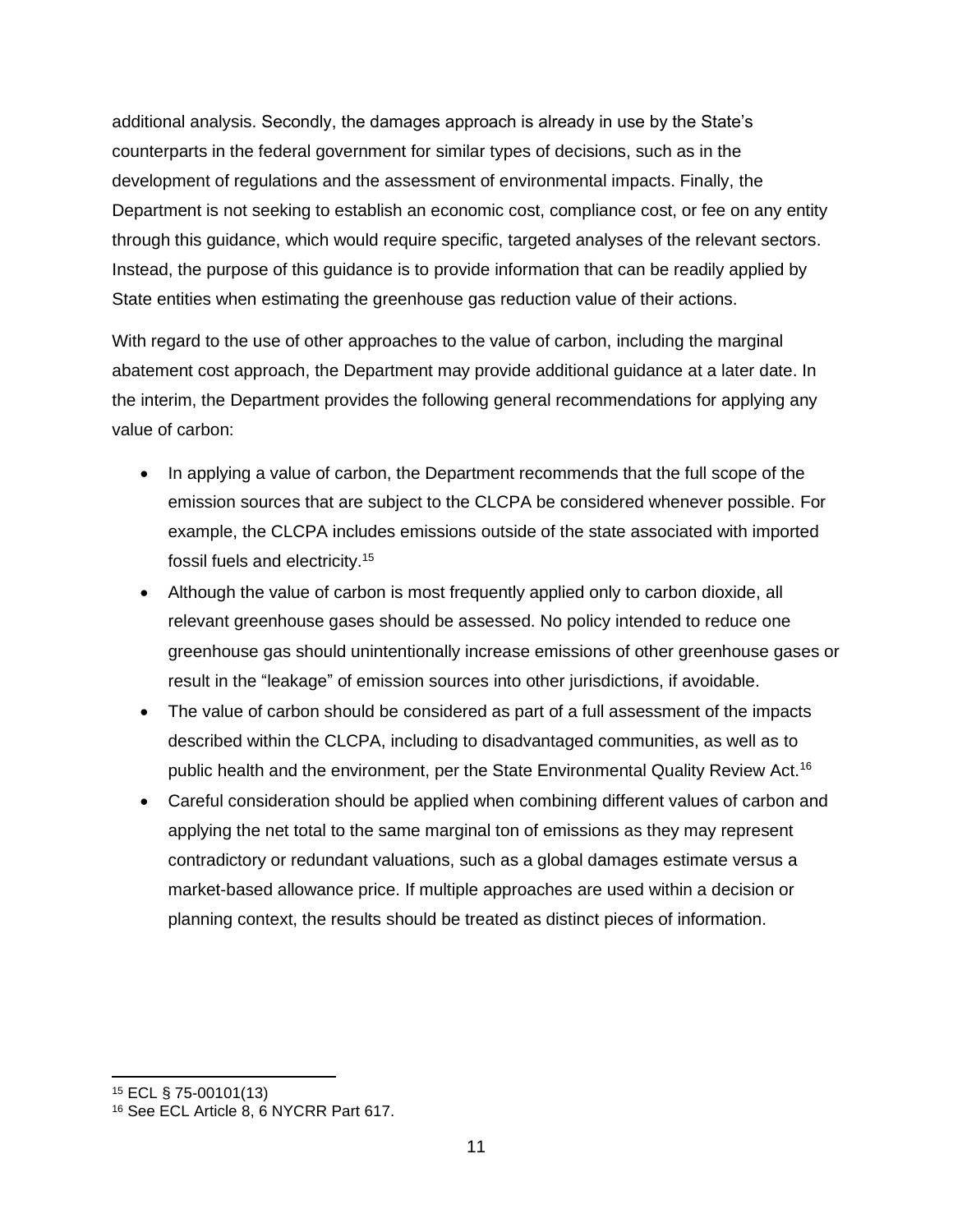## <span id="page-11-0"></span>IV. Establishing a Damages-Based Value of Carbon

The values derived from the damages approach can be used to help understand the economic impacts of policies or projects that would result in a change in emissions. Policies or projects that would result in increased emissions would have economic costs, while policies or projects that reduce emissions result in economic benefits. When compared against other costs, such as the capital costs associated with a project, the damages-based value of carbon can help determine if a project or policy provides a net benefit or a net cost to the State.

There is extensive literature available that describes the damages-based approach, its uses, and key considerations. Informative documents include the federal IWG technical support document,<sup>1718</sup> the National Academies of Science 2016<sup>19</sup> and 2017<sup>20</sup> reviews and recommendations for future improvements, the 2020 review provided by the U.S. Government Accountability Office.<sup>21</sup> and the 2021 Regulatory Impact Analysis for phasing down HFCs by the U.S. Environmental Protection Agency.<sup>22</sup> In addition, work is ongoing from organizations such as Resources for the Future, the Climate Impact Lab, and New York University's Institute for Policy Integrity, among others.

At a high-level, the damages approach uses Integrated Assessment Models (IAMs) to translate a marginal increase in emissions into a change in atmospheric greenhouse gas concentrations, a resulting change in the global climate, and then subsequent economic impacts. Some of the considerations when applying the damages approach include the selection of IAM, the geographic scope and timeframe, and the discount rate applied to the model output to describe costs in a common present value.

At this time, the Department recommends that State entities apply the methods that the U.S. federal IWG used to establish the social costs of greenhouse gases for use by federal

<sup>17</sup> IWG op cit.

<sup>18</sup> IWG. 2021. Technical Support Document: Social Cost of Carbon, Methane, and Nitrous Oxide Interim Estimates under Executive Order 13990

<sup>19</sup> National Academies of Sciences, Engineering, and Medicine. 2016. Assessment of Approaches to Updating the Social Cost of Carbon: Phase 1 Report on a Near Term Update. Committee on Assessing Approaches to Updating the Social Cost of Carbon, Board on Environmental Change and Society. Washington, DC: The National Academies Press. doi:10.17226/21898

<sup>&</sup>lt;sup>20</sup> National Academies of Sciences, Engineering, and Medicine. 2017. Valuing Climate Damages: Updating Estimation of the Social Cost of Carbon Dioxide. Washington DC: The National Academies Press. doi: 10.17226/24651

<sup>21</sup> GAO 2020 op cit.

<sup>22</sup> U.S. Environmental Protection Agency. 2021. Regulatory Impact Analysis for Phasing Down Production and Consumption of Hydrofluorocarbons (HFCs). Establishing the Allowance Allocation and Trading Program under the American Innovation and Manufacturing Act. EPA-HQ-OAR-2021-0044-0227.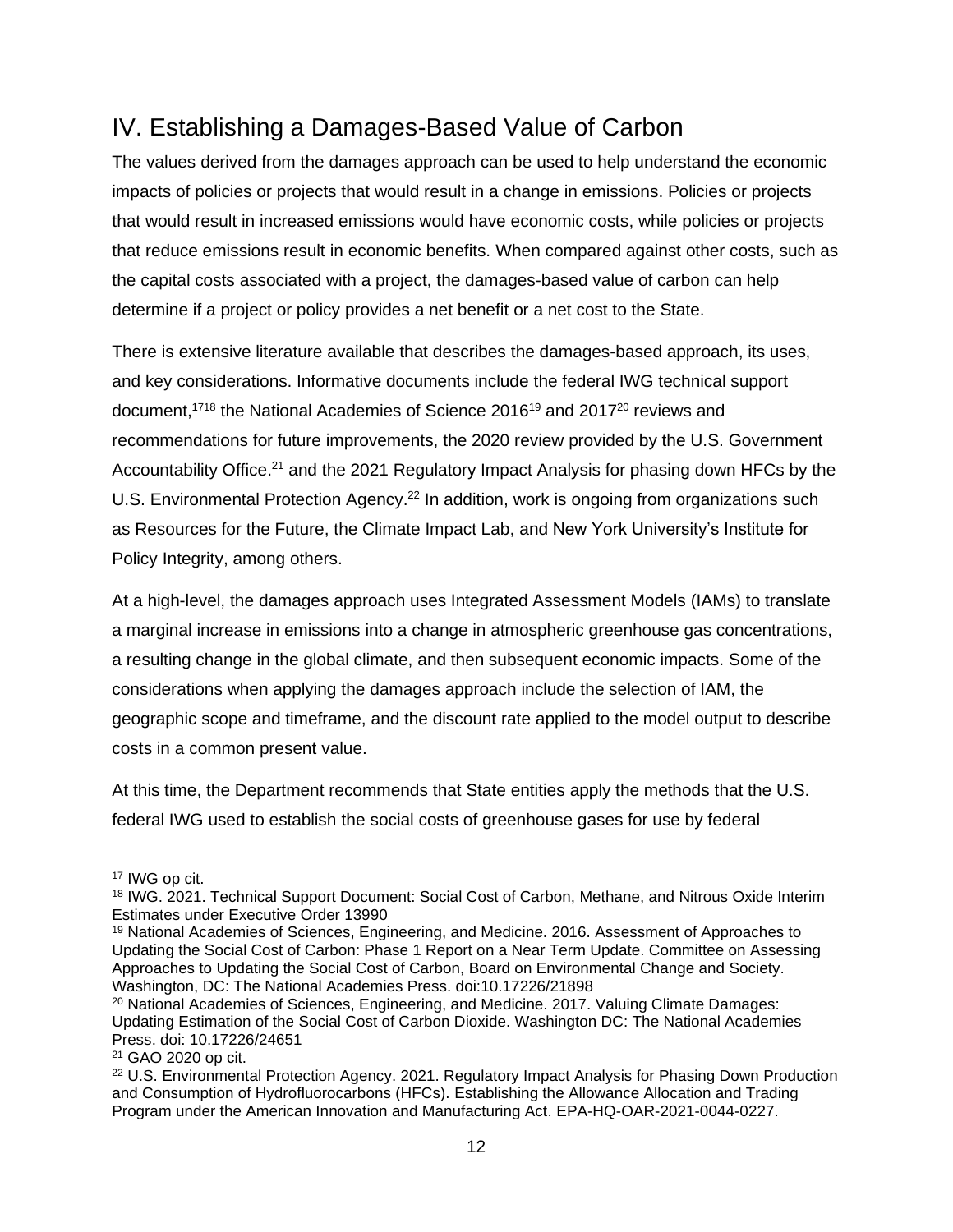agencies.<sup>23</sup> For this guidance, DEC developed estimates of the social costs of carbon dioxide, methane, nitrous oxide, and six hydrofluorocarbons (HFCs) using federal IWG methods, in 2020 dollars per metric ton of emissions (adjusted for inflation) along with estimates based on additional discount rates. DEC worked in conjunction with Resources for the Future, under contract to NYSERDA, and the U.S. EPA. The information below explains how the federal government addressed certain key considerations. Further guidance is provided later in this document as to how State entities may approach these considerations in their own processes and how a comparable metric may be established for the other greenhouse gases that are listed in the CLCPA.

### <span id="page-12-0"></span>**The U.S. Interagency Working Group on the Social Cost of Carbon**

The federal IWG<sup>24</sup> applied the damages approach in order to establish social cost of carbon values that would be used by federal agencies in cost-benefit analyses. The federal IWG's approach to four key considerations is described below: model selection, geographic scope, timeframe, and the discount rate.

Model Selection: The federal IWG utilized the outputs of three IAMs: DICE (Dynamic Integrated Climate and Economy<sup>25</sup>), PAGE (Policy Analysis of the Greenhouse Effect<sup>26</sup>), and FUND (Climate Framework for Uncertainty, Negotiation, and Distribution<sup>27</sup>). These models translate: (1) marginal emissions into atmospheric greenhouse gas concentrations, (2) greenhouse gas concentrations into changes in temperature, and finally (3) changes in temperature into various economic damages. By incorporating the outputs of multiple models, the federal IWG was able to consider changes in net agricultural productivity, property damages from increased flood risk, human health, energy systems costs, and other aspects of the economy, in order to provide a comprehensive estimate of impacts from climate change.

Geographic Scope: The initial work of the federal IWG considered the global impacts of climate change, and this is the approach utilized by the Department in this guidance.<sup>28</sup> A previous

<sup>23</sup> IWG op cit.

<sup>&</sup>lt;sup>24</sup> Initially the Interagency Working Group on the Social Cost of Carbon, later renamed the Interagency Working Group on the Social Cost of Greenhouse Gases

<sup>&</sup>lt;sup>25</sup> e.g., Nordhaus, W.D.. 2017 Evolution of assessments of the economics of global warming: Changes in the DICE model, 1992-2017.National Bureau of Economic Research. Working Paper 23319.

<sup>&</sup>lt;sup>26</sup> e.g., Hope, C. 2006. The marginal impact of CO2 from PAGE 2002. Integrated Assessment Journal. 6:9-56; Dietz S., Hope C., Patmore N. 2007. Some economics of 'dangerous' climate change: Reflections on the Stern Review. Global Environmental Change. 17:311-325.

 $27$  e.g., Anthoff D., Tol R.S. 2011. The uncertainty about the social cost of carbon: A decomposition analysis using FUND. Climatic Change. 117.

<sup>28</sup> Presidential Executive Order 13783 disbanded the IWG in 2017.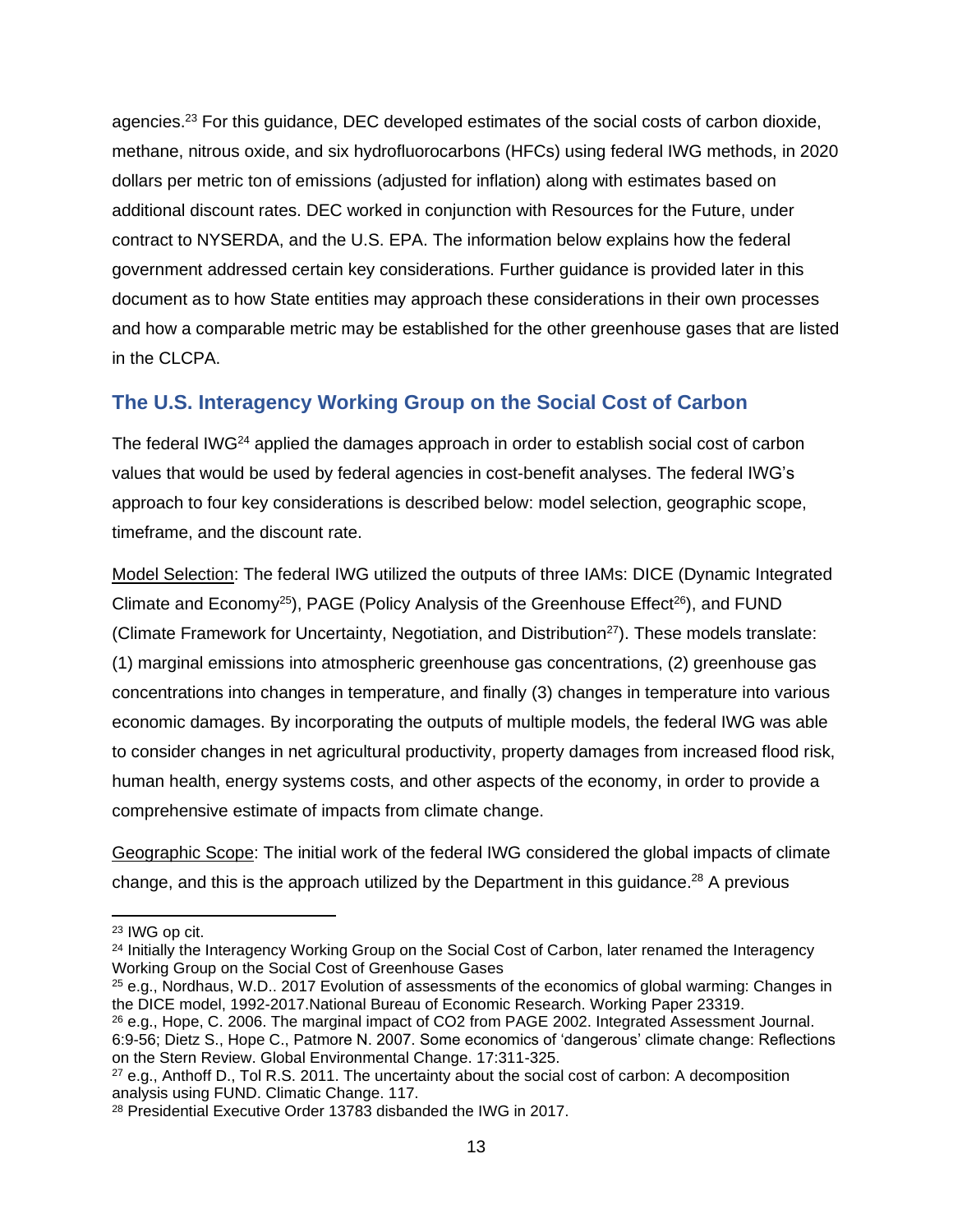federal administration applied a domestic rather than global scope, or damages that occurred in the United States alone. Under the CLCPA, New York State is required to consider global damages.<sup>29</sup> Furthermore, the global cost is the most appropriate value to use due to the global nature of climate change and the economy. Greenhouse gas emissions have an effect on climatic changes worldwide, regardless of where the source of emissions is located. Emissions in New York State will cause damages outside the State and emissions from other jurisdictions will impact the damages experienced in New York State.

Timeframe: The federal IWG estimates damages through 2300 to represent long-term damages, but there is substantial uncertainty when forecasting future damages. Some portion of carbon dioxide emissions will persist in the atmosphere for more than a century. As such, the resulting damages must be modeled over that entire period. However, climate change affects every aspect of the environment and the uncertainty in predicting those effects will increase as projections extend further into the future. Furthermore, each greenhouse gas has a different atmospheric lifespan, and some are much shorter or much longer in duration than carbon dioxide. Methane, due to its role as an ozone precursor, is also associated with both climate impacts and impacts to public health that may occur over different timeframes.

Discount Rate: Discounting is a common and useful aspect of economic analyses that allows for the balancing of present versus future value, and it has been widely discussed in the literature, particularly in its application to the federal social cost of carbon. However, the selection of the discount rate has a large effect on the estimate of the value of carbon, and there is no consensus or uniform scientific basis for the selection of a discount rate. The federal IWG compared a descriptive approach to establishing public preferences, based on observations of consumer behavior for example, to a normative approach, based on a consideration of the social or ethical implications of discounting damages to future generations.<sup>30</sup> The federal IWG's approach to discounting was primarily based on observations of consumer behavior, as measured through market rates of return. It applied a social discount rate, which reflects the rate at which society as a whole is willing to trade off a value received at one point in time (e.g., today) with a value received at another point in time (e.g., the future).

<sup>29</sup> ECL § 75-0113(2).

<sup>30</sup> As reviewed in the National Academies reports op cit. e.g., IWG. 2010. "F. Discount Rate". Technical Support Document: Social Cost of Carbon for Regulatory Impact Analysis Under Executive Order 12866. Page 18.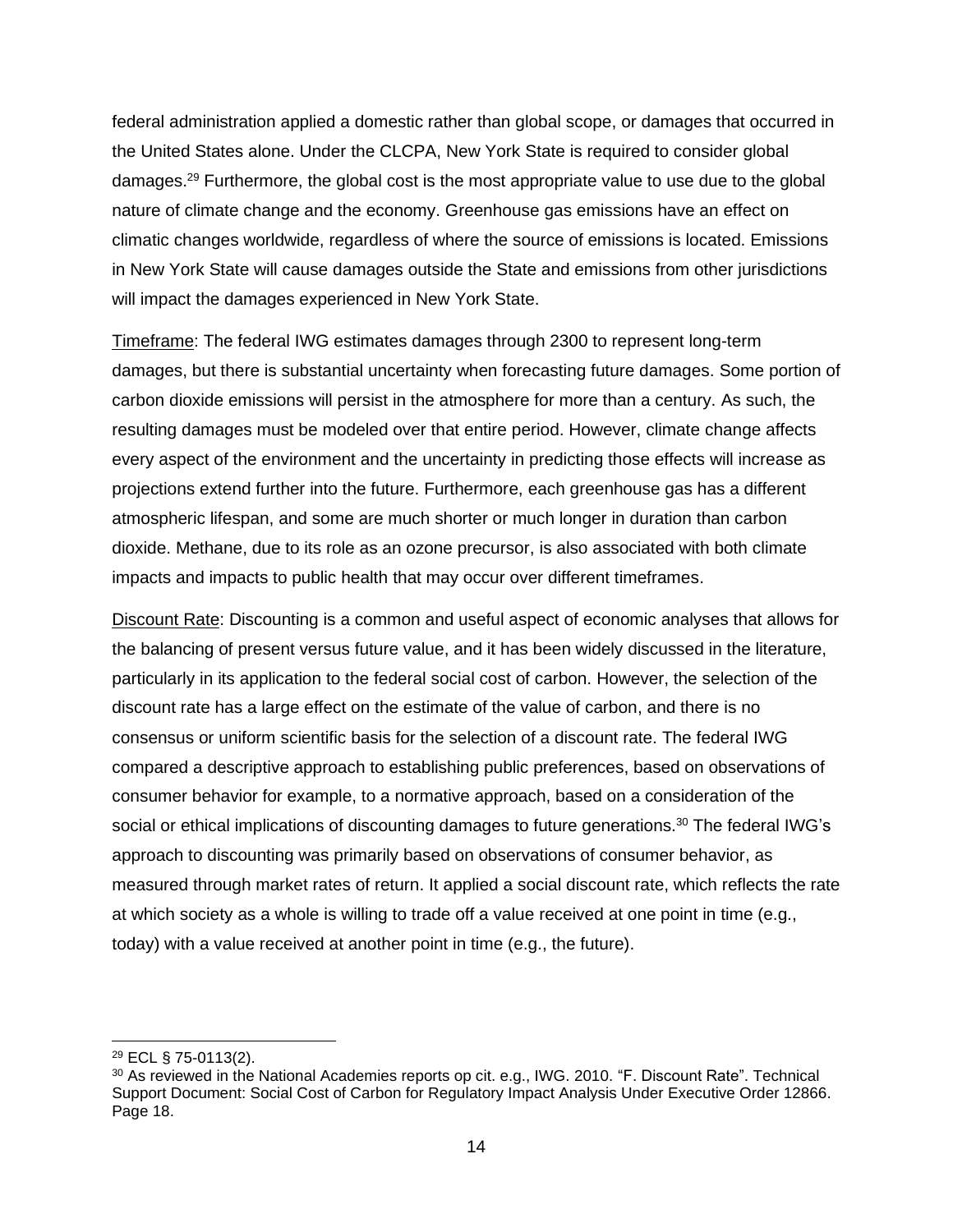The federal IWG utilized real discount rates of 2.5, 3, and 5 percent per year in order to reflect a range of decision contexts, and as a reflection of reasonable judgments under both the descriptive and normative approaches described above. The federal IWG's central value applies a 3 percent discount rate that is consistent with the economics literature and in the federal government's Circular A-4 guidance for the consumption rate of interest. The 3 percent discount rate is also roughly equal to calculations of the after-tax riskless interest rate. The 5 percent discount rate was intended as an upper value that represents the possibility that climate damages are positively correlated with market returns. This higher rate may also be justified by the high interest rates that consumers use to smooth consumption across time periods. The lower 2.5 percent discount rate was intended to address the concern that interest rates have a high degree of uncertainty over time. Additionally, if climate investments are negatively correlated with the overall market rate of return, then a lower discount rate is more justified. Subsequent analyses suggested that the values adopted by the federal IWG are relatively high, and that lower values would be more appropriate for the consumption rate of discount in general<sup>31</sup> and in particular when addressing the impacts of climate change.<sup>32</sup> The purpose of the discount rate when applied to actions by public entities should be, in part, to reflect public preferences as to costs as well as to public safety, welfare, and environmental protection. As such, the Department has considered additional, lower discount rates as well, as discussed further below in Part V.

## <span id="page-14-0"></span>V. Guidelines for Applying a Damages-Based Value of Carbon **When do these guidelines apply?**

<span id="page-14-1"></span>The purpose of this guidance is to aid State entities in decision making by establishing a monetary value of greenhouse gas emission reductions or increases that reflects global societal impacts. This guidance does not itself establish a price or fee on emissions, and the value of carbon presented here is not the only value that may be used by the State. Alternative methods for establishing a value of carbon may be used by State entities, including the Department, as needed to achieve the goals and requirements of the CLCPA as well as other State goals, such as to protect public safety, welfare, and the environment.

<sup>31</sup> Council of Economic Advisers. 2017. Discounting for public policy: Theory and recent evidence on the merits of updating the discount rate. Issue brief. Washington, DC.

https://obamawhitehouse.archives.gov/sites/default/files/page/files/201701\_cea\_discounting\_issue\_brief. pdf

 $32$ e.g., van den Bergh, J.C.J.M., Botzen, W.J.W. 2015. Monetary valuation of the social cost of CO<sub>2</sub> emissions: A critical survey. Ecological Economics. 114:33-46.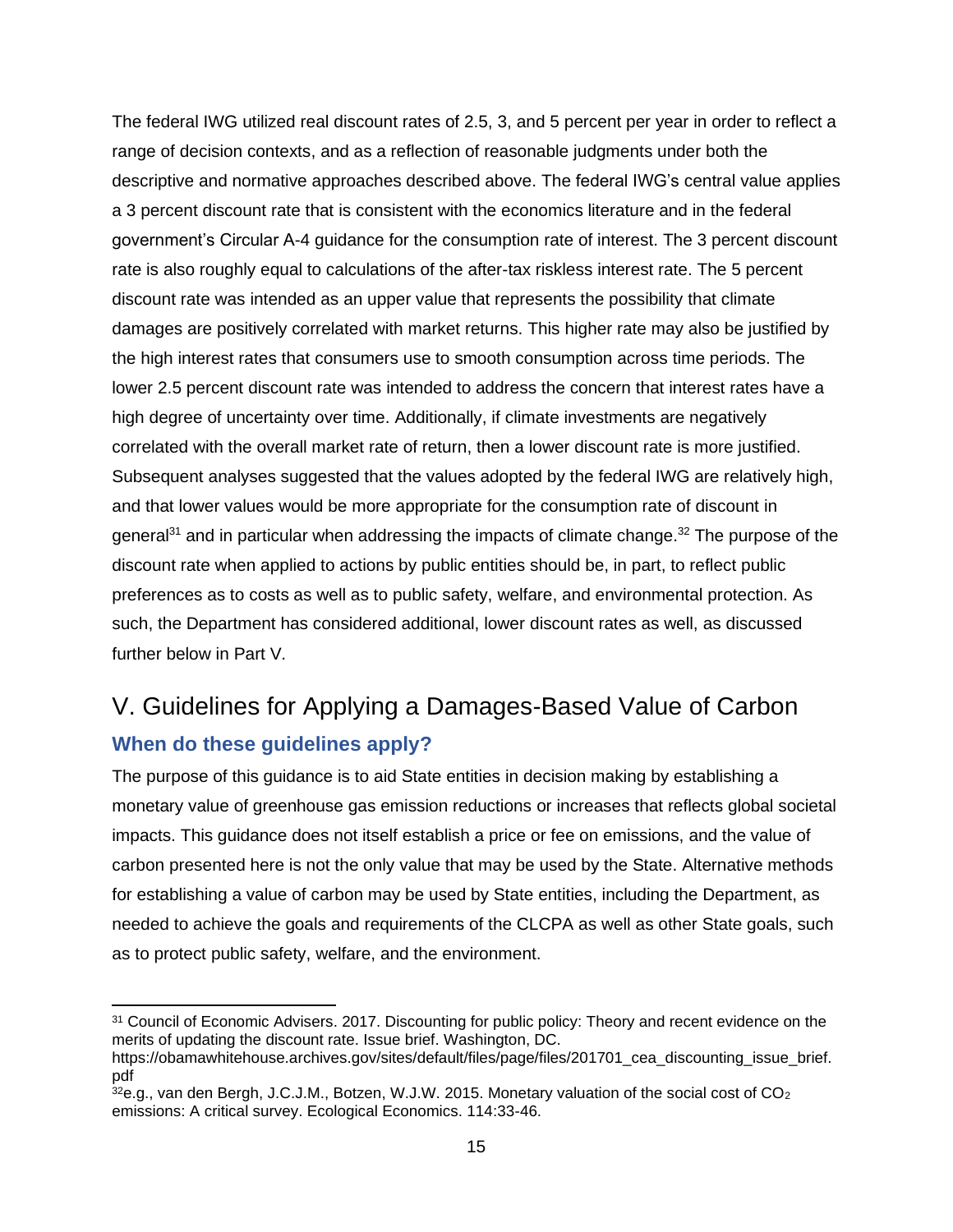The damages approach to establishing a value of carbon may be best suited to the following types of actions:

- Cost-Benefit Analysis, such as may be used to evaluate alternatives as a part of rulemakings or environmental assessments
- Describing the societal benefits of strategic plans, programs, or policies that will reduce greenhouse gas emissions
- Evaluating other types of decisions, such as those regarding State procurements, contracts, grants, or permitting

### <span id="page-15-0"></span>**Recommended Procedure**

The Department recommends that State entities apply the methods adopted by the federal IWG when utilizing a damages-based approach to valuing greenhouse gas emissions, along with the recommended steps below.

### <span id="page-15-1"></span>1. Estimate the emissions for all relevant greenhouse gases.

Almost all of the literature regarding the value of carbon is focused on carbon dioxide, which is the greenhouse gas that has had the greatest impact on global climate change. However, the scope of the CLCPA encompasses carbon dioxide and other major greenhouse gases,<sup>33</sup> other substances that affect climate change, the co-pollutants that are typically associated with greenhouse gas emission sources, as well as the "leakage" of greenhouse gases in other jurisdictions. This guidance is intended to aid in the use of a value of carbon using the damages approach. State entities may require additional assessments when evaluating actions to meet the requirements of the CLCPA.

A first step in determining the impacts of a given decision will be to determine which of the major greenhouse gases are likely to be associated or affected by the project, policy, or program in question and then to estimate the emissions of those gases for each year (Table 1). This may already be determined as part of other requirements, e.g., for permits or environmental assessments, or may be informed by other available guidance.<sup>34</sup> A review of all available data and methods for estimating greenhouse gas emissions would be beyond the scope of this document. However, State entities can consult with the Department and NYSERDA to locate additional resources, as needed.

<sup>&</sup>lt;sup>33</sup> See definition of greenhouse gas in ECL 75-0101 which includes additional substances

<sup>&</sup>lt;sup>34</sup> New York State Department of Environmental Conservation. 2009. DEC Policy: Assessing Energy Use and Greenhouse Gas Emissions in Environmental Impact Statements. https://dec.ny.gov/regulations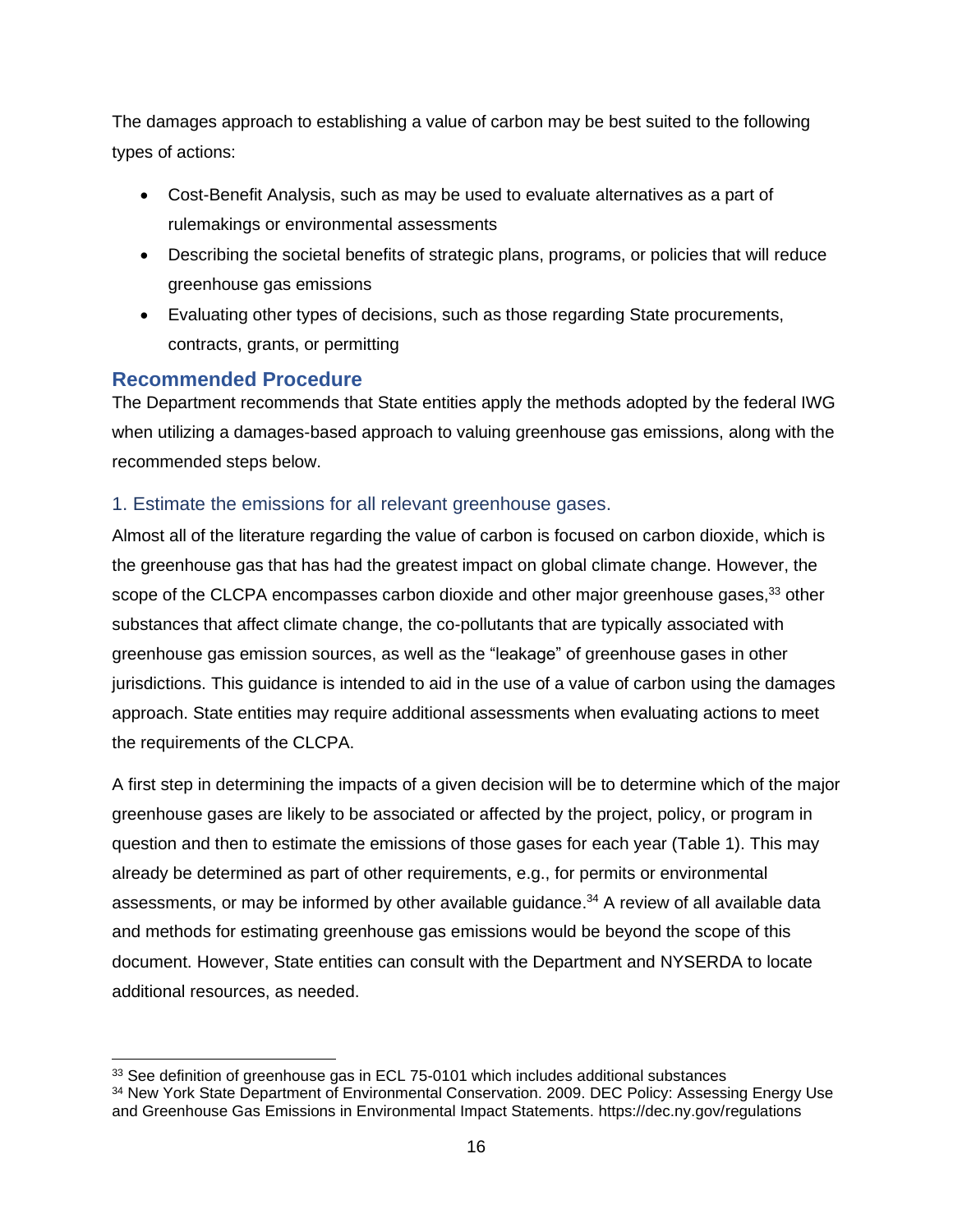| Greenhouse gas                                             | Examples of primary sources                                                                      |
|------------------------------------------------------------|--------------------------------------------------------------------------------------------------|
| Carbon dioxide                                             | Fossil fuels, Land management                                                                    |
| Methane                                                    | Fossil fuels, Land management, Waste, Livestock                                                  |
| Nitrous oxide                                              | Fossil fuels, Soil management, Wastewater                                                        |
| Hydrofluorocarbons (HFCs) and<br>Hydrofluoroolefins (HFOs) | Substitutes for Ozone-Depleting Substances; Refrigeration,<br>Heating and Cooling, Manufacturing |
| Perfluorocarbons (PFCs)                                    | Manufacturing                                                                                    |
| Sulfur hexafluoride                                        | Electricity transmission and distribution, Manufacturing                                         |
| Nitrogen trifluoride                                       | Manufacturing, Research                                                                          |

#### Table 1: Examples of Greenhouse Gas Emission Sources

#### <span id="page-16-0"></span>2. Consider the fullest geographic scope of damages.

The CLCPA directs the Department to establish a value of carbon that considers global damages, which would best protect the public and the environment. As such, the Department recommends that the State use the global estimation of damages established by the federal IWG, as updated through the work of NYSERDA and its consultant Resources for the Future.

### <span id="page-16-1"></span>3. Apply the most up-to-date, peer-reviewed information available.

The federal IWG social cost of carbon was established using the best available models and information available at the time, but regular updates will be needed to improve the estimation of global damages and to integrate up-to-date information on atmospheric greenhouse gas concentrations along with economic, demographic and other parameters. The National Academies of Science laid out an approach for updating and improving the federal IWG's values<sup>35</sup> and multiple research teams are actively working to address these recommendations and to make additional improvements to the relevant science. The Department recommends that State entities stay apprised of new updates and apply the most up-to-date values available. To support this objective, the Department will synthesize and provide updated values as appropriate, including through updates to the Appendix document.

### <span id="page-16-2"></span>4. Apply an appropriate discount rate.

Importantly, because the damages-based value of carbon described here is not intended to levy an actual cost or fee on any entity, the selection of discount rate should not be interpreted as having an actual, direct cost to the public. Since the damages-based value of carbon is used primarily for societal decision making, the correct discount rate to use in its calculation is a social discount rate, which reflects the rate at which society as a whole is willing to trade off a

<sup>35</sup> National Academies op cit.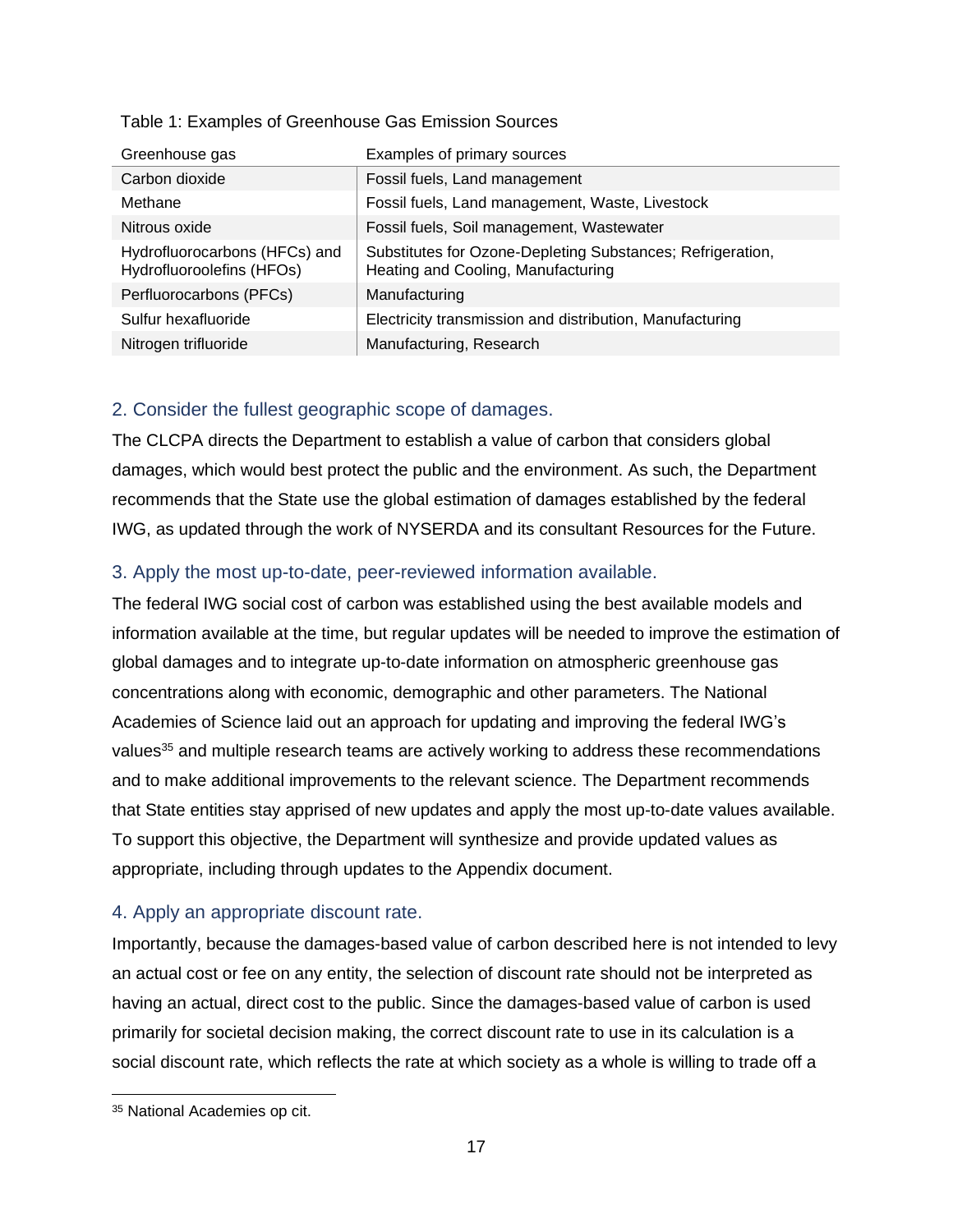value received today with a value received in the future. As has been the case with the use of the social cost of carbon by federal agencies, the range of discount rates can be used to describe the potential impacts of global climate change and to compare this alongside other economic and environmental costs and benefits.

The CLCPA requires the Department to consider "a range of appropriate discount rates, including a rate of zero" when establishing a value of carbon.<sup>36</sup> Based on an assessment of the literature and consultation with State partners and stakeholders, the Department recommends that State entities present the damages-based value of carbon using estimates calculated at a range of discount rates from 1 to 3 percent, with a central value that is estimated at the 2 percent discount rate, as discussed further below. Resources for the Future, under contract to NYSERDA, provided New York State with values in 2020 dollars per metric ton of emissions for the federal IWG social cost of carbon, methane, and nitrous oxide at discount rates of 0, 1, 2, and 3 percent (see Appendix document). The 0 percent discount rate is provided to give full consideration of a range of rates as required by the CLCPA, but the Department is not recommending its usage by state agencies. These estimates were calculated using the same peer-reviewed models that were used by the federal IWG.

Fundamentally, the Department is recommending State agencies consider a lower range of discount rates than recommended by the federal IWG. The federal IWG's central discount rate of 3 percent should be considered as a maximum discount rate. A rate of 2 percent should be used as the central value and a rate of 1 percent should be considered as the lower bound to ensure that State agencies are properly informed in their decision-making.

The Department recommends the use of a central discount rate to establish a central value of the potential impacts from the marginal increase in emissions. This central rate should be used as the primary value for decision-making purposes. Using a discount rate of no more than 2 percent to establish a central value is recommended for three reasons.

First, although higher discount rates may be appropriate for guiding the long-term investment of private funds, they are less appropriate for decisions regarding public safety and welfare, particularly when considering the scope and scale of the impacts to the public from global climate change. If a damages-based value of carbon is used within the context of the CLCPA,

<sup>36</sup> ECL § 75-0113(2).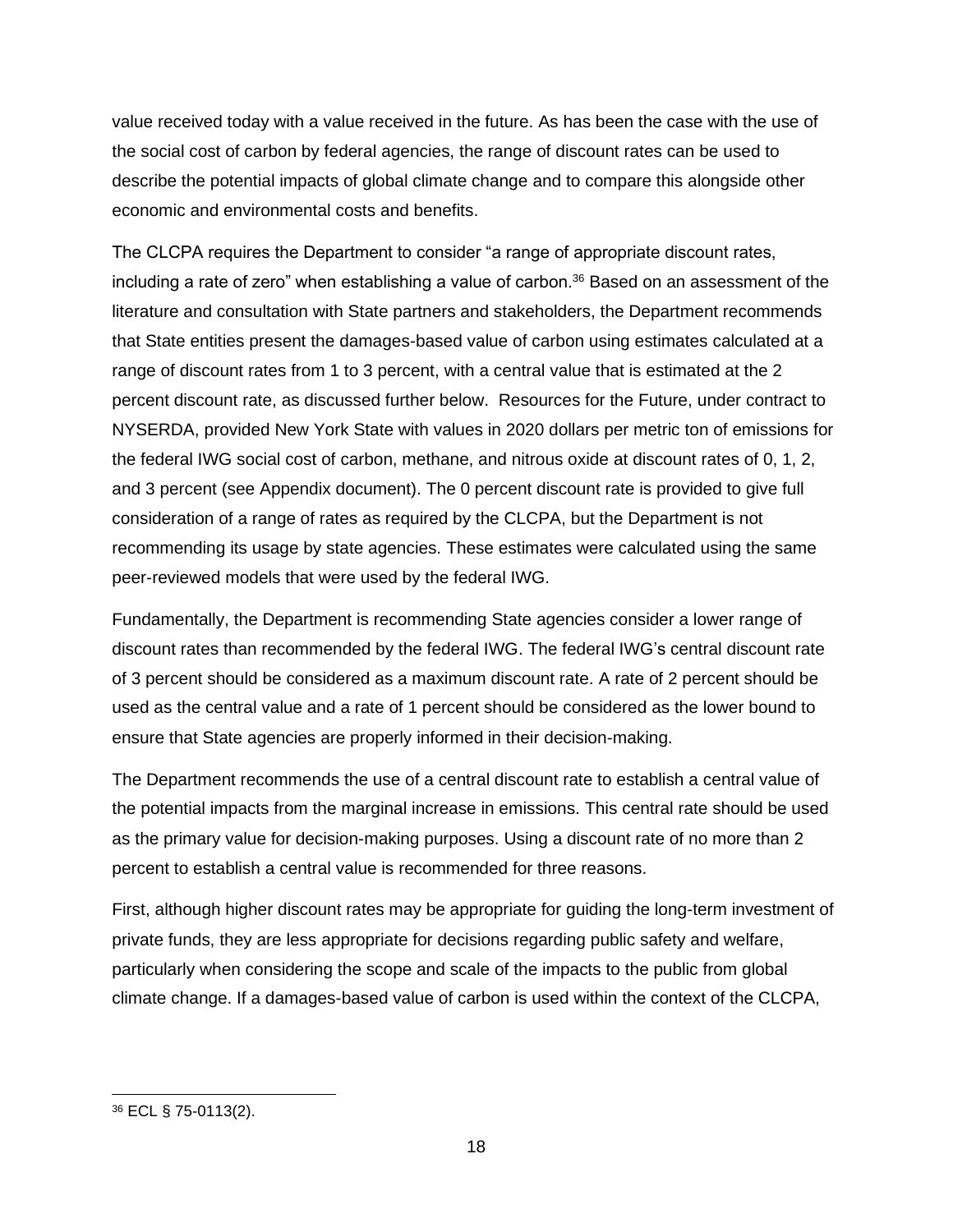then a lower range of discount rates is needed compared to those used by the federal government.

Second, multiple lines of research have concluded that the discount rates used by the federal IWG underestimate the value of avoided damages from greenhouse gas emissions. Experts now generally consider a range of 1-3 percent to be more acceptable.<sup>37</sup>

A lower discount rate may help address the underestimation of the potential damages from climate change. One of the fundamental critiques of the IAMs is that they do not properly account for the possibility of large-scale singular events or irreversible climatic tipping points, many of which are difficult to monetize. Ideally, this source of uncertainty would be addressed within the damage models rather than in the application of a discount rate. However, until this aspect of the modeling can be resolved, it is fair to assume that potential damages have been underestimated and using a lower discount rate can accommodate for this shortcoming in the existing models.

Finally, the Department is not recommending that a discount rate of zero be applied to the damages-based estimate that is provided here. Consistent with the requirements of the CLCPA a rate of zero is among the range of discount rates considered as part of developing this guidance document. A discount rate of zero treats present value and future value equally and assumes that the public has no preference regarding value over time periods or based on the relative wealth of a society, which may not be valid. As reviewed by the National Academies of Science, additional approaches to discounting may be taken up by the federal government that address the uncertainty and risks associated with discounting and climate change damages.<sup>38</sup> These approaches require further development and review before the Department can provide guidance for their usage. Additional approaches such as declining discount rates and providing estimates at the 95<sup>th</sup> percentile of the central value could also be considered by the Department in the future as more review and refinement of the estimates occur.

Until such time, it is more appropriate to report a range of values, including estimates at a low discount rate of 1 percent, as this recognizes that the public may have differing preferences and acknowledges that there is no one correct value. Federal agencies similarly report the social costs using multiple rates.<sup>39</sup> An additional benefit of considering multiple rates is that the impact

<sup>37</sup> Drupp M.A. et al. 2018. Discounting disentangled. American Economic Journal: Economic Policy. 10:109-134

<sup>38</sup> National Academies of Science 2017 op cit.

<sup>39</sup> See examples in the Federal register, such as NHTSA-2014-0132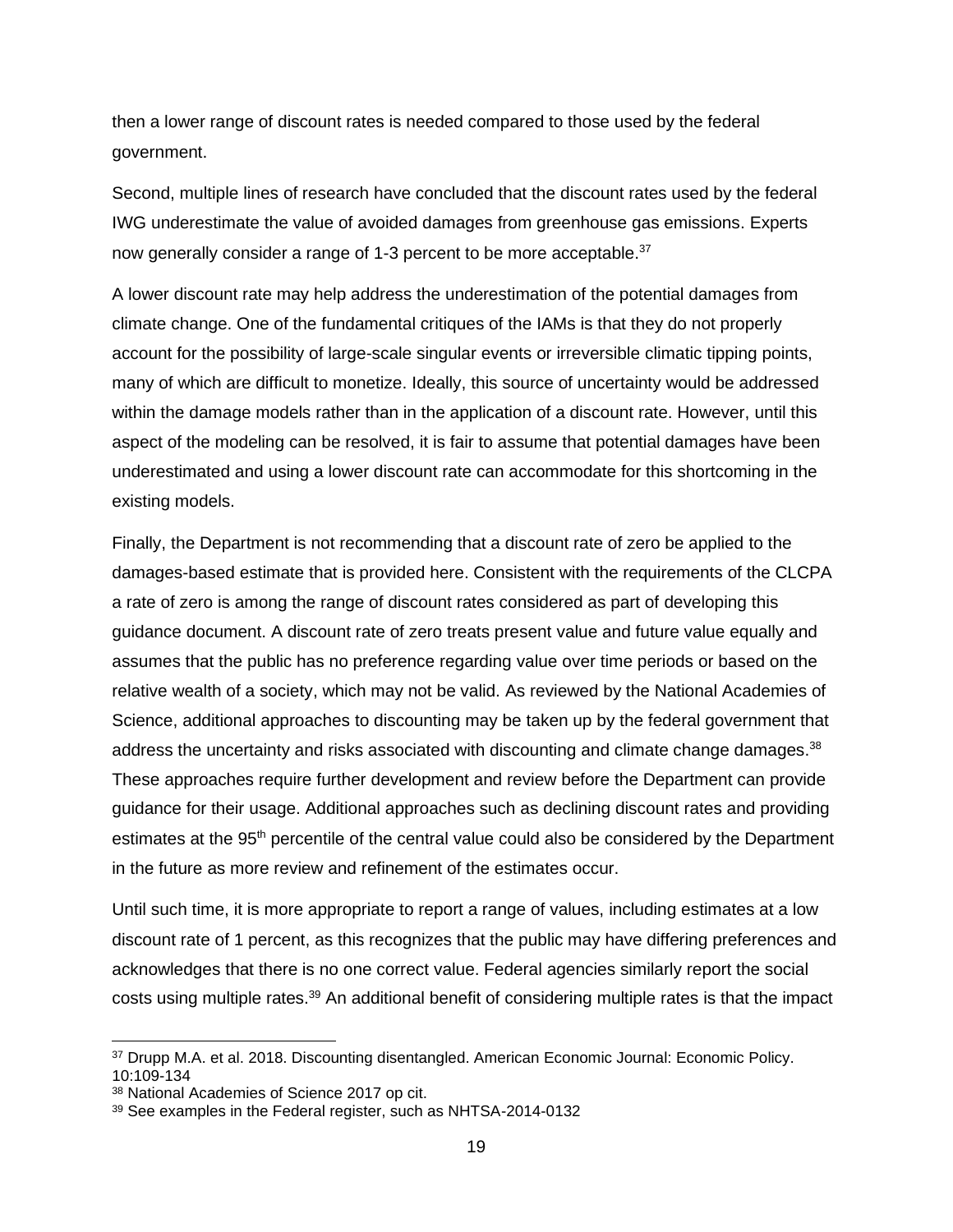of the discount rate is made apparent and a wider range of potential benefits may be considered.

### <span id="page-19-0"></span>VI. Guidelines for Assessing Multiple Greenhouse Gases

The CLCPA emission reduction requirements cover seven types of greenhouse gases that are commonly included in international climate policy: carbon dioxide, methane, nitrous oxide, hydrofluorocarbons (HFCs), perfluorocarbons, and sulfur hexafluoride, and nitrogen trifluoride.<sup>40</sup> The federal IWG provided an estimation of the damages from the first three gases, as these represent the majority of global emissions and are associated with the economic activities of primary interest, namely fossil fuel combustion. However, all these gases, as well as synthetic gases of emerging importance like hydrofluoroolefins (HFOs), are relevant to planning and State decision-making under the CLCPA. In some cases, policies and projects that would reduce the emissions of one gas may lead to increases in other emissions. These types of interactions should be anticipated and, where possible, assessed using a comparable level of assessment. The damages-based approach may assist State entities in evaluating conflicts and potential tradeoffs.

Establishing a value of carbon for different greenhouse gases is complicated by two factors: (i) each gas affects climate change differently; and (ii) some gases are associated with additional impacts unrelated to climate change (e.g., local human health impacts). All of the greenhouse gases included in the CLCPA are well-mixed gases that contribute to atmospheric warming. However, methane and most HFCs have shorter atmospheric lifetimes than carbon dioxide, sulfur hexafluoride, or nitrous oxide. As such, the long-term damages associated with the climate impacts of these different greenhouse gases should be expected to vary. Besides impacts caused by climate change, carbon dioxide and methane emissions may also be associated with other impacts, such as changes in agricultural productivity or local impacts on air quality and human health.

### <span id="page-19-1"></span>**Recommended Approach**

The federal IWG models and parameters have been used to develop social cost estimates for carbon dioxide, methane, nitrous oxide, and the most important HFC compounds. These values are available in the social cost tables in the Appendix to this guidance. The same methods can be applied to other well-mixed GHGs including the synthetic greenhouse gases sulfur hexafluoride (SF $_6$ ) and nitrogen trifluoride (NF $_3$ ). This guidance may be updated as evaluations

<sup>40</sup> 6 NYCRR Part 496 per ECL § 75-0101(7).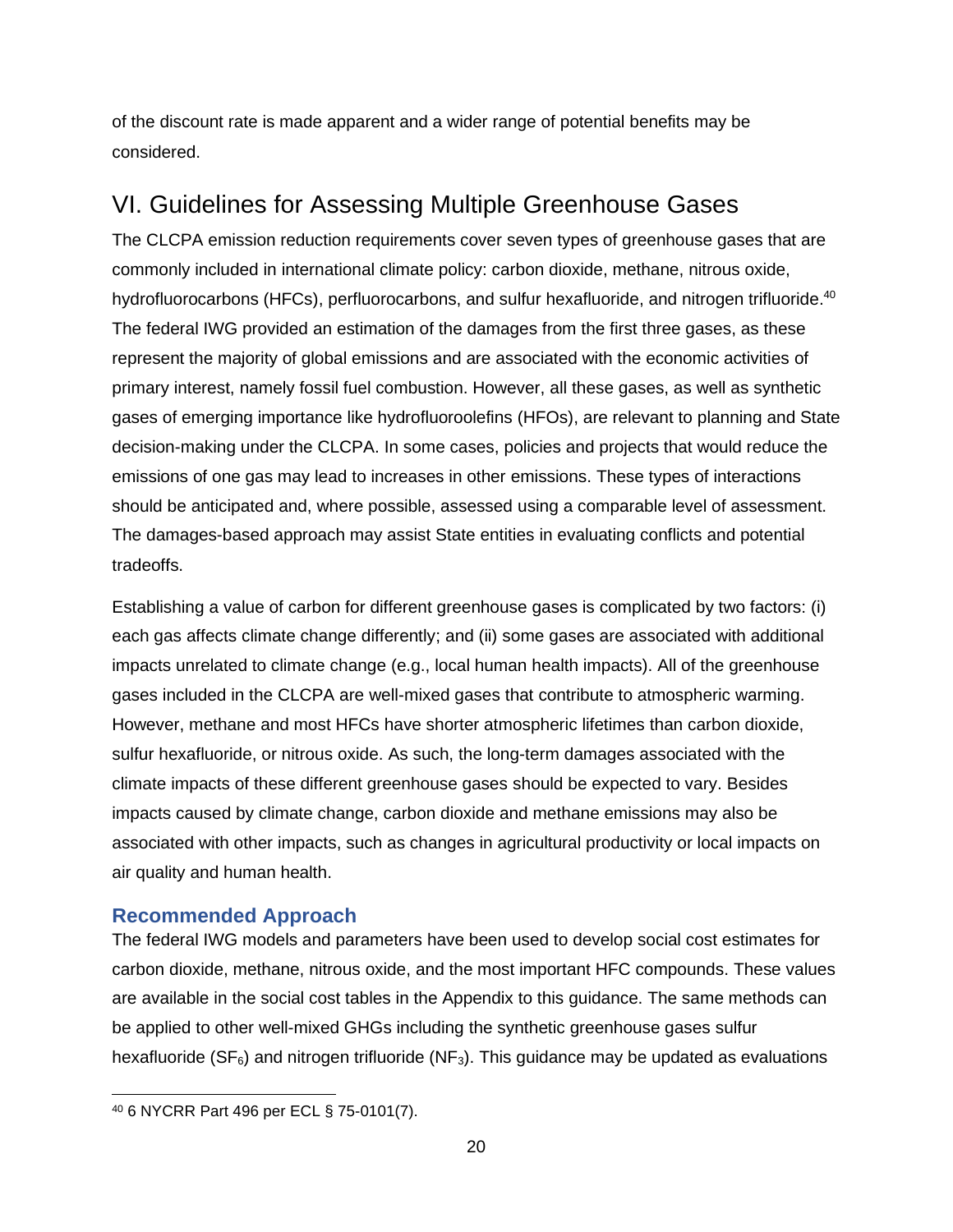of the social costs of these and other greenhouse gases are completed. Work is also underway to understand the social costs of the hydrofluoroolefins (HFOs) that are potential replacements for HFCs in some applications.

#### <span id="page-20-0"></span>Establish a value for each greenhouse gas using best available information.

The Department recommends that, where appropriate, State entities use the updated estimates of the federal IWG social costs of each GHG following the guidelines provided in Part VI. Each of these estimates represents a gas-specific, but comparable, assessment of the value of a marginal ton of these greenhouse gases in terms of global damages related to climate change.

In September 2021, the EPA released the "Regulatory Impact Analysis for Phasing Down Production and Consumption of Hydrofluorocarbons (HFCs)" that includes estimates of the social costs of different HFCs.<sup>41</sup> The Department developed social cost estimates using the lower range of discount values (0, 1, 2, and 3%) for six main HFCs by using the Mimi framework<sup>42</sup> developed by Resources for the Future's Social Cost of Carbon Initiative and applying EPA's methodology for HFCs. These values may vary slightly from those in the EPA's Regulatory Impact Analysis due to independent model runs. These values are provided in the updated appendix of this guidance document.

For the remaining greenhouse gases, the Department considers the peer-reviewed scientific literature to be the best source of information for supplementing the federal IWG values. In some cases, there may be an estimation of damages for specific gases that may be useful even if the underlying methods are not identical to that used by the federal IWG. For example, Shindell et al. (2015<sup>43</sup>) provided an estimation of damages from multiple pollutants based on one of the damage models used by the federal IWG. This includes values for pollutants that were not named in the CLCPA that may be of interest, such as black carbon. When work on these additional gases is comparable to the work of the federal IWG, the Department may supplement this guidance with additional information that will help State entities apply new research.

The method that has been widely discussed in the literature is to adjust the federal IWG values using carbon dioxide-equivalence, as determined by the Intergovernmental Panel on Climate Change (IPCC)'s Global Warming Potential metric (or GWP; Table 2). The GWP weighs the

<sup>41</sup> HFC-23, HFC-32, HFC-125, HFC-134a, HFC-143a, HFC-152a, HFC-227ea, HFC-236fa, HFC-245fa, and HFC-43-10mee. EPA (2021) op. cit.

<sup>42</sup> https://www.mimiframework.org

<sup>43</sup> Shindell, D.T. 2015. The social cost of atmospheric release. Climatic Change 130:313-326.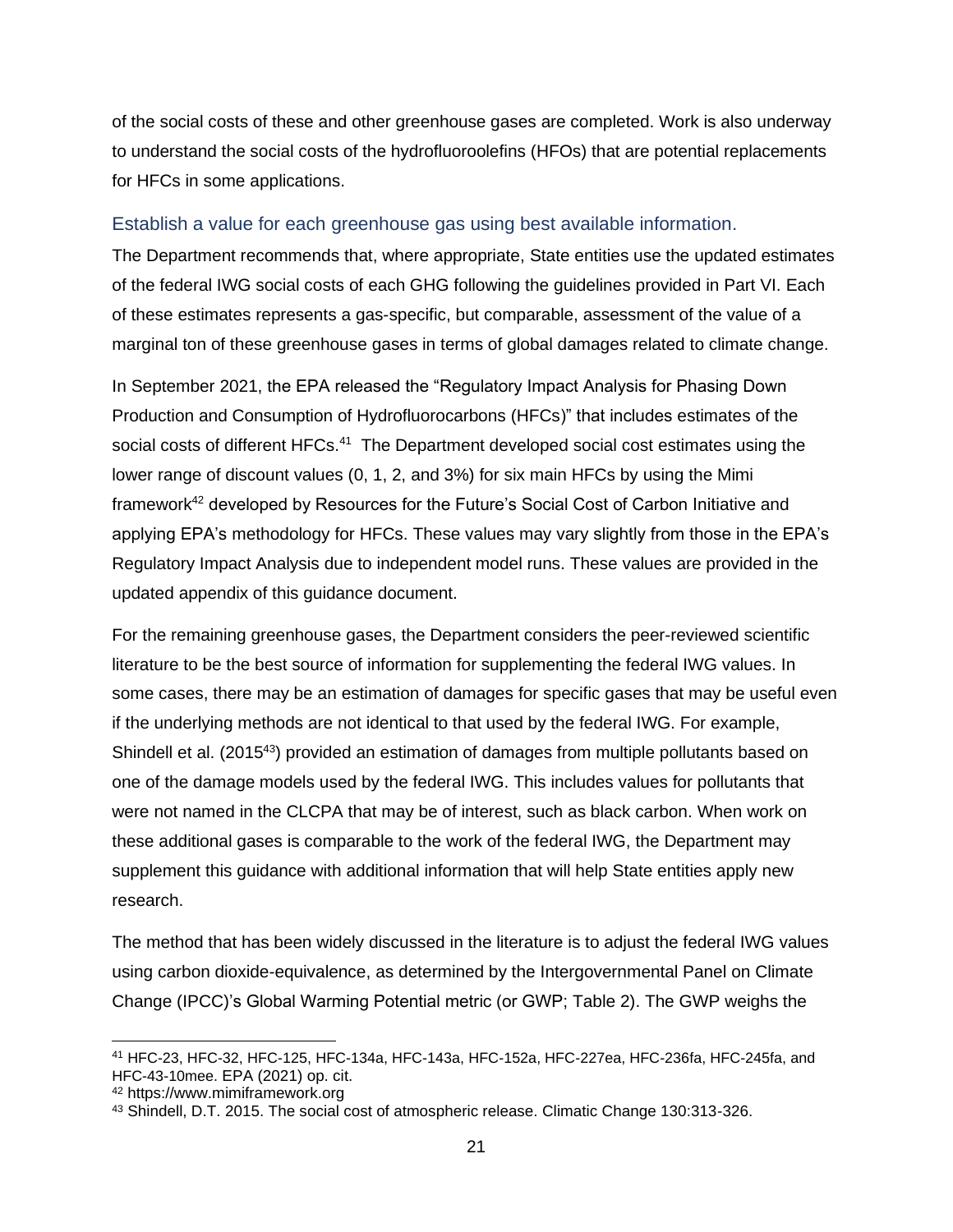radiative forcing of a gas against that of carbon dioxide over a specified time frame.<sup>44</sup> The GWP metric is a useful heuristic for policymakers as it provides a simplified framework for emissions accounting. However, as the IPCC has discussed, the GWP is not a full representation of the physical properties of each gas or its potential impacts, and it is a relative value that is heavily influenced by the IPCC's estimation of current concentrations of carbon dioxide. <sup>45</sup> Additionally, the underlying approach for modeling climate change is fundamentally different from the IAMs used to estimate global damages. There would have to be a number of assumptions made to equate the underlying concept of relative radiative forcing with the approach to modeling economic damages, including that temperature change and economic damages are simultaneous, that all of the underlying modeling is comparable and considers the same time intervals, and that there would be no additional discounting applied.<sup>46</sup> Thus, simply adjusting the federal IWG's social cost of  $CO<sub>2</sub>$  values by the relative GWP of a given greenhouse gas in order to determine the social cost of that gas is not necessarily appropriate.

Although there is broad consensus that using the GWP is not appropriate for this purpose, using the approach is still recommended by some authors as an alternative to omitting an assessment of these gases altogether, or essentially treating these gases as if they have no impact or a value of zero.<sup>47</sup> The Department recommends that every effort be made to assess the damages of each gas and that peer-reviewed research on damages be applied whenever possible (see above). State entities and partners should also undertake additional analyses of any additional gases that may be associated with policies of interest to ensure that actions to reduce one gas do not inadvertently increase other gases with the unintended outcome of undermining the ability of the policy to achieve the requirements of the CLCPA. When including damage estimates for other gases, agencies should indicate how the value was determined, either through application of the GWP metric or by referencing the relevant publication, and consideration should be made as to whether the analysis is likely to have over or underestimated actual damages.

It is also important to note that two of the types of gases listed in the CLCPA, HFCs and perfluorocarbons (PFCs), represent multiple separate gases that would impose different

<sup>44</sup> Commonly 100-years, but the CLCPA defines carbon dioxide-equivalence in terms of 20-years. ECL § 75-0101(2). As the IPCC has stated, the choice of time horizon is subjective. Like the discount rate, the difference reflects a preference for weighing near-term versus long-term impacts.

<sup>45</sup> As discussed by Working Groups 1 and 3 in the Fifth Assessment Report

<sup>46</sup> Marten, A.L. et al. 2015. Incremental CH<sup>4</sup> and N2O mitigation benefits consistent with the U.S. government's SC-CO<sup>2</sup> estimates. Climate Policy 15: 272-298.

 $47$  e.g., Marten et al 2015 and National Academies 2017 op cit.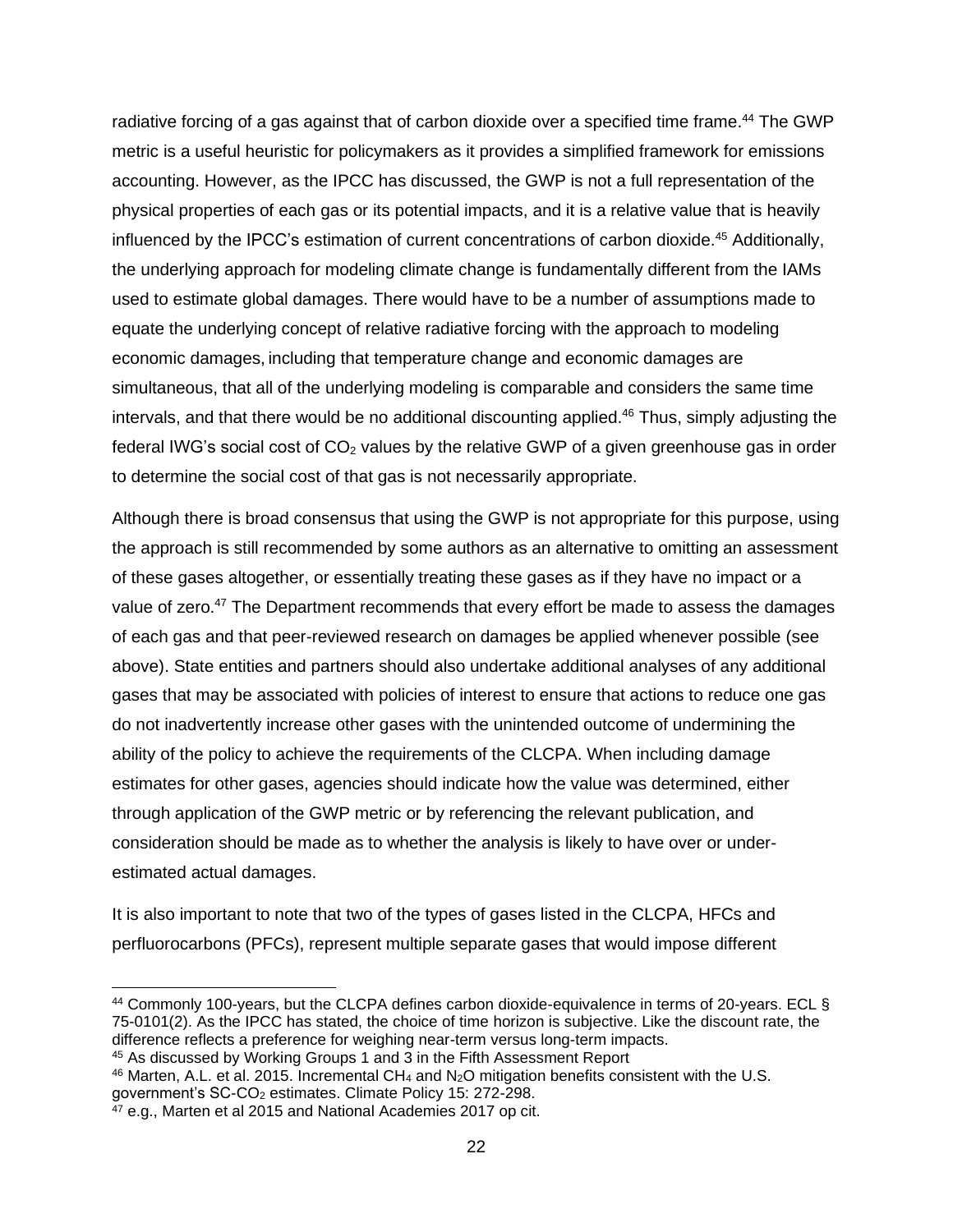impacts. Table 2 provides information for some gases, but the most recent IPCC Assessment Report should be consulted with regards to the full suite of greenhouse gases. There are greenhouse gases that may be relevant to State entities that are not named in the CLCPA. For example, HFCs were introduced to replace ozone-depleting substances, which are greenhouse gases<sup>48</sup> that are subject to a separate international phase-down. These gases may continue to be used until the available supply is diminished. State entities may wish to assess the benefits of further, more accelerated reductions and would be able to demonstrate these benefits using the damages approach.

|                                        |                     | <b>IPCC AR5</b>        |                       |                        | <b>IPCC AR6</b> |
|----------------------------------------|---------------------|------------------------|-----------------------|------------------------|-----------------|
| Greenhouse gas                         | Lifespan<br>(years) | 100-YEAR<br><b>GWP</b> | 20-YEAR<br><b>GWP</b> | 100-YEAR<br><b>GWP</b> | 20 YEAR<br>GWP  |
| Carbon dioxide $(CO2)$                 | $~100^{49}$         | 1                      | 1                     | 1                      | 1               |
| Methane (CH <sub>4</sub> )             | 11.8                | 28                     | 84                    | 29.8                   | 82.5            |
| Nitrous oxide $(N_2O)$                 | 109                 | 265                    | 264                   | 273                    | 273             |
| Hydrofluorocarbons<br>(HFCs)           |                     |                        |                       |                        |                 |
| <b>HFC-134A</b>                        | 14.0                | 1300                   | 3710                  | 1526                   | 4144            |
| <b>HFC-125</b>                         | 30                  | 3170                   | 6090                  | 3740                   | 6740            |
| <b>HFC-32</b>                          | 5.4                 | 677                    | 2430                  | 771                    | 2693            |
| <b>HFC-143A</b>                        | 51                  | 4800                   | 6940                  | 5810                   | 7840            |
| Perfluorocarbons (PFCs)                |                     |                        |                       |                        |                 |
| <b>PFC-14</b>                          | 50,000              | 6630                   | 4880                  | 7380                   | 5301            |
| <b>PFC-116</b>                         | 10,000              | 11100                  | 8210                  | 12400                  | 8940            |
| <b>PFC-218</b>                         | 2,600               | 8900                   | 6640                  | 9290                   | 6770            |
| <b>PFC-318</b>                         | 3,200               | 9540                   | 7110                  | 10200                  | 7400            |
| Sulfur hexafluoride (SF <sub>6</sub> ) | 3,200               | 23500                  | 17500                 | 25200                  | 18300           |

#### <span id="page-22-0"></span>Seek comparable, damages-based values for additional impacts.

Carbon dioxide and methane impose other damages in addition to those damages caused by climate change. For example, the federal IWG's estimates of the social cost of carbon dioxide include some consideration of the effect that elevated carbon dioxide has on agricultural production as this is a specific feature of the FUND model. However, the federal IWG's estimates for methane do not include other known damages, particularly the role that methane

<sup>48</sup> e.g., the 20-year GWP of CFC-12 is 11,400 and HCFC-22 is 5690, which are two commonly used substances.

 $49$  Some portion of emitted CO<sub>2</sub> is taken up by the biosphere and some portion will persist in the atmosphere for the full lifespan of the gas.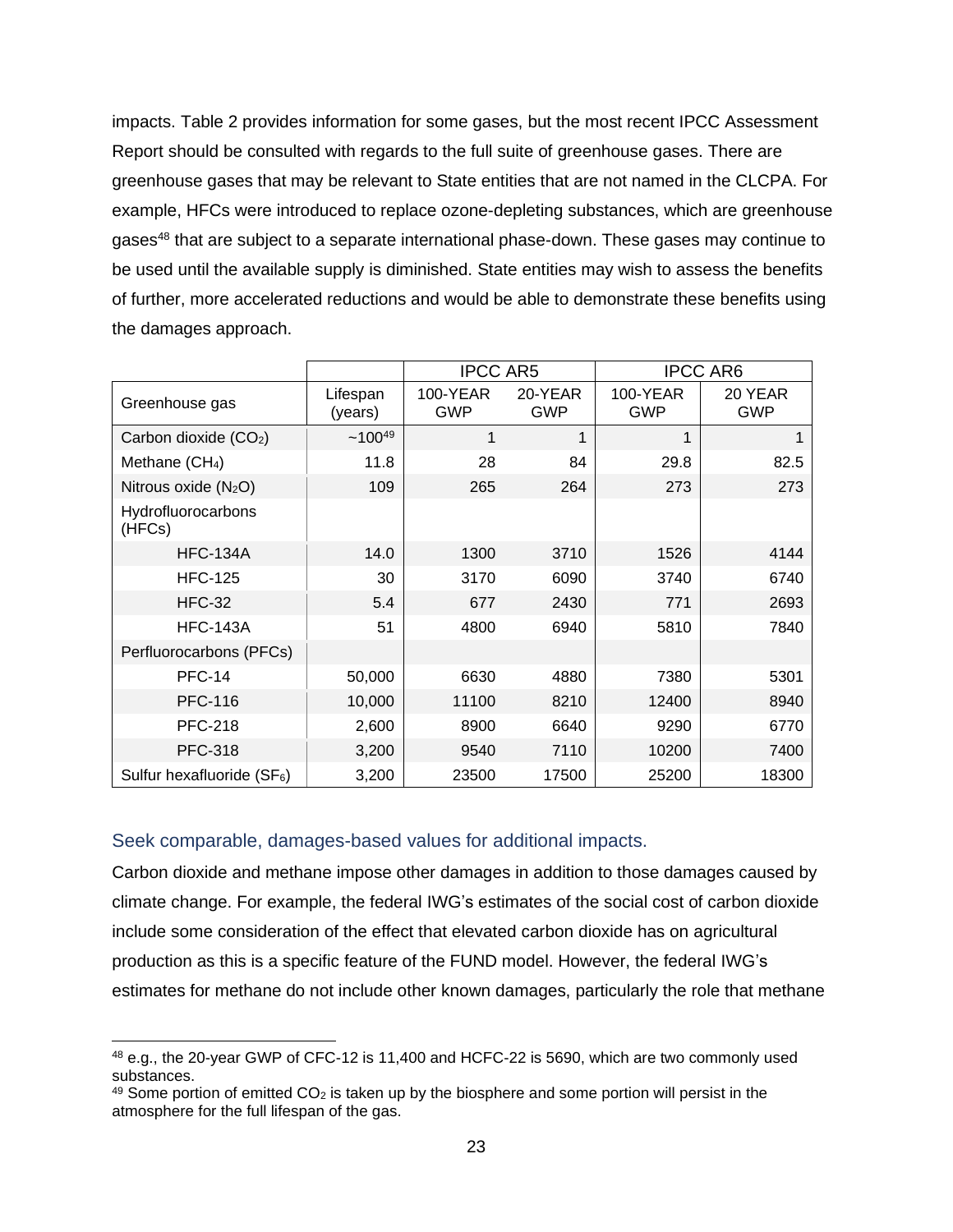plays as a precursor to ozone formation, which has direct impacts on human health. As in the case of the additional effects of carbon dioxide, it is possible to estimate additional damages from methane so they can be more easily integrated into cost benefit analyses or in the description of the benefits of emission reduction policies. The Department recommends consideration of such estimates if available in the peer-reviewed literature. 50

## <span id="page-23-0"></span>VII. Example Applications

The following hypothetical examples are provided to illustrate how State entities could use a damages-based value of carbon in different decision contexts. These examples are intentionally over-simplified and are intended to illustrate the utility of the value of carbon at a high-level. Real world examples can also be found in the record of federal decisions, such as by searching for the "social cost of carbon" in the Federal Register. The Department also seeks public input on other applications of the value of carbon by state entities.

Each of the examples below uses the updated social costs of carbon dioxide, methane, and nitrous oxide as provided by NYSERDA and Resources for the Future and the social costs of HFCs provided in this document (see separate Appendix). These are provided in 2020 dollars. Agencies can update these values with inflation as needed. However, these values will remain static otherwise until the Department provides an update based on new peer-reviewed models.

### <span id="page-23-1"></span>**Estimating the emission reduction benefits of a plan or goal.**

An agency has developed a strategic plan with the goal of reducing carbon dioxide emissions 50% over ten years from current levels, or 50,000 metric tons over 10 years. In order to determine the benefits to society in terms of avoided damages, the agency will need to determine the annual level of emission reductions (or emissions avoided) compared to a no action scenario. If split evenly across all 10 years, the annual reduction is 5,000 metric tons per year (see table).

| Greenhouse gas | Emissions in | Reduction | <b>Annual Emission Reductions</b> |
|----------------|--------------|-----------|-----------------------------------|
|                | 2020 (kt)    | 2030      | 2020-2030 (kt)                    |
| Carbon dioxide | 100          | 50%       |                                   |

The net present value of the plan is equal to the cumulative benefit of the emission reductions that happened each year (adjusted for the discount rate). In other words, the value of carbon is

<sup>50</sup> Shindell, D.T., Fuglestevedt, Collins, W.J. 2017. The social cost of methane: theory and applications. Faraday Discussions. 200:429.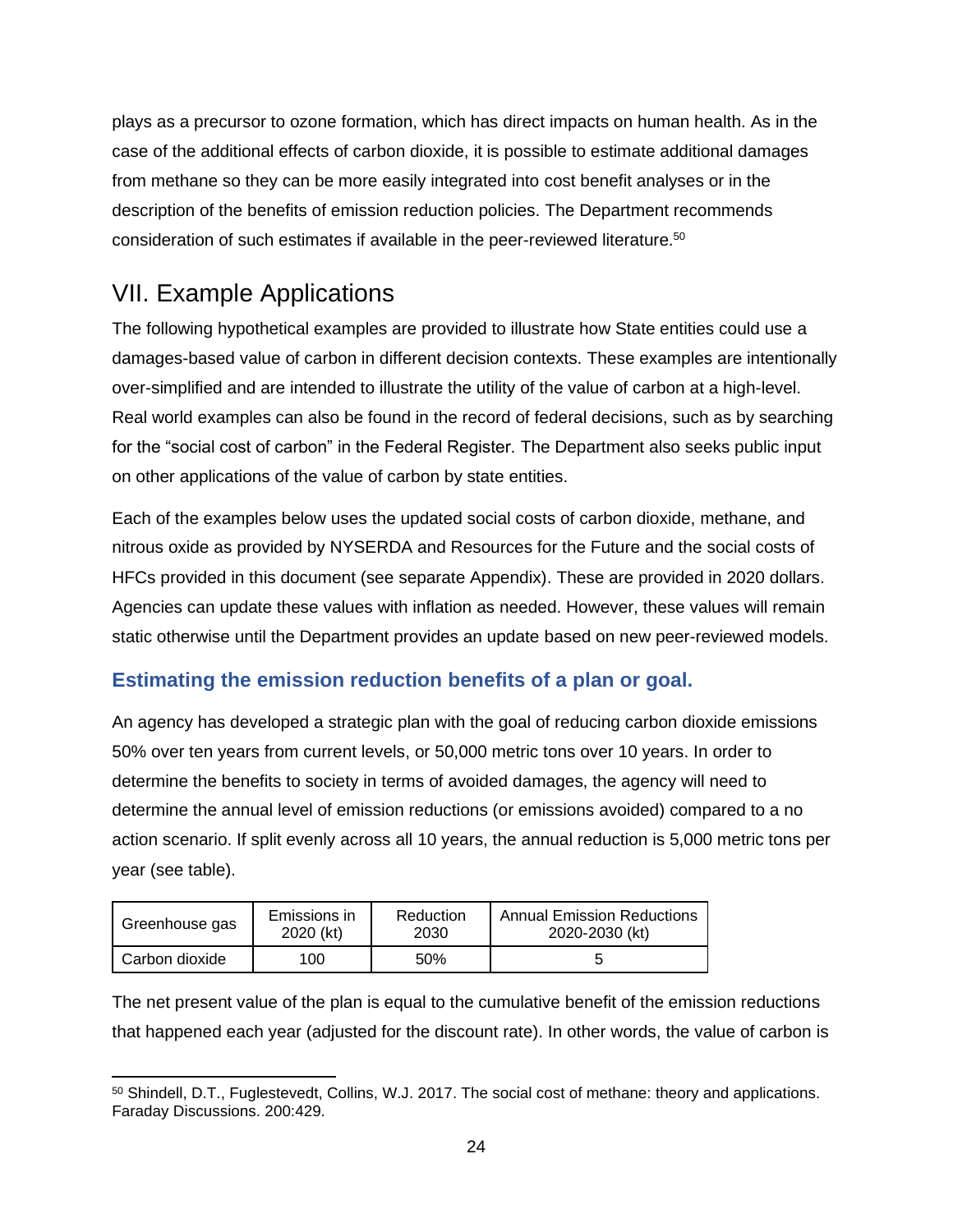applied to each year, based on the reduction from the no action case, 100,000 tons in this case. The Appendix provides the value of carbon for each year. For example, the social cost of carbon dioxide in 2021 at a 2% discount rate is \$123 per metric ton. The value of the reductions in 2021 are equal to \$123 times 5,000 metric tons, or \$615,000; in 2022 \$124 times 10,000 tons, etc. This calculation would be carried out for each year and for each discount rate of interest. The results for all three recommended discount rates are provided below.

Based on this assessment, the net present value of the plan by the end of 2030 ranges from \$13.1-\$108.5 million or \$31.7 million using the central discount rate of 2%. It may be that actions to reduce carbon dioxide will affect the emissions of other greenhouse gases as well. The net present value of those impacts may be estimated and combined with the net present value of the avoided carbon dioxide.

| Annual and Cumulative Value of CO <sub>2</sub> Reductions<br>(Totals May Not Sum Due to Independent Rounding.) |                          |                         |                                                                             |        |         |  |  |
|----------------------------------------------------------------------------------------------------------------|--------------------------|-------------------------|-----------------------------------------------------------------------------|--------|---------|--|--|
| Year                                                                                                           | Annual $CO2$<br>Emission | Total $CO2$<br>Emission | Annual Benefits (\$K)<br>[Total CO <sub>2</sub> Emission Reduction * Value] |        |         |  |  |
|                                                                                                                | Reduction (Kt)           | Reduction (Kt)          | 3%                                                                          | 2%     | 1%      |  |  |
| 2021                                                                                                           | 5                        | 5                       | 260                                                                         | 615    | 2,045   |  |  |
| 2022                                                                                                           | 5                        | 10                      | 530                                                                         | 1,240  | 4,110   |  |  |
| 2023                                                                                                           | 5                        | 15                      | 810                                                                         | 1,890  | 6,210   |  |  |
| 2024                                                                                                           | 5                        | 20                      | 1,100                                                                       | 2,560  | 8,320   |  |  |
| 2025                                                                                                           | 5                        | 25                      | 1,400                                                                       | 3,225  | 10,450  |  |  |
| 2026                                                                                                           | 5                        | 30                      | 1,710                                                                       | 3,930  | 12,630  |  |  |
| 2027                                                                                                           | 5                        | 35                      | 2,065                                                                       | 4,620  | 14,805  |  |  |
| 2028                                                                                                           | 5                        | 40                      | 2,400                                                                       | 5,360  | 17,040  |  |  |
| 2029                                                                                                           | 5                        | 45                      | 2,745                                                                       | 6,120  | 19,260  |  |  |
| 2030                                                                                                           | 5                        | 50                      | 3,100                                                                       | 6,850  | 21,500  |  |  |
|                                                                                                                | 10-Year Cumulative Value |                         | 16,120                                                                      | 36,410 | 116,370 |  |  |
| 13,094<br>31,689<br>108,536<br>Net Present Value                                                               |                          |                         |                                                                             |        |         |  |  |

### <span id="page-24-0"></span>**Net costs and benefits in an environmental assessment or rulemaking.**

An agency is tasked with assessing the net costs of a project or policy and a no-action alternative. A separate assessment has determined that the other monetary costs, which may include the costs of compliance with the policy or the capital costs of the project, will be \$100,000 per year for 5 years and that the end result will be a reduction of methane of 500 metric tons.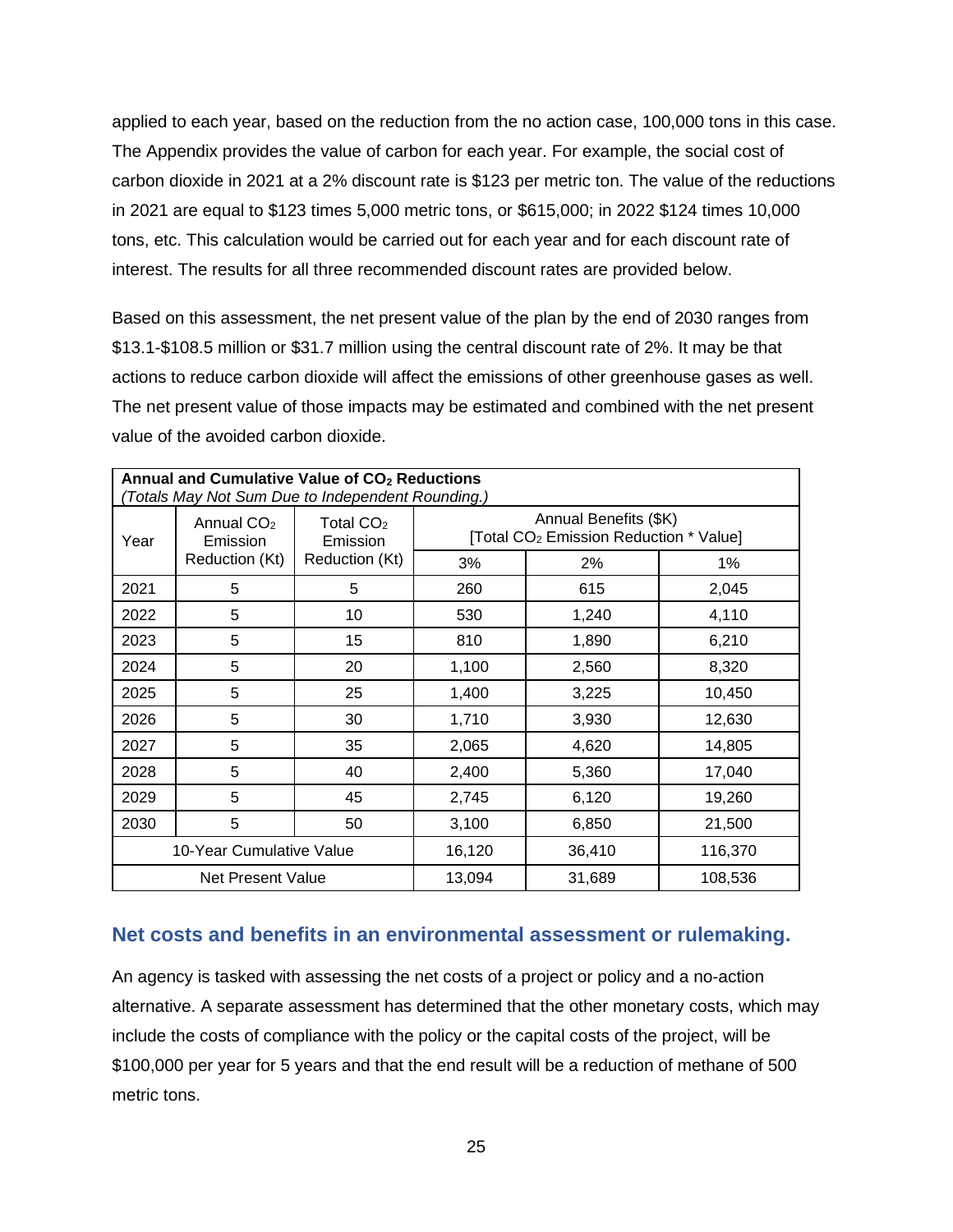| Greenhouse gas | <b>Emission Reduction</b> | Reduction     | Total      | Cost           |
|----------------|---------------------------|---------------|------------|----------------|
|                | 2020-2025 (mt)            | per vear (mt) | Cost (\$K) | per year (\$K) |
| Methane        | 500                       | 100           | 500        | 100            |

As in the example above, the benefits in terms of avoided damages from climate change can be estimated by multiplying the emission reduction in each year by the relevant value (i.e., the federal IWG social cost of methane). As discussed in the guidance, methane emissions are also associated with damages related to public health that are not included in the federal IWG value for methane, but these could be included in the overall net cost. The example table below includes a placeholder for additional health-related damages. If the health-related damages are omitted the net benefit of the action (or benefits minus costs) ranges from \$2 million to \$9.5 million. The net present value ranges from \$1.8 million to \$9.2 million with a central value of \$3.6 million. The net value of the no-action alternative may be considered to be the inverse of the cumulative benefit, or a cumulative *cost* to society of up to \$10 million.

|                                   | <b>Cumulative And Net Costs and Benefits from Methane Reductions</b><br>(Totals May Not Sum Due to Independent Rounding.) |                |               |                                |                |                             |              |                |               |              |
|-----------------------------------|---------------------------------------------------------------------------------------------------------------------------|----------------|---------------|--------------------------------|----------------|-----------------------------|--------------|----------------|---------------|--------------|
| Total CH <sub>4</sub><br>Emission | Annual Benefits (\$K)<br>3%                                                                                               |                |               | Annual Benefits (\$K)<br>$2\%$ |                | Annual Benefits (\$K)<br>1% |              |                |               |              |
| Year                              | Reduction<br>(Mt)                                                                                                         | <b>CLIMATE</b> | <b>HEALTH</b> | <b>TOTAL</b>                   | <b>CLIMATE</b> | <b>HEALTH</b>               | <b>TOTAL</b> | <b>CLIMATE</b> | <b>HEALTH</b> | <b>TOTAL</b> |
| 2021                              | 100                                                                                                                       | 150            |               |                                | 280            |                             |              | 640            |               |              |
| 2022                              | 200                                                                                                                       | 320            |               |                                | 560            |                             |              | 1,300          |               |              |
| 2023                              | 300                                                                                                                       | 480            |               |                                | 870            |                             |              | 1,980          |               |              |
| 2024                              | 400                                                                                                                       | 680            |               |                                | 1,160          |                             |              | 2,680          |               |              |
| 2025                              | 500                                                                                                                       | 850            |               |                                | 1,500          |                             |              | 3,400          |               |              |
|                                   | <b>Cumulative Benefit</b>                                                                                                 |                | 2,480         |                                |                | 4,370                       |              |                | 10,000        |              |
|                                   | <b>Cumulative Cost</b>                                                                                                    |                | -500          |                                |                | $-500$                      |              |                | -500          |              |
|                                   | <b>Cumulative Net Value</b>                                                                                               |                | 1,980         |                                |                | 3,870                       |              |                | 9,500         |              |
|                                   | Net Present Value                                                                                                         |                | 1,766         |                                |                | 3,591                       |              |                | 9,155         |              |

### <span id="page-25-0"></span>**Describing the benefits of a procurement plan.**

An agency plans to replace three fleet vehicles with new, zero-emission electric vehicles and would like to describe the societal benefits of this plan. The agency has estimated that the lifecycle carbon dioxide emissions associated with the new vehicles are up to 80% lower than its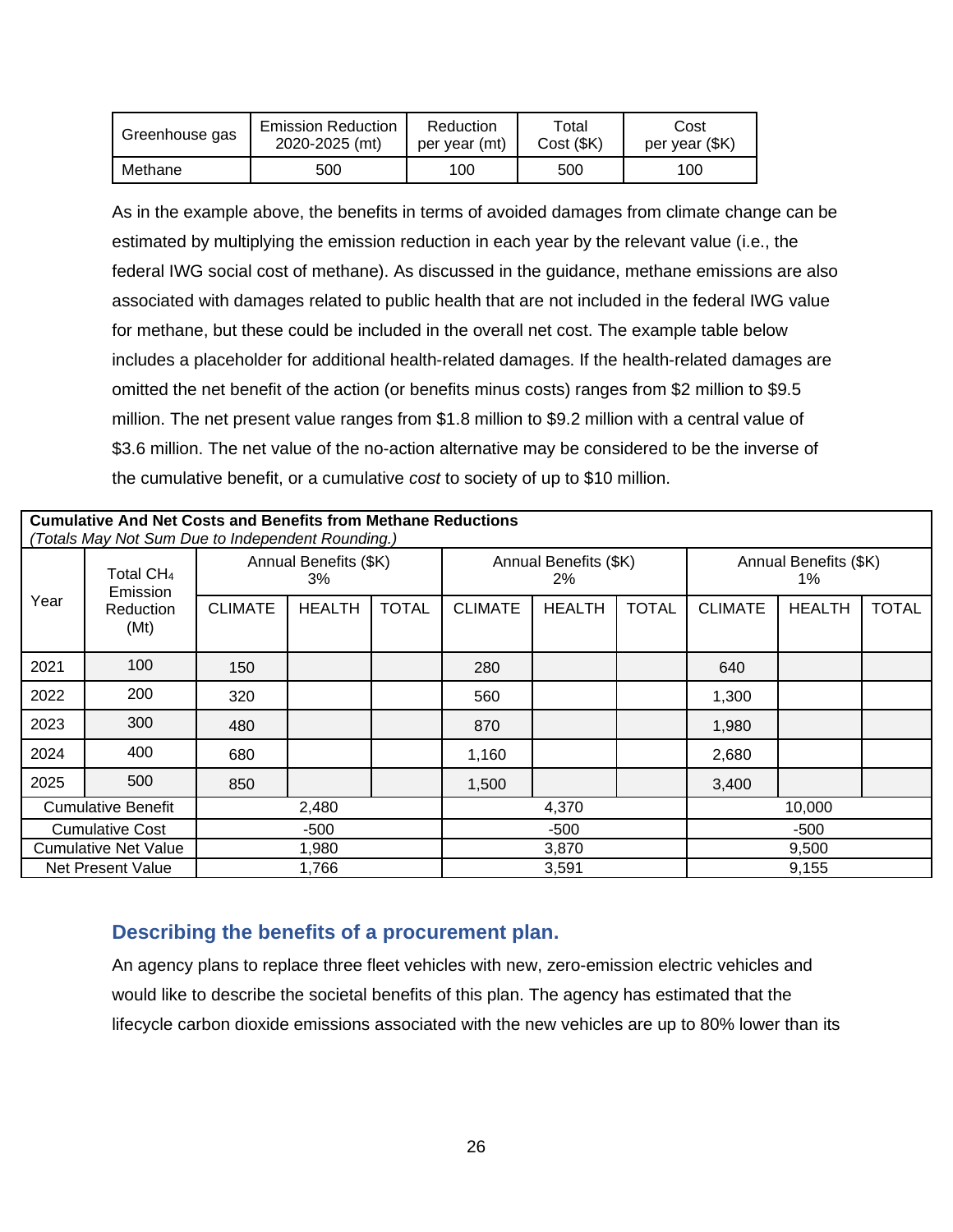current sedans, when powered by the electricity grid in upstate New York.<sup>51</sup> A lifecycle value would be appropriate as the CLCPA directs agencies to reduce emissions associated with imported fossil fuels and electricity.

| Greenhouse gas | <b>Annual Emission</b><br>Reduction<br>Per Vehicle (mt) | Annual Emission<br>Reduction<br>All Vehicles (mt) |
|----------------|---------------------------------------------------------|---------------------------------------------------|
| Carbon dioxide | 2.5                                                     | 7.5                                               |

By applying the value of carbon provided in the Appendix tables, the agency can estimate the total annual benefit of the new vehicles, plus the total value over 5 years or longer. In this example, the full 7.5 tons of reductions are realized in the first year and repeated in each subsequent year. The estimated benefit of the new vehicles in the first five years range from \$1,988 to \$15,420. Fossil fuels and electricity generation are also associated with methane and nitrous oxide emissions, the value of which could be estimated as well.

|      | Annual and 5-Year Cumulative Value of CO <sub>2</sub> Reductions<br>(Totals may not sum due to independent rounding.) |                                                                      |       |        |  |  |  |
|------|-----------------------------------------------------------------------------------------------------------------------|----------------------------------------------------------------------|-------|--------|--|--|--|
| Year | Annual CO <sub>2</sub> Emission Reduction<br>(mt)                                                                     | Annual Benefits (\$)<br>[CO <sub>2</sub> Emission Reduction * Value] |       |        |  |  |  |
|      |                                                                                                                       | 3%                                                                   | 2%    | 1%     |  |  |  |
| 2020 | 7.5                                                                                                                   | 383                                                                  | 908   | 3.045  |  |  |  |
| 2021 | 7.5                                                                                                                   | 390                                                                  | 923   | 3,068  |  |  |  |
| 2022 | 7.5                                                                                                                   | 398                                                                  | 930   | 3,083  |  |  |  |
| 2023 | 7.5                                                                                                                   | 405                                                                  | 945   | 3,105  |  |  |  |
| 2024 | 7.5                                                                                                                   | 413                                                                  | 960   | 3,120  |  |  |  |
|      | 5-Year Cumulative Value<br>1,988<br>4,665<br>15,420                                                                   |                                                                      |       |        |  |  |  |
|      | Net Present Value                                                                                                     | 1,873                                                                | 4,483 | 15,116 |  |  |  |

### **Comparing alternative technologies**

This example applies the value of carbon for HFCs, which are used as refrigerants in many types of equipment. In this case, there are multiple alternative types of heat pump systems and refrigerants. This example illustrates the different social costs when choosing between alternative refrigerants. This example does not compare heat pumps to other types of appliances that they may replace (i.e., fossil fuel boilers or furnaces, air conditioning). Such a

<sup>51</sup> Example comparing a Chevrolet Bolt with a Chevrolet Cruze from: Nigro N., Walsh A. 2017. EV Smart Fleets. Electric Vehicle Procurements for Public Fleets. Atlas Policy. https://atlaspolicy.com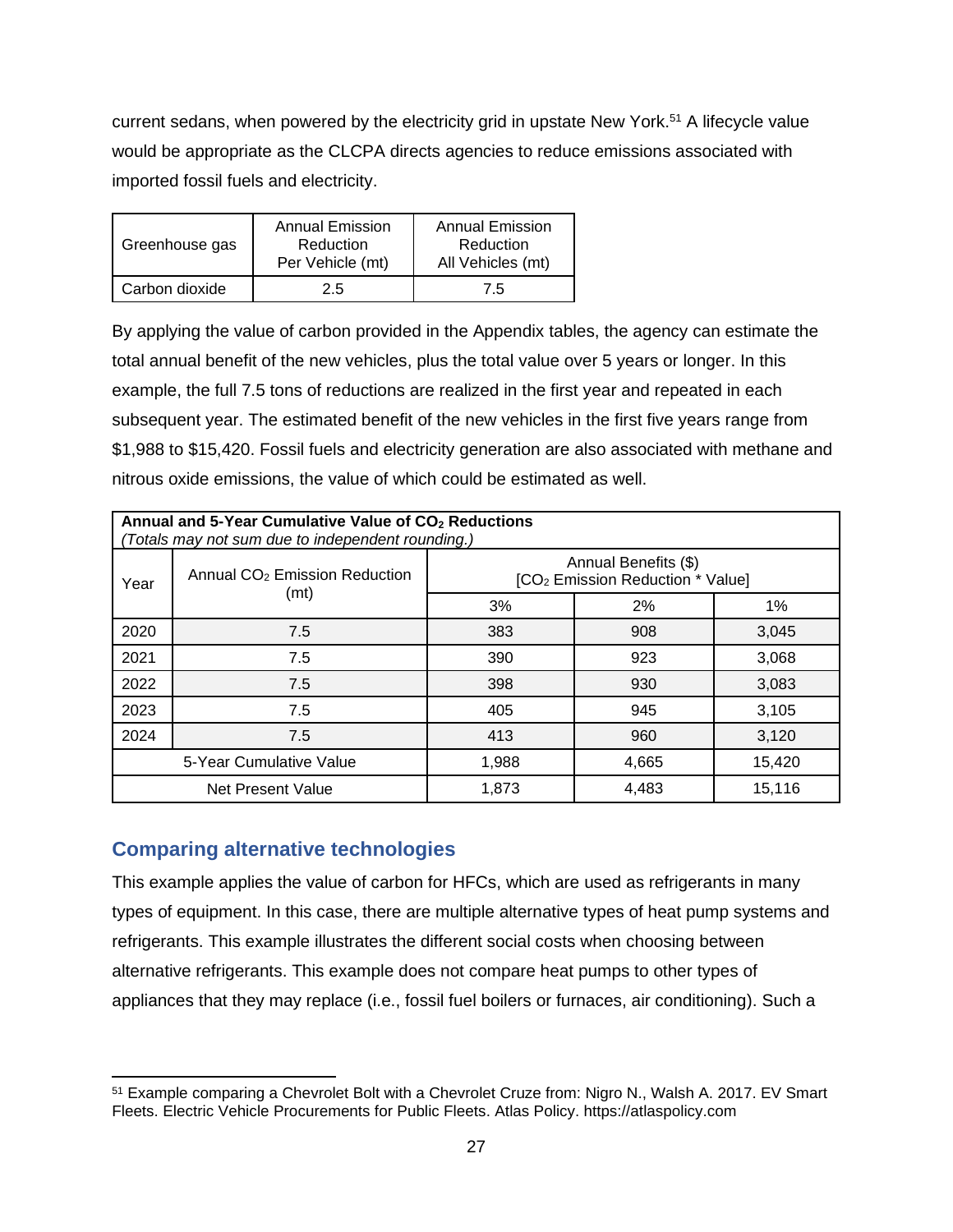comparison would also consider emissions from the combustion of fossil fuels and from the electricity used to power a heat pump or air conditioning equipment.

The building manager for a 5-floor multifamily residential building with 40 apartments solicited bids for retrofitting the building with heat pumps. They received 4 bids for systems that each have an average lifetime of 16 years. The building's efficiency manager uses the following information about each system to calculate and compare the social costs of the hydrofluorocarbon (HFC) and hydrofluoroolefin (HFO) refrigerants emitted by each proposed system. These costs represent the economic damages caused by leakage of each of these greenhouse gases into the atmosphere over the heat pump lifetime. The building manager ranks highest the bid that has the lowest net present value of these cumulative costs (see table below). Each bid is described in detail in the text below. Note: The Appendix provides the costs per ton for each HFC, which have been converted to a cost per kg for this example. For the non-HFC alternative, HFO-1234ze(e), the value of  $CO<sub>2</sub>$  is used as a placeholder (see Bid #4). Information on charge size, leak rates, and end-of-life leakage are from NYSERDA (2021).<sup>52</sup>

| <b>Comparative Costs of Refrigerant Leakage</b>        |           |  |  |  |
|--------------------------------------------------------|-----------|--|--|--|
| Value of HFC Emissions at the Central 2% Discount Rate |           |  |  |  |
| Net Present Value (\$)                                 |           |  |  |  |
| $-47,382$<br>Bid #1 Multisplits with R-410a            |           |  |  |  |
| Bid #2 VRF with R-410a                                 | $-60,468$ |  |  |  |
| Bid #3 Multisplits with R-32<br>$-7598$                |           |  |  |  |
| Bid #4 Multisplits with R-1234ze*                      | -18       |  |  |  |

**Bid #1** includes 40 individual multisplit heat pumps that contain R-410a refrigerant, with one rooftop condenser and two heads per apartment. Each heat pump contains (2.69 kg) of R-410a refrigerant, which is 50% HFC-32 and 50% HFC-125. The average refrigerant leakage from each heat pump is 6.3% of the initial charge per year (0.17 kg/year) and the end-of-life loss rate is assumed to be 80% of the charge remaining (2.02 kg). The net present value of the damages accrued from HFC leakage during the lifetime of the 40 heat pumps ranges from negative \$23,685 at a 3% discount rate to negative \$120,934 at a 1% discount rate, and negative \$47,382 at the 2% or central discount rate. The social cost of the HFC leakage for each year is presented in the table below.

<sup>52</sup> NYSERDA. 2021. "Hydrofluorocarbon Emissions Inventory and Mitigation Potential in New York State," Report Number 21-28. Prepared by Guidehouse, Inc. Albany, NY, USA: New York State Energy Research and Development Authority. https://www.nyserda.ny.gov/publications.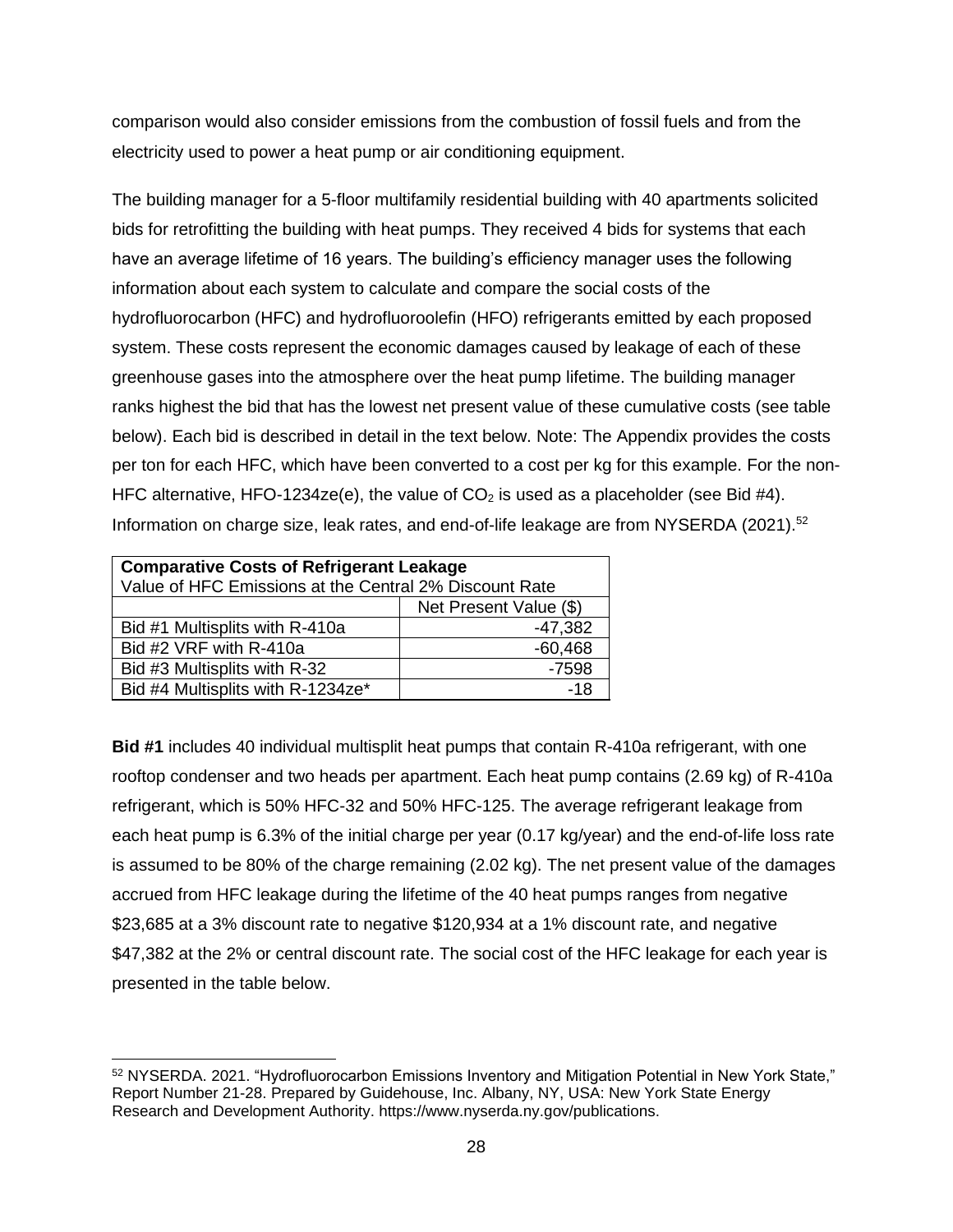| <b>Annual and Cumulative Value of HFC Refrigerant Leakage</b><br>Bid #1: Multisplit heat pumps with R-410a |                               |                                                                   |          |           |  |  |
|------------------------------------------------------------------------------------------------------------|-------------------------------|-------------------------------------------------------------------|----------|-----------|--|--|
| Year                                                                                                       | Annual R-410a<br>Leakage (kg) | Annual Costs (\$) for 40 units<br>[Total Cost HFC-32 and HFC-125] |          |           |  |  |
|                                                                                                            | for 40 units                  | 3%                                                                | 2%       | 1%        |  |  |
| 2022                                                                                                       | 6.8                           | 886                                                               | 1704     | 4310      |  |  |
| 2023                                                                                                       | 6.8                           | 926                                                               | 1744     | 4310      |  |  |
| 2024                                                                                                       | 6.8                           | 964                                                               | 1785     | 4310      |  |  |
| 2025                                                                                                       | 6.8                           | 971                                                               | 1826     | 4310      |  |  |
| 2026                                                                                                       | 6.8                           | 1008                                                              | 1866     | 4344      |  |  |
| 2027                                                                                                       | 6.8                           | 1049                                                              | 1907     | 4344      |  |  |
| 2028                                                                                                       | 6.8                           | 1052                                                              | 1948     | 4683      |  |  |
| 2029                                                                                                       | 6.8                           | 1093                                                              | 1989     | 4717      |  |  |
| 2030                                                                                                       | 6.8                           | 1130                                                              | 2033     | 4717      |  |  |
| 2031                                                                                                       | 6.8                           | 1137                                                              | 2073     | 4717      |  |  |
| 2032                                                                                                       | 6.8                           | 1178                                                              | 2114     | 4751      |  |  |
| 2033                                                                                                       | 6.8                           | 1215                                                              | 2158     | 4751      |  |  |
| 2034                                                                                                       | 6.8                           | 1256                                                              | 2199     | 5124      |  |  |
| 2035                                                                                                       | 6.8                           | 1262                                                              | 2240     | 5124      |  |  |
| 2036                                                                                                       | 6.8                           | 1303                                                              | 2274     | 5124      |  |  |
| 2037                                                                                                       | 87.6                          | 17333                                                             | 30201    | 66530     |  |  |
|                                                                                                            | 16-Year Cumulative Cost       | 33761                                                             | 60060    | 136164    |  |  |
|                                                                                                            | Net Present Value             | $-23685$                                                          | $-47382$ | $-120934$ |  |  |

**Bid #2** includes 5 large VRF (variable refrigerant flow) systems that contain R-410a refrigerant, with one unit installed per floor. Each VRF unit is charged with 27.22 kg of R-410a. The systems have an average annual leakage of 10% of the initial charge per year (2.72 kg/year) and an end-of-life loss of 20% of the remaining charge (4.90 kg). The VRF systems leak more R-410a refrigerant over their lifetime than the multisplit heat pumps proposed in the first bid. The net present value of the damages accrued from HFC leakage during the heat pumps' lifetime ranges from negative \$30,533 at a 3% discount rate to negative \$153,409 at a 1% discount rate, and negative \$60,468 at the central 2% discount rate. The social cost of the HFC leakage for each year is presented in the table below.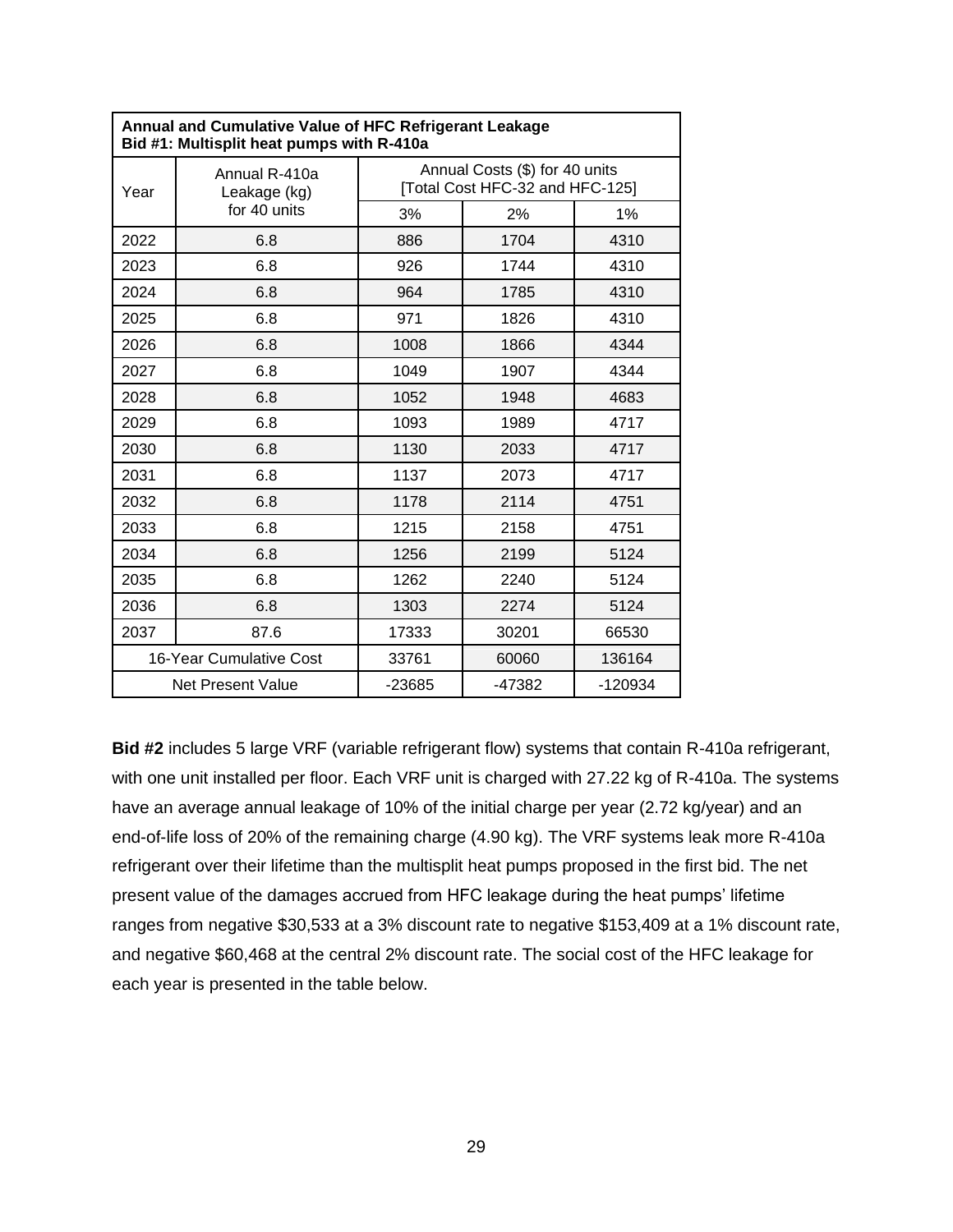|      | <b>Annual and Cumulative Value of HFC Refrigerant Leakage</b><br>Bid #2: VRF heat pumps with R-410a |                                                                  |       |        |  |  |
|------|-----------------------------------------------------------------------------------------------------|------------------------------------------------------------------|-------|--------|--|--|
| Year | Annual R-410a<br>Leakage (kg)<br>for 5 units                                                        | Annual Costs (\$) for 5 units<br>[Total Cost HFC-32 and HFC-125] |       |        |  |  |
|      |                                                                                                     | 3%                                                               | 2%    | 1%     |  |  |
| 2022 | 13.6                                                                                                | 1776                                                             | 3416  | 8641   |  |  |
| 2023 | 13.6                                                                                                | 1857                                                             | 3497  | 8641   |  |  |
| 2024 | 13.6                                                                                                | 1932                                                             | 3579  | 8641   |  |  |
| 2025 | 13.6                                                                                                | 1946                                                             | 3660  | 8641   |  |  |
| 2026 | 13.6                                                                                                | 2021                                                             | 3742  | 8709   |  |  |
| 2027 | 13.6                                                                                                | 2102                                                             | 3824  | 8709   |  |  |
| 2028 | 13.6                                                                                                | 2109                                                             | 3905  | 9389   |  |  |
| 2029 | 13.6                                                                                                | 2191                                                             | 3987  | 9457   |  |  |
| 2030 | 13.6                                                                                                | 2266                                                             | 4076  | 9457   |  |  |
| 2031 | 13.6                                                                                                | 2279                                                             | 4157  | 9457   |  |  |
| 2032 | 13.6                                                                                                | 2361                                                             | 4239  | 9525   |  |  |
| 2033 | 13.6                                                                                                | 2436                                                             | 4327  | 9525   |  |  |
| 2034 | 13.6                                                                                                | 2517                                                             | 4409  | 10274  |  |  |
| 2035 | 13.6                                                                                                | 2531                                                             | 4491  | 10274  |  |  |
| 2036 | 13.6                                                                                                | 2613                                                             | 4559  | 10274  |  |  |
| 2037 | 38.1                                                                                                | 7544                                                             | 13145 | 28957  |  |  |
|      | 16-Year Cumulative Cost                                                                             | 40482                                                            | 73012 | 168573 |  |  |
|      | $-30533$<br>$-60468$<br>-153409<br>Net Present Value                                                |                                                                  |       |        |  |  |

**Bid #3** includes 40 individual multisplit heat pumps that contain R-32, with one rooftop condenser and two heads per apartment. Each heat pump contains (1.91 kg) of R-32 refrigerant (100% HFC-32), which is pitched to the manager as 'eco-friendly refrigerant' and requires less charge than the R-410a multisplit system. The average refrigerant leakage from each heat pump is 3.15% of the initial charge per year (0.06 kg/year) and the end-of-life loss rate is assumed to be 80% of the charge remaining (1.48 kg) (NYSERDA 2021). For this bid, the net present value of the damages accrued from HFC-32 leakage during the heat pumps' lifetime ranges from negative \$4,009 at a 3% discount rate to negative \$17,831 at a 1% discount rate, and negative \$7,598 at the central 2% discount rate. The social cost of the HFC leakage for each year is presented in the table below.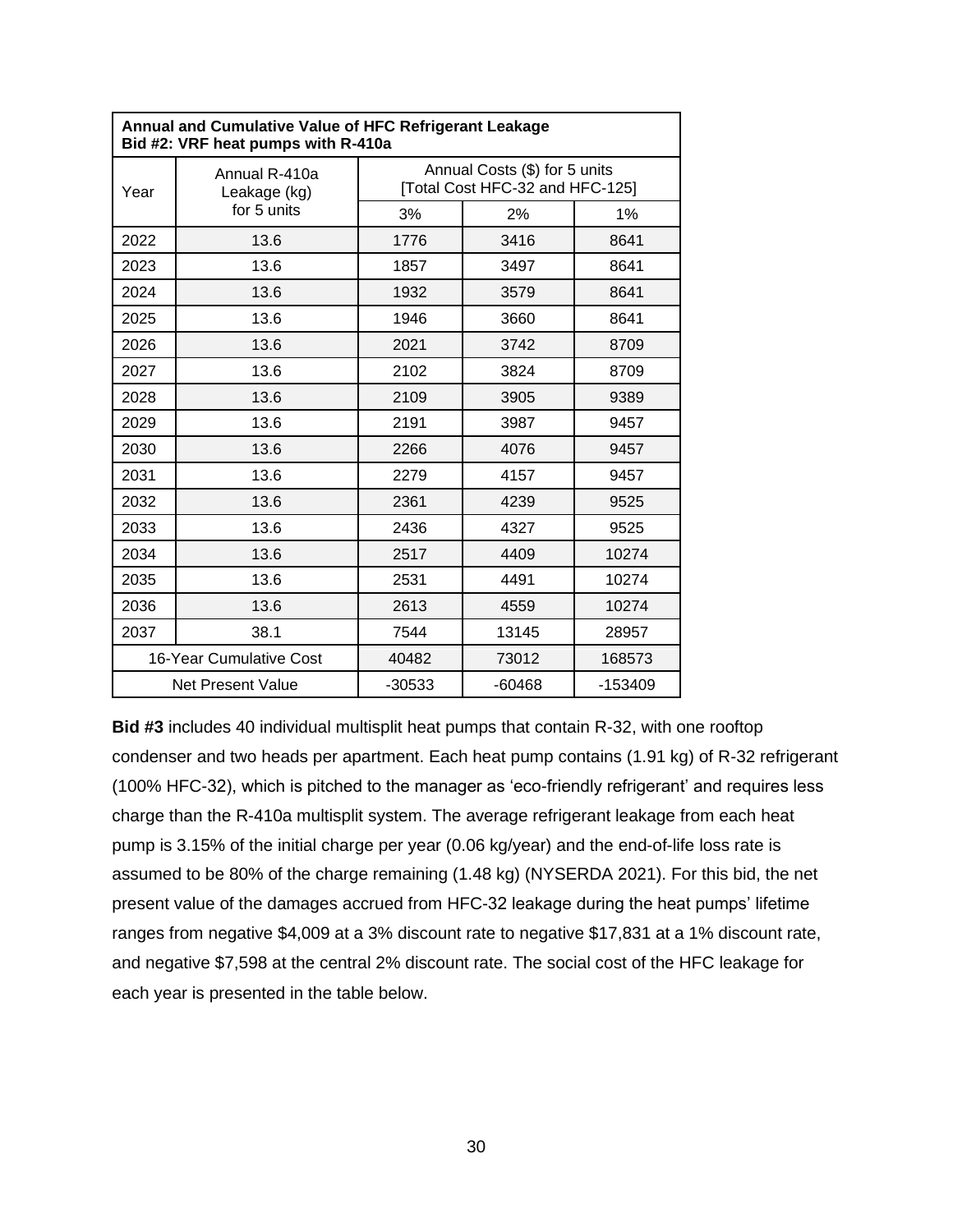| Annual and Cumulative Value of HFC Refrigerant Leakage<br>Bid #3: Multisplit heat pumps with R-32 |                          |                                                       |         |          |  |
|---------------------------------------------------------------------------------------------------|--------------------------|-------------------------------------------------------|---------|----------|--|
| Year                                                                                              | Annual R-32 Leakage      | Annual Costs (\$) for 40 units<br>[Total Cost HFC-32] |         |          |  |
|                                                                                                   | (kg) for 40 units        | 3%                                                    | 2%      | 1%       |  |
| 2022                                                                                              | 2.4                      | 99                                                    | 173     | 410      |  |
| 2023                                                                                              | 2.4                      | 104                                                   | 178     | 410      |  |
| 2024                                                                                              | 2.4                      | 106                                                   | 183     | 410      |  |
| 2025                                                                                              | 2.4                      | 111                                                   | 188     | 410      |  |
| 2026                                                                                              | 2.4                      | 113                                                   | 193     | 434      |  |
| 2027                                                                                              | 2.4                      | 118                                                   | 198     | 434      |  |
| 2028                                                                                              | 2.4                      | 120                                                   | 202     | 434      |  |
| 2029                                                                                              | 2.4                      | 125                                                   | 207     | 458      |  |
| 2030                                                                                              | 2.4                      | 128                                                   | 214     | 458      |  |
| 2031                                                                                              | 2.4                      | 133                                                   | 219     | 458      |  |
| 2032                                                                                              | 2.4                      | 137                                                   | 224     | 482      |  |
| 2033                                                                                              | 2.4                      | 140                                                   | 231     | 482      |  |
| 2034                                                                                              | 2.4                      | 145                                                   | 236     | 506      |  |
| 2035                                                                                              | 2.4                      | 149                                                   | 241     | 506      |  |
| 2036                                                                                              | 2.4                      | 154                                                   | 241     | 506      |  |
| 2037                                                                                              | 61.6                     | 4070                                                  | 6784    | 13568    |  |
|                                                                                                   | 16-Year Cumulative Cost  | 5952                                                  | 9914    | 20362    |  |
|                                                                                                   | <b>Net Present Value</b> | $-4009$                                               | $-7598$ | $-17831$ |  |

**Bid #4** includes 40 individual multisplit heat pumps that contain R-1234ze, with one rooftop condenser and two heads per apartment. Each heat pump contains (3.23 kg) of R-1234ze refrigerant (HFO-1234ze(E)). The average refrigerant leakage from each heat pump is 3.15% of the initial charge per year (0.10 kg/year) and the end-of-life loss rate is assumed to be 80% of the charge remaining (2.50 kg) (NYSERDA 2021). The social costs of HFO-1234ze(E) have not been assessed yet, so the manager substitutes the social cost of  $CO<sub>2</sub>$  for HFO-1234ze(E), knowing that the GWP of HFO-1234ze(E) is similar to that of  $CO<sub>2</sub>$ . The net present value of the damages accrued from HFO-1234ze(E) leakage ranges from negative \$7 at the 3% discount rate to negative \$64 at the 1% discount rate, with a value of negative \$18 at the 2% central discount rate.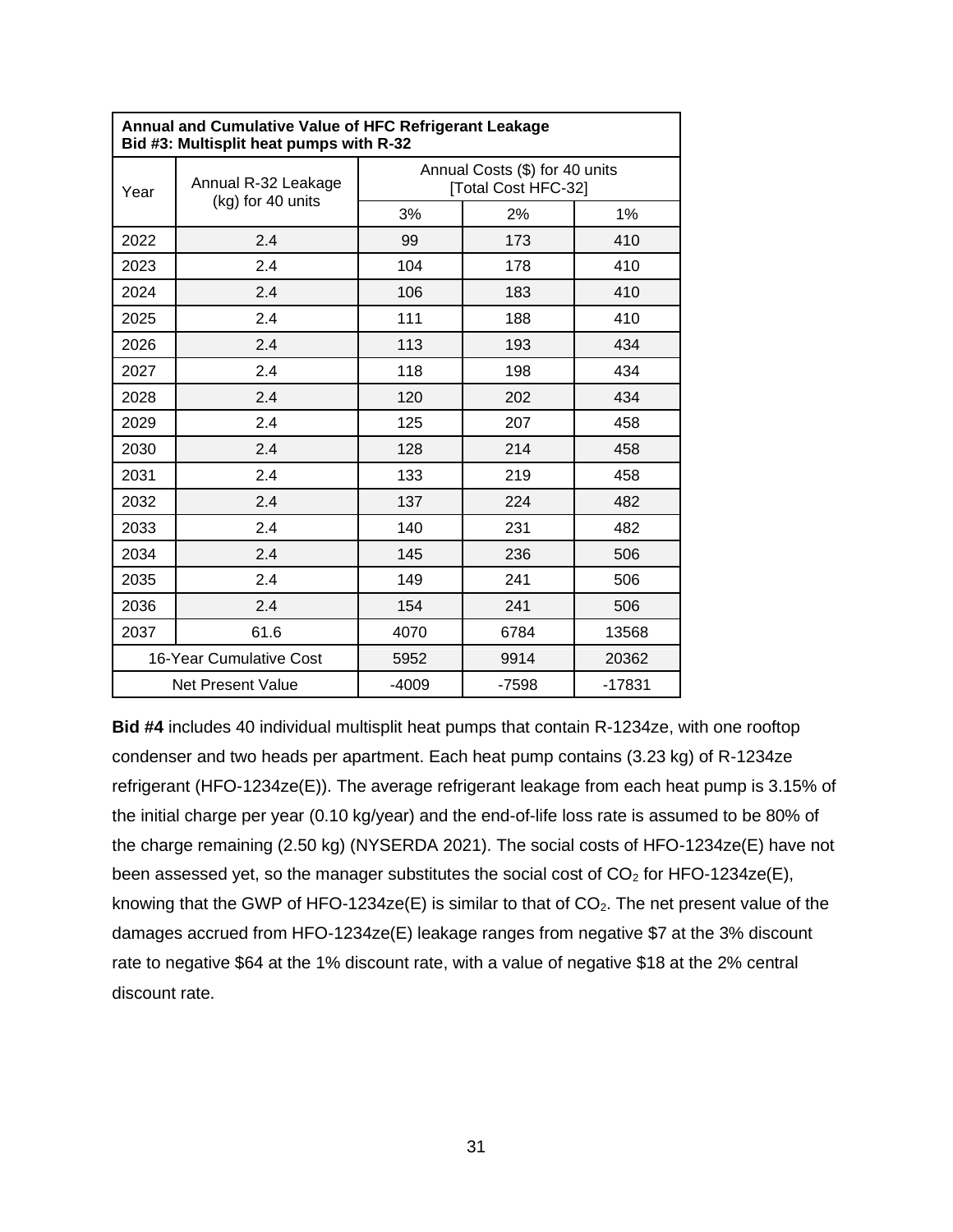| Annual and Cumulative Value of HFC Refrigerant Leakage<br>Bid #4: Multisplit heat pumps with R-1234ze |                                 |                                                               |       |       |  |
|-------------------------------------------------------------------------------------------------------|---------------------------------|---------------------------------------------------------------|-------|-------|--|
| Year                                                                                                  | Annual R-1234ze<br>Leakage (kg) | Annual Costs (\$) for 40 units<br>[Total Cost HFO-1234ze(e)*] |       |       |  |
|                                                                                                       | for 40 units                    | 3%                                                            | 2%    | 1%    |  |
| 2022                                                                                                  | $\overline{4}$                  | 0.22                                                          | 0.50  | 1.67  |  |
| 2023                                                                                                  | 4                               | 0.22                                                          | 0.51  | 1.69  |  |
| 2024                                                                                                  | 4                               | 0.22                                                          | 0.52  | 1.69  |  |
| 2025                                                                                                  | 4                               | 0.23                                                          | 0.53  | 1.70  |  |
| 2026                                                                                                  | $\overline{\mathbf{4}}$         | 0.23                                                          | 0.53  | 1.71  |  |
| 2027                                                                                                  | 4                               | 0.24                                                          | 0.54  | 1.72  |  |
| 2028                                                                                                  | $\overline{4}$                  | 0.24                                                          | 0.55  | 1.73  |  |
| 2029                                                                                                  | 4                               | 0.25                                                          | 0.55  | 1.74  |  |
| 2030                                                                                                  | $\overline{4}$                  | 0.25                                                          | 0.56  | 1.75  |  |
| 2031                                                                                                  | 4                               | 0.26                                                          | 0.57  | 1.76  |  |
| 2032                                                                                                  | 4                               | 0.26                                                          | 0.57  | 1.77  |  |
| 2033                                                                                                  | 4                               | 0.26                                                          | 0.58  | 1.78  |  |
| 2034                                                                                                  | $\overline{4}$                  | 0.27                                                          | 0.59  | 1.79  |  |
| 2035                                                                                                  | 4                               | 0.27                                                          | 0.59  | 1.80  |  |
| 2036                                                                                                  | $\overline{4}$                  | 0.28                                                          | 0.60  | 1.81  |  |
| 2037                                                                                                  | 104.4                           | 7.30                                                          | 15.53 | 46.49 |  |
|                                                                                                       | 16-Year Cumulative Cost         | 11                                                            | 24    | 73    |  |
|                                                                                                       | Net Present Value               | $-7$                                                          | $-18$ | $-64$ |  |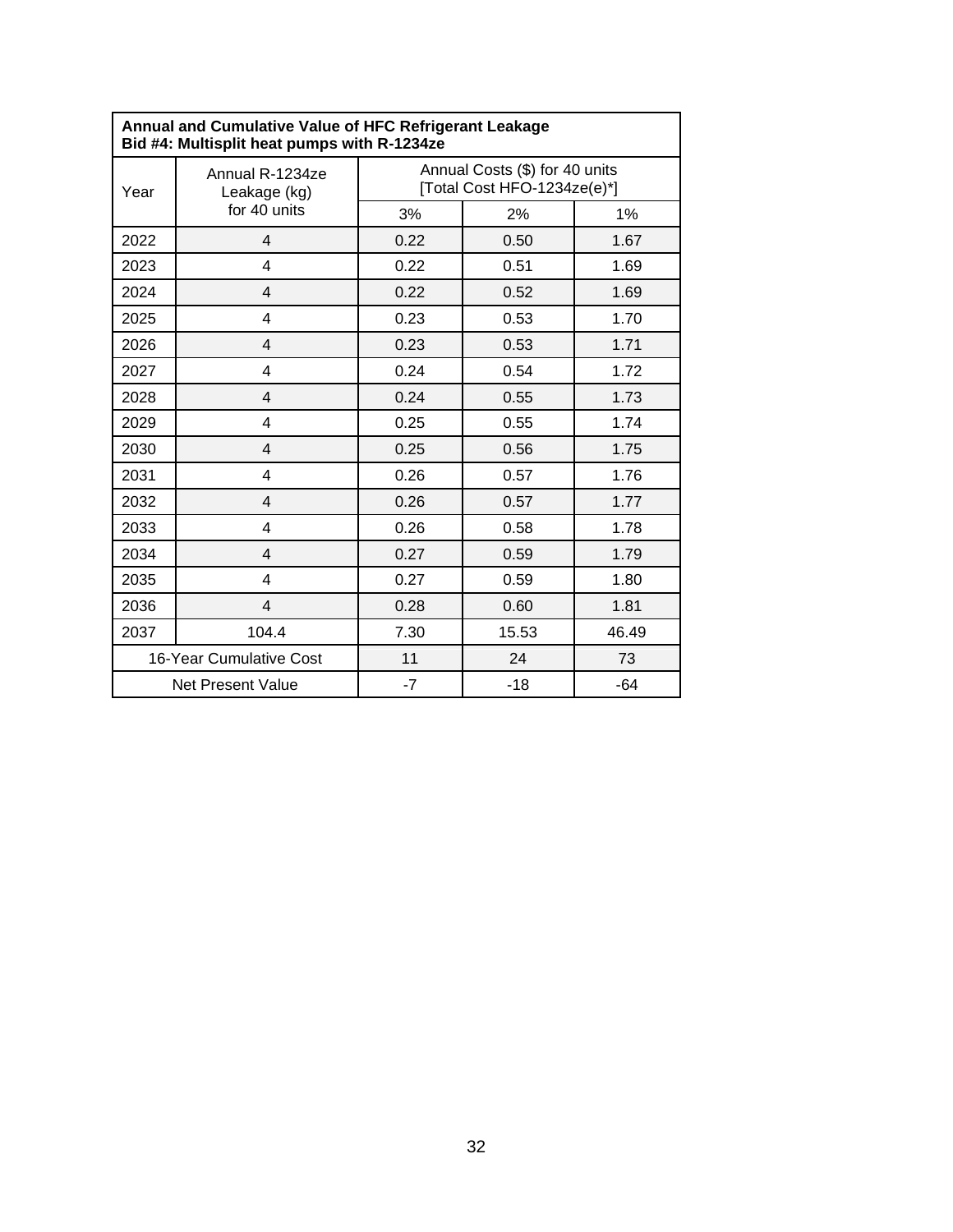Appendix: NYS Social Cost Values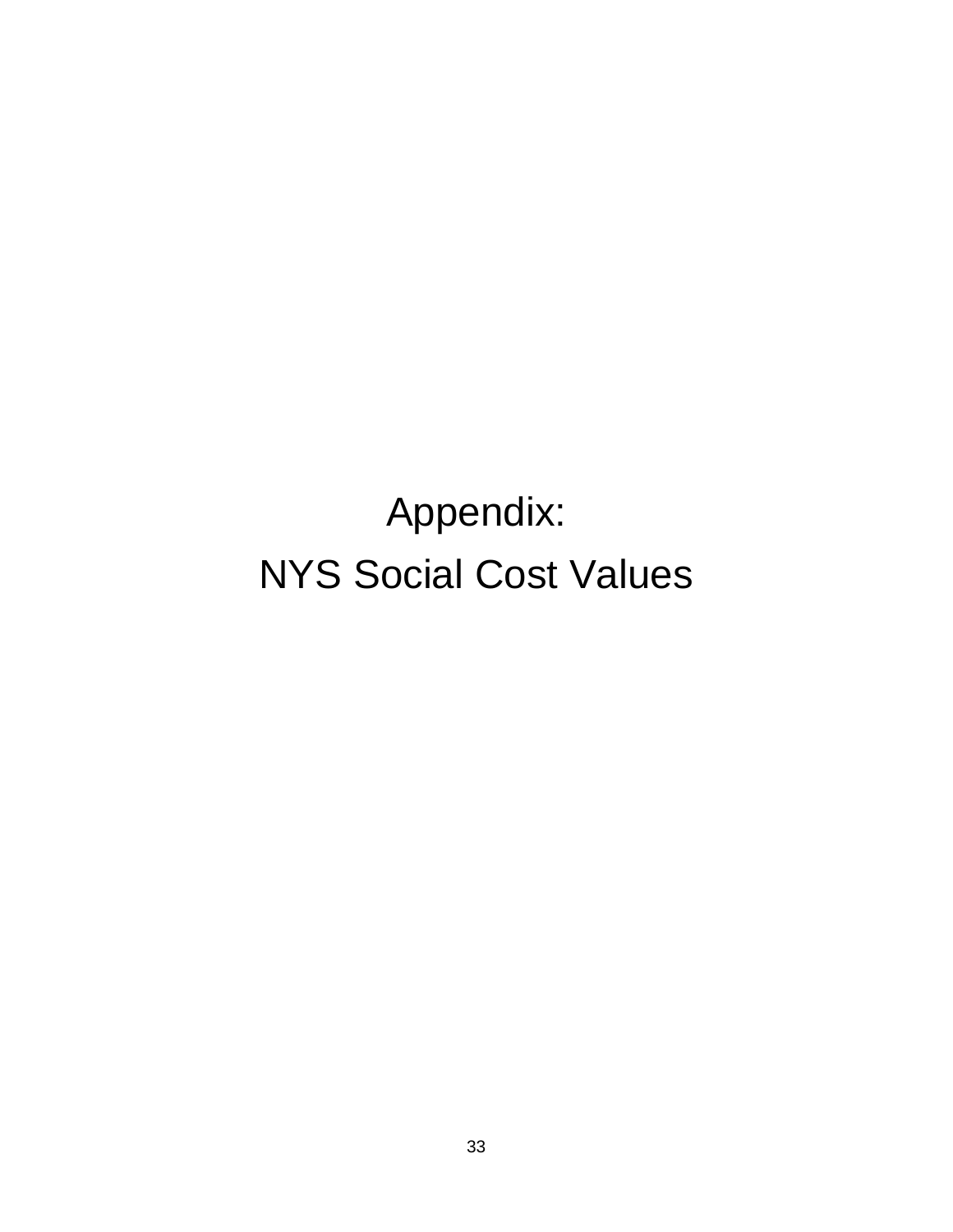| Emissions<br>Year | 3%<br>Average | 2%<br>Average<br>(Central Rate) | 1%<br>Average | 0%<br>Average |
|-------------------|---------------|---------------------------------|---------------|---------------|
| 2020              | 51            | 121                             | 406           | 2,130         |
| 2021              | 52            | 123                             | 409           | 2,125         |
| 2022              | 53            | 124                             | 411           | 2,119         |
| 2023              | 54            | 126                             | 414           | 2,114         |
| 2024              | 55            | 128                             | 416           | 2,108         |
| 2025              | 56            | 129                             | 418           | 2,103         |
| 2026              | 57            | 131                             | 421           | 2,098         |
| 2027              | 59            | 132                             | 423           | 2,093         |
| 2028              | 60            | 134                             | 426           | 2,088         |
| 2029              | 61            | 136                             | 428           | 2,083         |
| 2030              | 62            | 137                             | 430           | 2,077         |
| 2031              | 63            | 139                             | 433           | 2,072         |
| 2032              | 64            | 141                             | 435           | 2,067         |
| 2033              | 65            | 142                             | 437           | 2,061         |
| 2034              | 66            | 144                             | 440           | 2,056         |
| 2035              | 67            | 146                             | 442           | 2,050         |
| 2036              | 69            | 147                             | 444           | 2,045         |
| 2037              | 70            | 149                             | 446           | 2,040         |
| 2038              | 71            | 151                             | 449           | 2,035         |
| 2039              | 72            | 152                             | 451           | 2,030         |
| 2040              | 73            | 154                             | 453           | 2,024         |
| 2041              | 74            | 156                             | 456           | 2,020         |
| 2042              | 75            | 158                             | 459           | 2,015         |
| 2043              | 77            | 160                             | 461           | 2,011         |
| 2044              | 78            | 162                             | 464           | 2,006         |
| 2045              | 79            | 164                             | 467           | 2,002         |
| 2046              | 80            | 166                             | 469           | 1,995         |
| 2047              | 81            | 167                             | 471           | 1,989         |
| 2048              | 82            | 169                             | 472           | 1,983         |
| 2049              | 84            | 170                             | 474           | 1,976         |
| 2050              | 85            | 172                             | 476           | 1,970         |

### **U.S Social Cost of Carbon Dioxide by Discount Rate, Adjusted for New York State (2020\$ per metric ton of CO2)**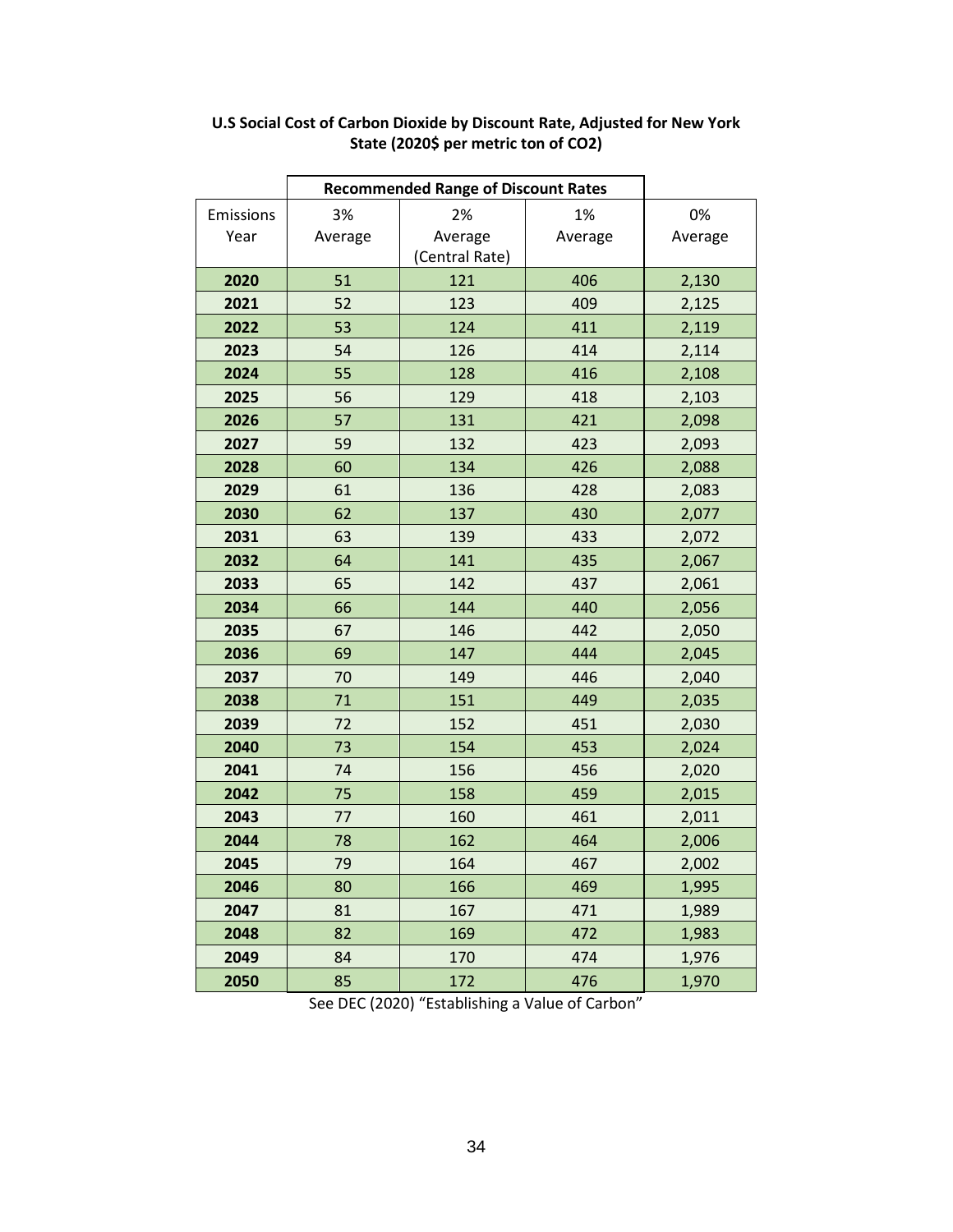|                   | <b>Recommended Range of Discount Rates</b> |                                 |               |               |  |
|-------------------|--------------------------------------------|---------------------------------|---------------|---------------|--|
| Emissions<br>Year | 3%<br>Average                              | 2%<br>Average<br>(Central Rate) | 1%<br>Average | 0%<br>Average |  |
| 2020              | 1,500                                      | 2,700                           | 6,400         | 23,000        |  |
| 2021              | 1,500                                      | 2,800                           | 6,400         | 24,000        |  |
| 2022              | 1,600                                      | 2,800                           | 6,500         | 24,000        |  |
| 2023              | 1,600                                      | 2,900                           | 6,600         | 24,000        |  |
| 2024              | 1,700                                      | 2,900                           | 6,700         | 24,000        |  |
| 2025              | 1,700                                      | 3,000                           | 6,800         | 24,000        |  |
| 2026              | 1,800                                      | 3,100                           | 6,900         | 24,000        |  |
| 2027              | 1,800                                      | 3,100                           | 7,000         | 24,000        |  |
| 2028              | 1,900                                      | 3,200                           | 7,100         | 24,000        |  |
| 2029              | 1,900                                      | 3,300                           | 7,200         | 24,000        |  |
| 2030              | 2,000                                      | 3,400                           | 7,300         | 24,000        |  |
| 2031              | 2,000                                      | 3,400                           | 7,400         | 25,000        |  |
| 2032              | 2,100                                      | 3,500                           | 7,500         | 25,000        |  |
| 2033              | 2,100                                      | 3,600                           | 7,700         | 25,000        |  |
| 2034              | 2,200                                      | 3,600                           | 7,800         | 25,000        |  |
| 2035              | 2,200                                      | 3,700                           | 7,900         | 25,000        |  |
| 2036              | 2,300                                      | 3,800                           | 8,000         | 25,000        |  |
| 2037              | 2,300                                      | 3,900                           | 8,100         | 25,000        |  |
| 2038              | 2,400                                      | 3,900                           | 8,200         | 25,000        |  |
| 2039              | 2,500                                      | 4,000                           | 8,300         | 25,000        |  |
| 2040              | 2,500                                      | 4,100                           | 8,400         | 26,000        |  |
| 2041              | 2,600                                      | 4,200                           | 8,500         | 26,000        |  |
| 2042              | 2,600                                      | 4,200                           | 8,600         | 26,000        |  |
| 2043              | 2,700                                      | 4,300                           | 8,700         | 26,000        |  |
| 2044              | 2,700                                      | 4,400                           | 8,800         | 26,000        |  |
| 2045              | 2,800                                      | 4,500                           | 8,900         | 26,000        |  |
| 2046              | 2,800                                      | 4,500                           | 9,000         | 26,000        |  |
| 2047              | 2,900                                      | 4,600                           | 9,100         | 26,000        |  |
| 2048              | 3,000                                      | 4,700                           | 9,200         | 26,000        |  |
| 2049              | 3,000                                      | 4,800                           | 9,300         | 26,000        |  |
| 2050              | 3,100                                      | 4,800                           | 9,400         | 26,000        |  |

### **U.S. Social Cost of Methane by Discount Rate, Adjusted for New York State (2020\$ per metric ton of CH4)**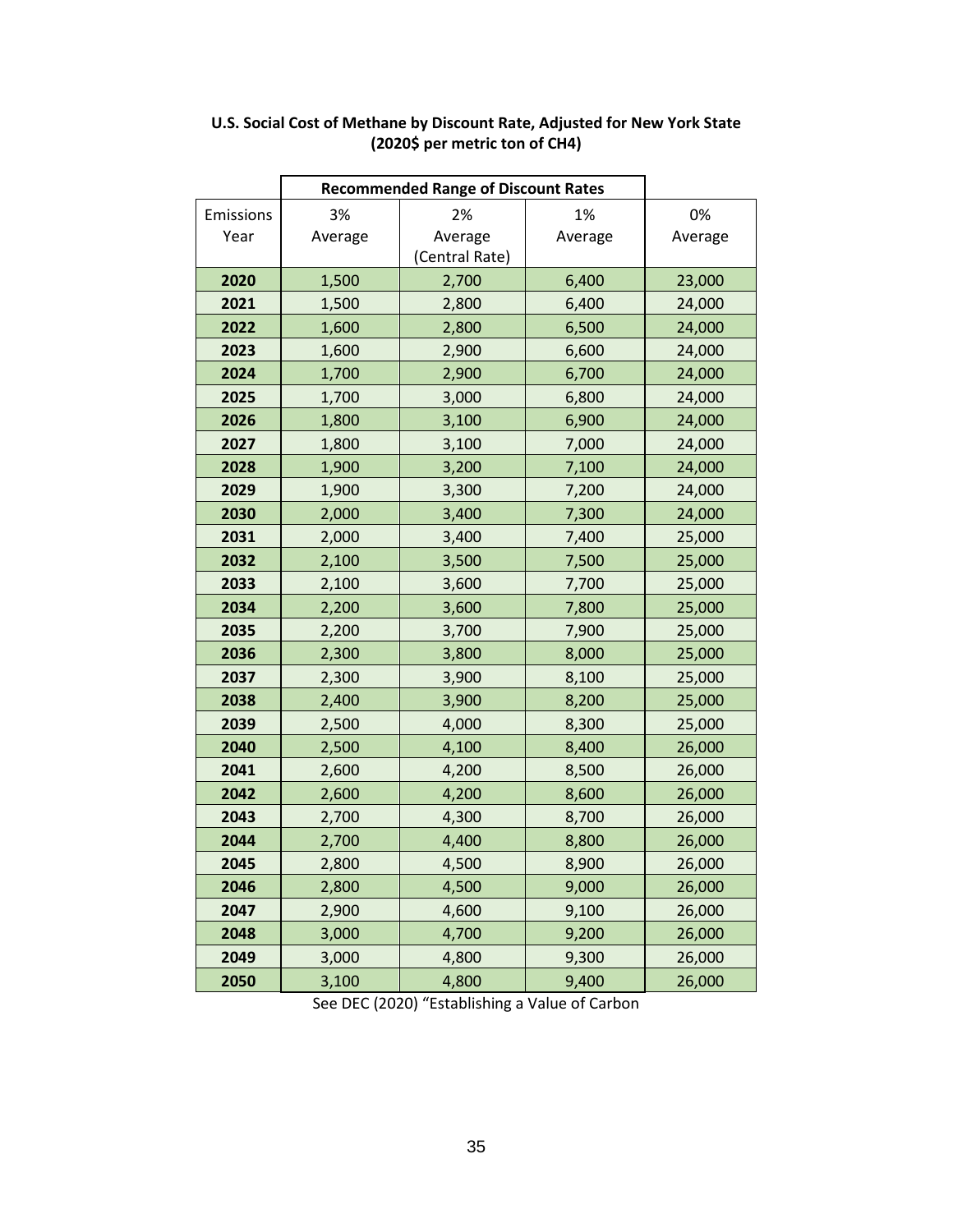|           | <b>Recommended Range of Discount Rates</b> |                |         |         |
|-----------|--------------------------------------------|----------------|---------|---------|
| Emissions | 3%                                         | 2%             | 1%      | 0%      |
| Year      | Average                                    | Average        | Average | Average |
|           |                                            | (Central Rate) |         |         |
| 2020      | 18,000                                     | 42,000         | 130,000 | 660,000 |
| 2021      | 19,000                                     | 43,000         | 140,000 | 660,000 |
| 2022      | 19,000                                     | 44,000         | 140,000 | 660,000 |
| 2023      | 20,000                                     | 45,000         | 140,000 | 660,000 |
| 2024      | 20,000                                     | 45,000         | 140,000 | 660,000 |
| 2025      | 21,000                                     | 46,000         | 140,000 | 660,000 |
| 2026      | 21,000                                     | 47,000         | 140,000 | 660,000 |
| 2027      | 21,000                                     | 47,000         | 140,000 | 660,000 |
| 2028      | 22,000                                     | 48,000         | 140,000 | 670,000 |
| 2029      | 22,000                                     | 49,000         | 150,000 | 670,000 |
| 2030      | 23,000                                     | 50,000         | 150,000 | 670,000 |
| 2031      | 23,000                                     | 50,000         | 150,000 | 670,000 |
| 2032      | 24,000                                     | 51,000         | 150,000 | 670,000 |
| 2033      | 24,000                                     | 52,000         | 150,000 | 670,000 |
| 2034      | 25,000                                     | 53,000         | 150,000 | 670,000 |
| 2035      | 25,000                                     | 54,000         | 150,000 | 670,000 |
| 2036      | 26,000                                     | 54,000         | 160,000 | 670,000 |
| 2037      | 26,000                                     | 55,000         | 160,000 | 670,000 |
| 2038      | 27,000                                     | 56,000         | 160,000 | 680,000 |
| 2039      | 27,000                                     | 57,000         | 160,000 | 680,000 |
| 2040      | 28,000                                     | 58,000         | 160,000 | 680,000 |
| 2041      | 28,000                                     | 58,000         | 160,000 | 680,000 |
| 2042      | 29,000                                     | 59,000         | 160,000 | 680,000 |
| 2043      | 29,000                                     | 60,000         | 170,000 | 680,000 |
| 2044      | 30,000                                     | 61,000         | 170,000 | 680,000 |
| 2045      | 30,000                                     | 61,000         | 170,000 | 680,000 |
| 2046      | 31,000                                     | 62,000         | 170,000 | 680,000 |
| 2047      | 31,000                                     | 63,000         | 170,000 | 680,000 |
| 2048      | 32,000                                     | 64,000         | 170,000 | 680,000 |
| 2049      | 32,000                                     | 65,000         | 170,000 | 680,000 |
| 2050      | 33,000                                     | 66,000         | 170,000 | 680,000 |

### **U.S. Social Cost of Nitrous Oxide by Discount Rate, Adjusted for New York State (2020\$ per metric ton of N2O)**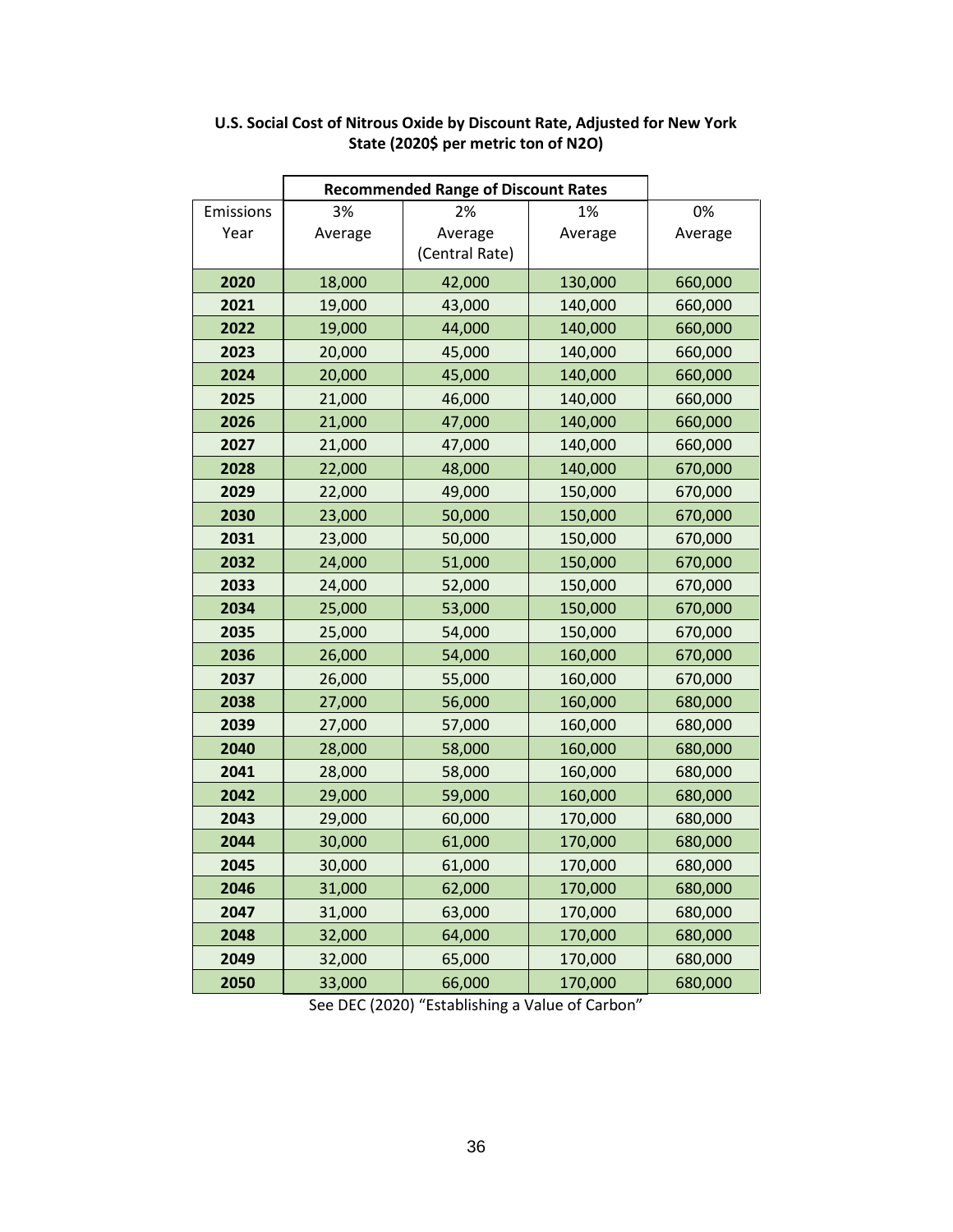|           | <b>Recommended Range of Rates</b> |                |           |           |
|-----------|-----------------------------------|----------------|-----------|-----------|
| Emissions | 3%                                | 2%             | 1%        | 0%        |
| Year      | Average                           | Average        | Average   | Average   |
|           |                                   | (Central Rate) |           |           |
| 2020      | 210,000                           | 410,000        | 1,000,000 | 4,000,000 |
| 2021      | 220,000                           | 420,000        | 1,100,000 | 4,000,000 |
| 2022      | 220,000                           | 430,000        | 1,100,000 | 4,000,000 |
| 2023      | 230,000                           | 440,000        | 1,100,000 | 4,000,000 |
| 2024      | 240,000                           | 450,000        | 1,100,000 | 4,000,000 |
| 2025      | 240,000                           | 460,000        | 1,100,000 | 4,100,000 |
| 2026      | 250,000                           | 470,000        | 1,100,000 | 4,100,000 |
| 2027      | 260,000                           | 480,000        | 1,100,000 | 4,100,000 |
| 2028      | 260,000                           | 490,000        | 1,200,000 | 4,100,000 |
| 2029      | 270,000                           | 500,000        | 1,200,000 | 4,200,000 |
| 2030      | 280,000                           | 510,000        | 1,200,000 | 4,200,000 |
| 2031      | 280,000                           | 520,000        | 1,200,000 | 4,200,000 |
| 2032      | 290,000                           | 530,000        | 1,200,000 | 4,200,000 |
| 2033      | 300,000                           | 540,000        | 1,200,000 | 4,200,000 |
| 2034      | 310,000                           | 550,000        | 1,300,000 | 4,300,000 |
| 2035      | 310,000                           | 560,000        | 1,300,000 | 4,300,000 |
| 2036      | 320,000                           | 570,000        | 1,300,000 | 4,300,000 |
| 2037      | 330,000                           | 580,000        | 1,300,000 | 4,300,000 |
| 2038      | 340,000                           | 600,000        | 1,300,000 | 4,400,000 |
| 2039      | 340,000                           | 610,000        | 1,300,000 | 4,400,000 |
| 2040      | 350,000                           | 620,000        | 1,400,000 | 4,400,000 |
| 2041      | 360,000                           | 630,000        | 1,400,000 | 4,400,000 |
| 2042      | 370,000                           | 640,000        | 1,400,000 | 4,500,000 |
| 2043      | 380,000                           | 650,000        | 1,400,000 | 4,500,000 |
| 2044      | 380,000                           | 660,000        | 1,400,000 | 4,500,000 |
| 2045      | 390,000                           | 670,000        | 1,500,000 | 4,500,000 |
| 2046      | 400,000                           | 680,000        | 1,500,000 | 4,600,000 |
| 2047      | 410,000                           | 700,000        | 1,500,000 | 4,600,000 |
| 2048      | 420,000                           | 710,000        | 1,500,000 | 4,600,000 |
| 2049      | 420,000                           | 720,000        | 1,500,000 | 4,600,000 |
| 2050      | 430,000                           | 730,000        | 1,500,000 | 4,600,000 |

### **U.S. Social Cost of HFC-125 by Discount Rate, Adjusted for New York State (2020\$ per metric ton of HFC-125)**

 $\mathbf{r}$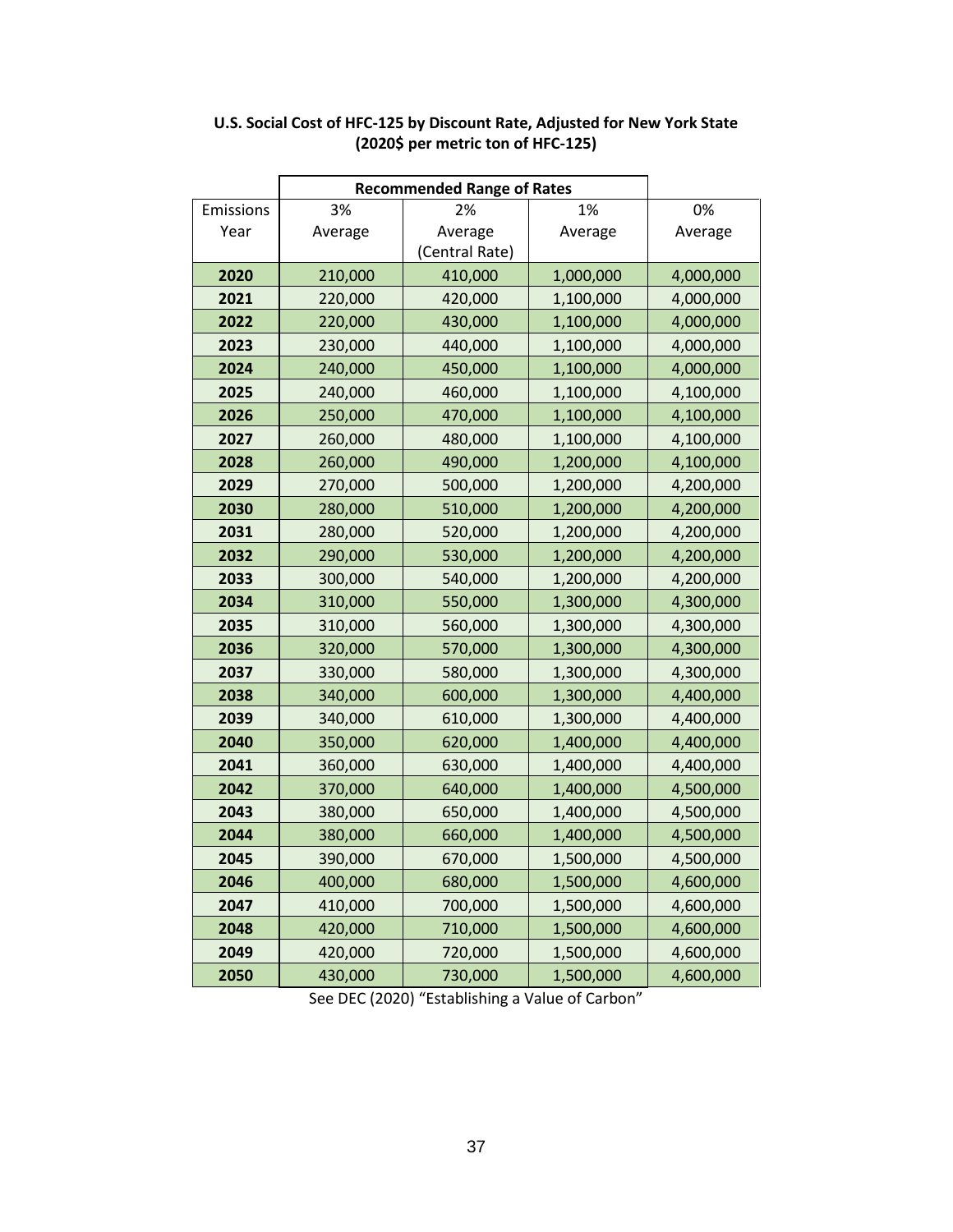|           | <b>Recommended Range of Rates</b> |                |         |           |
|-----------|-----------------------------------|----------------|---------|-----------|
| Emissions | 3%                                | 2%             | 1%      | 0%        |
| Year      | Average                           | Average        | Average | Average   |
|           |                                   | (Central Rate) |         |           |
| 2020      | 88,000                            | 160,000        | 380,000 | 1,400,000 |
| 2021      | 90,000                            | 160,000        | 390,000 | 1,400,000 |
| 2022      | 93,000                            | 170,000        | 400,000 | 1,400,000 |
| 2023      | 96,000                            | 170,000        | 400,000 | 1,500,000 |
| 2024      | 99,000                            | 180,000        | 410,000 | 1,500,000 |
| 2025      | 100,000                           | 180,000        | 420,000 | 1,500,000 |
| 2026      | 110,000                           | 190,000        | 420,000 | 1,500,000 |
| 2027      | 110,000                           | 190,000        | 430,000 | 1,500,000 |
| 2028      | 110,000                           | 200,000        | 440,000 | 1,500,000 |
| 2029      | 110,000                           | 200,000        | 450,000 | 1,500,000 |
| 2030      | 120,000                           | 200,000        | 450,000 | 1,500,000 |
| 2031      | 120,000                           | 210,000        | 460,000 | 1,500,000 |
| 2032      | 120,000                           | 210,000        | 470,000 | 1,600,000 |
| 2033      | 130,000                           | 220,000        | 480,000 | 1,600,000 |
| 2034      | 130,000                           | 220,000        | 480,000 | 1,600,000 |
| 2035      | 140,000                           | 230,000        | 490,000 | 1,600,000 |
| 2036      | 140,000                           | 230,000        | 500,000 | 1,600,000 |
| 2037      | 140,000                           | 240,000        | 510,000 | 1,600,000 |
| 2038      | 150,000                           | 240,000        | 510,000 | 1,600,000 |
| 2039      | 150,000                           | 250,000        | 520,000 | 1,600,000 |
| 2040      | 150,000                           | 250,000        | 530,000 | 1,600,000 |
| 2041      | 160,000                           | 260,000        | 530,000 | 1,600,000 |
| 2042      | 160,000                           | 260,000        | 540,000 | 1,600,000 |
| 2043      | 160,000                           | 270,000        | 550,000 | 1,700,000 |
| 2044      | 170,000                           | 270,000        | 550,000 | 1,700,000 |
| 2045      | 170,000                           | 280,000        | 560,000 | 1,700,000 |
| 2046      | 180,000                           | 280,000        | 570,000 | 1,700,000 |
| 2047      | 180,000                           | 290,000        | 580,000 | 1,700,000 |
| 2048      | 180,000                           | 290,000        | 580,000 | 1,700,000 |
| 2049      | 190,000                           | 300,000        | 590,000 | 1,700,000 |
| 2050      | 190,000                           | 300,000        | 600,000 | 1,700,000 |

### **U.S. Social Cost of HFC-134a by Discount Rate, Adjusted for New York State (2020\$ per metric ton of HFC-134a)**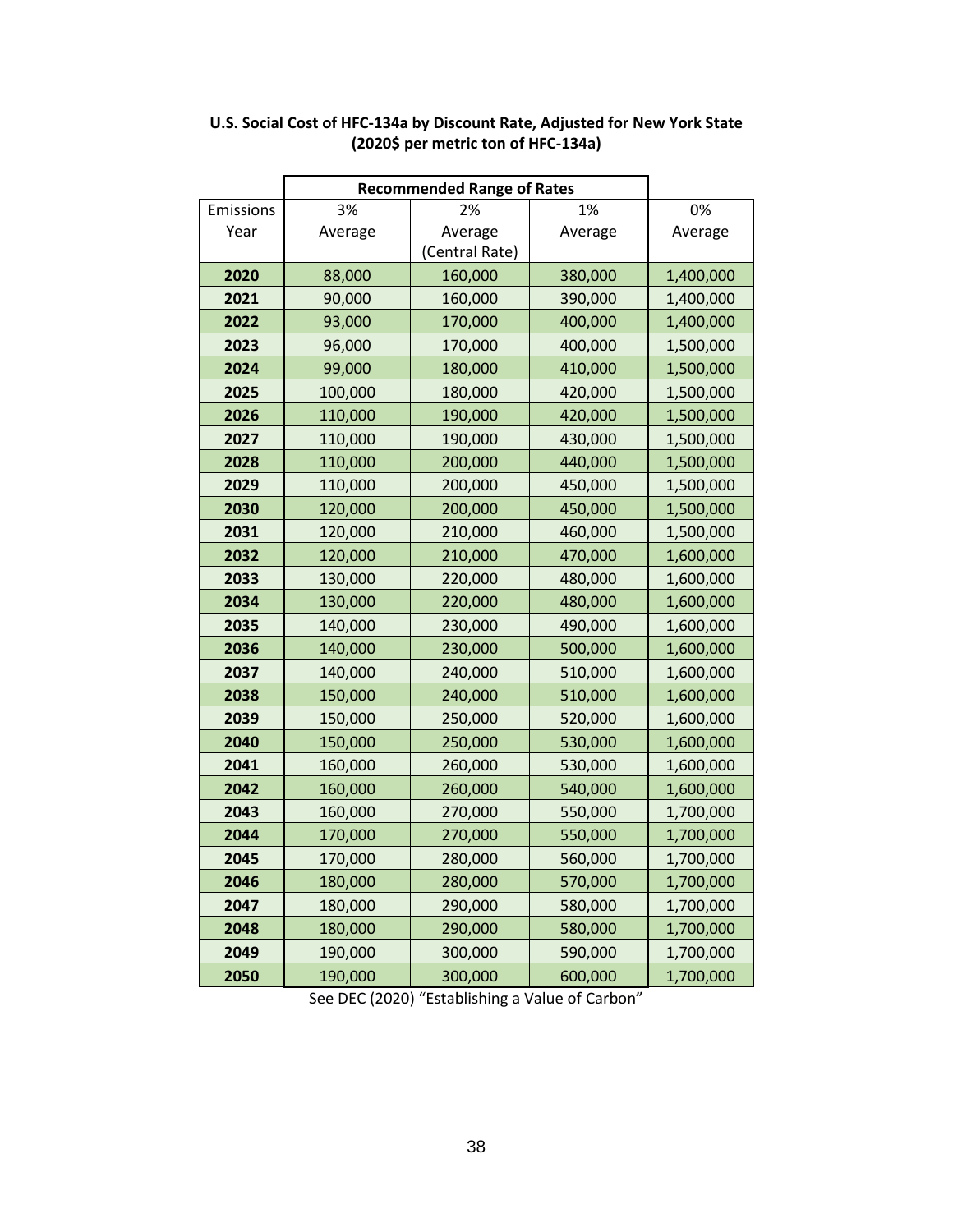|           | <b>Recommended Range of Rates</b> |                |           |           |
|-----------|-----------------------------------|----------------|-----------|-----------|
| Emissions | 3%                                | 2%             | 1%        | 0%        |
| Year      | Average                           | Average        | Average   | Average   |
|           |                                   | (Central Rate) |           |           |
| 2020      | 270,000                           | 560,000        | 1,500,000 | 6,300,000 |
| 2021      | 280,000                           | 570,000        | 1,600,000 | 6,400,000 |
| 2022      | 280,000                           | 580,000        | 1,600,000 | 6,400,000 |
| 2023      | 290,000                           | 600,000        | 1,600,000 | 6,400,000 |
| 2024      | 300,000                           | 610,000        | 1,600,000 | 6,500,000 |
| 2025      | 310,000                           | 620,000        | 1,600,000 | 6,500,000 |
| 2026      | 310,000                           | 630,000        | 1,700,000 | 6,500,000 |
| 2027      | 320,000                           | 640,000        | 1,700,000 | 6,600,000 |
| 2028      | 330,000                           | 650,000        | 1,700,000 | 6,600,000 |
| 2029      | 340,000                           | 670,000        | 1,700,000 | 6,600,000 |
| 2030      | 340,000                           | 680,000        | 1,700,000 | 6,600,000 |
| 2031      | 350,000                           | 690,000        | 1,800,000 | 6,700,000 |
| 2032      | 360,000                           | 700,000        | 1,800,000 | 6,700,000 |
| 2033      | 370,000                           | 720,000        | 1,800,000 | 6,700,000 |
| 2034      | 380,000                           | 730,000        | 1,800,000 | 6,700,000 |
| 2035      | 380,000                           | 740,000        | 1,800,000 | 6,800,000 |
| 2036      | 390,000                           | 750,000        | 1,900,000 | 6,800,000 |
| 2037      | 400,000                           | 770,000        | 1,900,000 | 6,800,000 |
| 2038      | 410,000                           | 780,000        | 1,900,000 | 6,800,000 |
| 2039      | 420,000                           | 790,000        | 1,900,000 | 6,900,000 |
| 2040      | 430,000                           | 810,000        | 1,900,000 | 6,900,000 |
| 2041      | 440,000                           | 820,000        | 2,000,000 | 6,900,000 |
| 2042      | 450,000                           | 830,000        | 2,000,000 | 6,900,000 |
| 2043      | 460,000                           | 840,000        | 2,000,000 | 6,900,000 |
| 2044      | 460,000                           | 860,000        | 2,000,000 | 7,000,000 |
| 2045      | 470,000                           | 870,000        | 2,000,000 | 7,000,000 |
| 2046      | 480,000                           | 880,000        | 2,100,000 | 7,000,000 |
| 2047      | 490,000                           | 900,000        | 2,100,000 | 7,000,000 |
| 2048      | 500,000                           | 910,000        | 2,100,000 | 7,100,000 |
| 2049      | 510,000                           | 920,000        | 2,100,000 | 7,100,000 |
| 2050      | 520,000                           | 940,000        | 2,100,000 | 7,100,000 |

### **U.S. Social Cost of HFC-143a by Discount Rate, Adjusted for New York State (2020\$ per metric ton of HFC-143a)**

r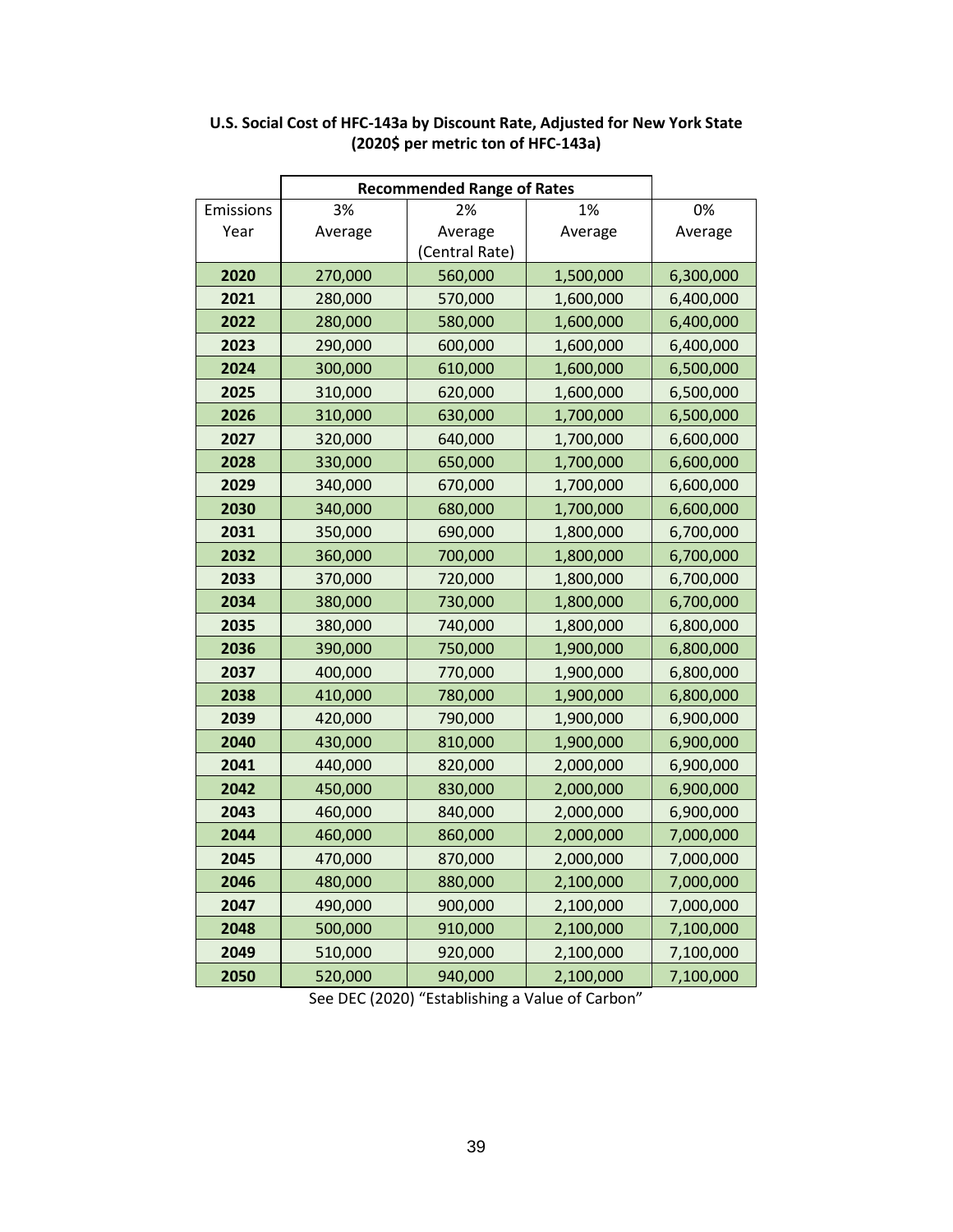|           | <b>Recommended Range of Rates</b> |                |         |         |
|-----------|-----------------------------------|----------------|---------|---------|
| Emissions | 3%                                | 2%             | 1%      | 0%      |
| Year      | Average                           | Average        | Average | Average |
|           |                                   | (Central Rate) |         |         |
| 2020      | 39,000                            | 68,000         | 160,000 | 600,000 |
| 2021      | 40,000                            | 70,000         | 160,000 | 600,000 |
| 2022      | 41,000                            | 72,000         | 170,000 | 600,000 |
| 2023      | 43,000                            | 74,000         | 170,000 | 610,000 |
| 2024      | 44,000                            | 76,000         | 170,000 | 610,000 |
| 2025      | 46,000                            | 78,000         | 170,000 | 620,000 |
| 2026      | 47,000                            | 80,000         | 180,000 | 620,000 |
| 2027      | 49,000                            | 82,000         | 180,000 | 630,000 |
| 2028      | 50,000                            | 84,000         | 180,000 | 630,000 |
| 2029      | 52,000                            | 86,000         | 190,000 | 630,000 |
| 2030      | 53,000                            | 89,000         | 190,000 | 640,000 |
| 2031      | 55,000                            | 91,000         | 190,000 | 640,000 |
| 2032      | 57,000                            | 93,000         | 200,000 | 650,000 |
| 2033      | 58,000                            | 96,000         | 200,000 | 650,000 |
| 2034      | 60,000                            | 98,000         | 210,000 | 660,000 |
| 2035      | 62,000                            | 100,000        | 210,000 | 660,000 |
| 2036      | 64,000                            | 100,000        | 210,000 | 670,000 |
| 2037      | 66,000                            | 110,000        | 220,000 | 670,000 |
| 2038      | 68,000                            | 110,000        | 220,000 | 680,000 |
| 2039      | 70,000                            | 110,000        | 220,000 | 680,000 |
| 2040      | 71,000                            | 110,000        | 230,000 | 690,000 |
| 2041      | 74,000                            | 120,000        | 230,000 | 690,000 |
| 2042      | 76,000                            | 120,000        | 230,000 | 700,000 |
| 2043      | 78,000                            | 120,000        | 240,000 | 700,000 |
| 2044      | 80,000                            | 120,000        | 240,000 | 700,000 |
| 2045      | 82,000                            | 130,000        | 250,000 | 710,000 |
| 2046      | 84,000                            | 130,000        | 250,000 | 710,000 |
| 2047      | 86,000                            | 130,000        | 250,000 | 720,000 |
| 2048      | 88,000                            | 140,000        | 260,000 | 720,000 |
| 2049      | 90,000                            | 140,000        | 260,000 | 730,000 |
| 2050      | 93,000                            | 140,000        | 260,000 | 730,000 |

### **U.S. Social Cost of HFC-32 by Discount Rate, Adjusted for New York State (2020\$ per metric ton of HFC-32)**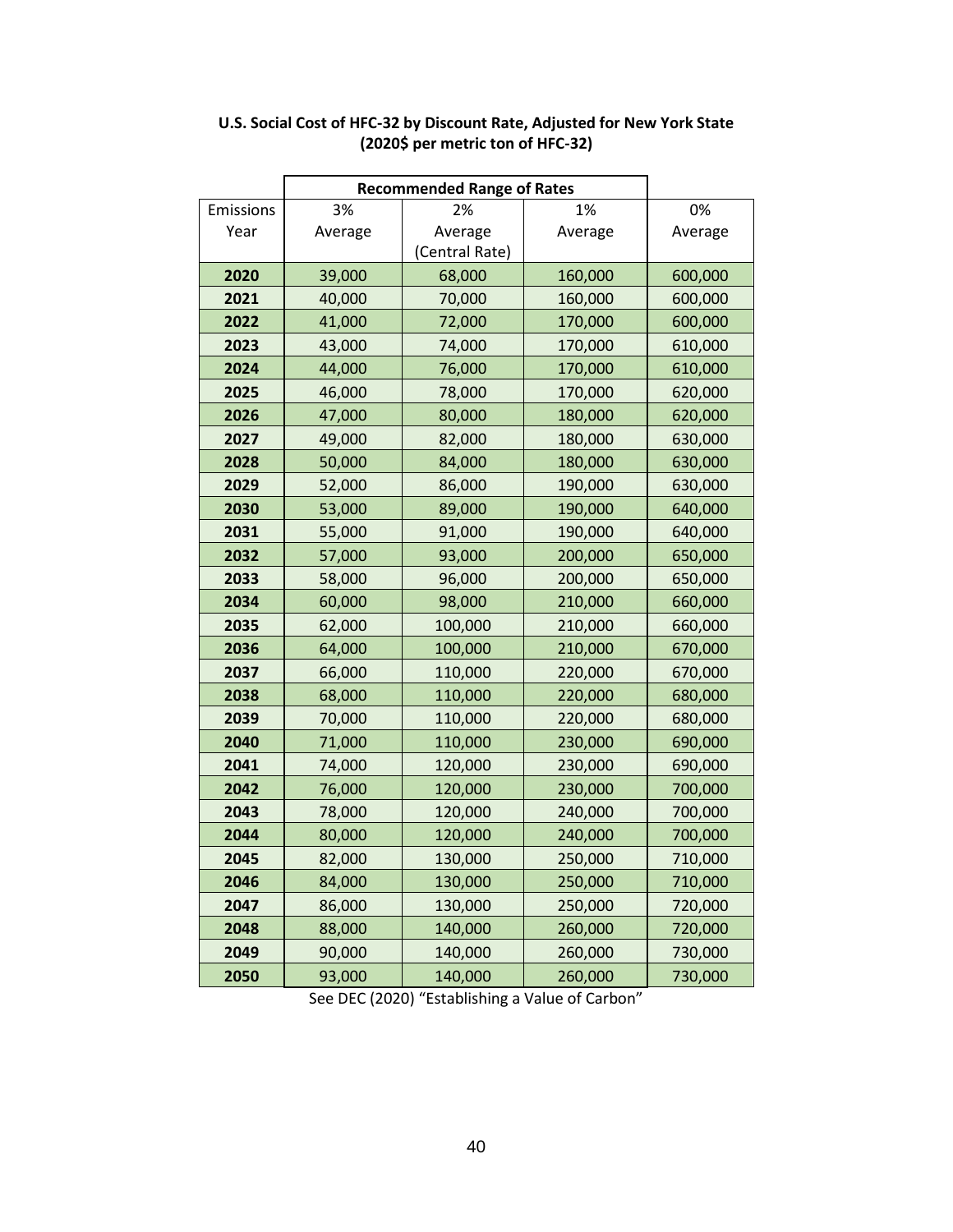|           | <b>Recommended Range of Rates</b> |                |         |         |
|-----------|-----------------------------------|----------------|---------|---------|
| Emissions | 3%                                | 2%             | 1%      | 0%      |
| Year      | Average                           | Average        | Average | Average |
|           |                                   | (Central Rate) |         |         |
| 2020      | 5,300                             | 9,500          | 22,000  | 86,000  |
| 2021      | 5,600                             | 9,800          | 23,000  | 87,000  |
| 2022      | 5,800                             | 10,000         | 23,000  | 87,000  |
| 2023      | 6,000                             | 10,000         | 24,000  | 88,000  |
| 2024      | 6,200                             | 11,000         | 24,000  | 88,000  |
| 2025      | 6,400                             | 11,000         | 25,000  | 89,000  |
| 2026      | 6,600                             | 11,000         | 25,000  | 90,000  |
| 2027      | 6,800                             | 11,000         | 25,000  | 90,000  |
| 2028      | 7,000                             | 12,000         | 26,000  | 91,000  |
| 2029      | 7,200                             | 12,000         | 26,000  | 91,000  |
| 2030      | 7,400                             | 12,000         | 27,000  | 92,000  |
| 2031      | 7,700                             | 13,000         | 27,000  | 92,000  |
| 2032      | 8,000                             | 13,000         | 28,000  | 93,000  |
| 2033      | 8,200                             | 13,000         | 28,000  | 94,000  |
| 2034      | 8,400                             | 14,000         | 29,000  | 94,000  |
| 2035      | 8,700                             | 14,000         | 29,000  | 95,000  |
| 2036      | 9,000                             | 14,000         | 30,000  | 95,000  |
| 2037      | 9,200                             | 15,000         | 30,000  | 96,000  |
| 2038      | 9,500                             | 15,000         | 31,000  | 97,000  |
| 2039      | 9,800                             | 15,000         | 31,000  | 97,000  |
| 2040      | 10,000                            | 16,000         | 32,000  | 98,000  |
| 2041      | 10,000                            | 16,000         | 32,000  | 99,000  |
| 2042      | 11,000                            | 17,000         | 33,000  | 100,000 |
| 2043      | 11,000                            | 17,000         | 34,000  | 100,000 |
| 2044      | 11,000                            | 18,000         | 34,000  | 100,000 |
| 2045      | 12,000                            | 18,000         | 35,000  | 100,000 |
| 2046      | 12,000                            | 18,000         | 36,000  | 100,000 |
| 2047      | 12,000                            | 19,000         | 36,000  | 100,000 |
| 2048      | 13,000                            | 19,000         | 37,000  | 100,000 |
| 2049      | 13,000                            | 20,000         | 37,000  | 110,000 |
| 2050      | 13,000                            | 20,000         | 38,000  | 110,000 |

#### **U.S. Social Cost of HFC-152a by Discount Rate, Adjusted for New York State (2020\$ per metric ton of HFC-152a)**

ŕ